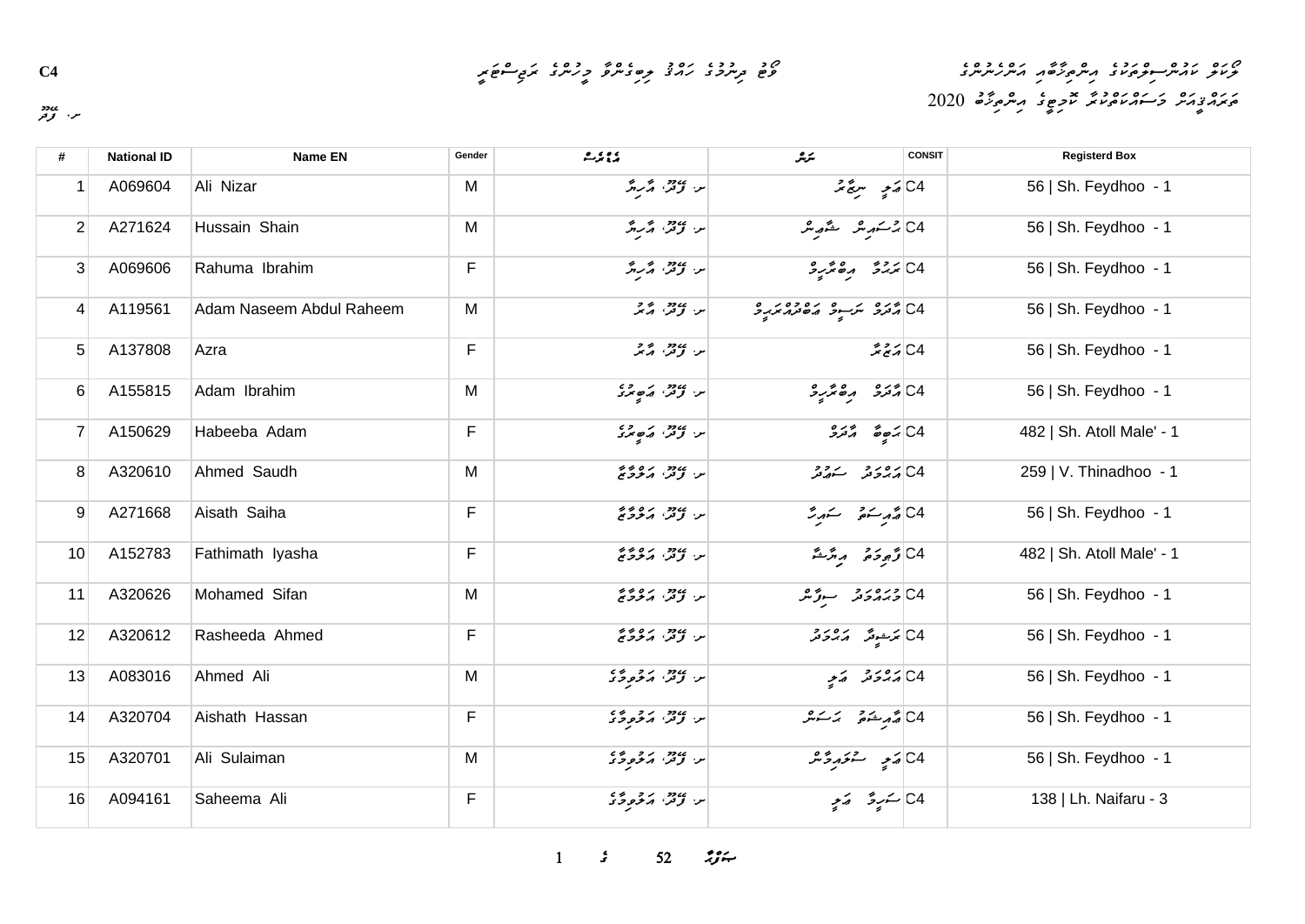*sCw7q7s5w7m< o<n9nOoAw7o< sCq;mAwBoEw7q<m; wBm;vB* م من المرة المرة المرة المرجع المرجع في المركبة 2020<br>مجم*د المريض المربوط المربع المرجع في المراجع المركبة* 

| 17 | A271494 | Aishath Maya Moosa  | $\mathsf F$  | ىن ئەدەبەت ئەيدەر                                 | C4 مەم ئىم ئىم ئىستىم                                                               | 56   Sh. Feydhoo - 1      |
|----|---------|---------------------|--------------|---------------------------------------------------|-------------------------------------------------------------------------------------|---------------------------|
| 18 | A098891 | Fathimath Ismail    | F            | ىن ئەدەبەت ئەيدەر<br>بىن ئۇقىرا مەخەنجاش          | C4 تۇ <sub>جو</sub> خەم ب <i>ې</i> شۇرېدى                                           | 56   Sh. Feydhoo - 1      |
| 19 | A067245 | Moosa               | M            | ىن ئەدەبەت ئەيدەر                                 | 23C4                                                                                | 56   Sh. Feydhoo - 1      |
| 20 | A120489 | Ahmed Shafeeg       | M            | اللا تؤفتن المسريحه                               | C4 كەندى كىمى ئىشكىتى ئىچە ئىچە ئىچە ئىچە ئ                                         | 56   Sh. Feydhoo - 1      |
| 21 | A320446 | Hawwa Mohamed       | $\mathsf{F}$ | ىن ئۇقۇم، ئەسرىتى                                 | C4 كەمۇر مەمەمەدىر                                                                  | 56   Sh. Feydhoo - 1      |
| 22 | A160474 | Hussain Hameed      | M            | بن ويوم بر ما عرف و د و ه                         | C4 يُرْسَمَ بِيَ سَرْحِ مِرْ                                                        | 56   Sh. Feydhoo - 1      |
| 23 | A156945 | Sakeela Abdulla     | F            | ىر. ئەدەب بەھ بەرە يەر<br>بىر: ئۇنىر، ئەسرىلىرى ي | C4 كسو <b>تز كە</b> ھىمەللە                                                         | 56   Sh. Feydhoo - 1      |
| 24 | A027315 | Adnan Hassan        | M            | ىن ئۇقرا مەيرە                                    | C4 كەنترىترىش بەسەئىر                                                               | 482   Sh. Atoll Male' - 1 |
| 25 | A122954 | Aishath Waheedha    | $\mathsf{F}$ | ىن ئۇقرا مەيرە                                    | C4 م <i>ەمبىشى ق ب</i> وت <i>گ</i>                                                  | 56   Sh. Feydhoo - 1      |
| 26 | A161766 | Mohamed Ahsan Adnan | M            | ىن ئۇقرا مەيدە                                    | C4  دیرہ دو بروے میں برورمبر                                                        | 56   Sh. Feydhoo - 1      |
| 27 | A285620 | Mariyam Umar        | $\mathsf F$  | ىن ئۇقرا مەسكەپرى                                 | C4 كرمرو ورو                                                                        | 56   Sh. Feydhoo - 1      |
| 28 | A271589 | Ahmed Shan          | M            | ىر. ئۇقرا مەسەمگەنى ئ                             | C4 كەبرى قىر شەھر                                                                   | 56   Sh. Feydhoo - 1      |
| 29 | A320756 | Mariyam Shiyama     | $\mathsf F$  | ىن ئۇنتى» بەسەنبىرى ئ                             |                                                                                     | 56   Sh. Feydhoo - 1      |
| 30 | A316350 | Mohamed Shukuree    | M            | ىن ئۇنتى» بەسەنبىرى ئ                             | C4 <i>3282 مشترامبر</i>                                                             | 56   Sh. Feydhoo - 1      |
| 31 | A083736 | Ali Naseer Moosa    | M            | س من دور ده سن پر                                 | C4 كەي ئى <i>رسىنى 2°سە</i>                                                         | 56   Sh. Feydhoo - 1      |
| 32 | A149896 | Shaheeda Ali        | $\mathsf F$  | یں بھاوور کا کام سے بات                           | C4 ڪريگر گ <i>رم</i> ي                                                              | 83   N. Holhudhoo - 1     |
| 33 | A293792 | Ahmed Zakee         | M            | ىر. ئۇنىز، مەسكەت ئىرى ئى                         | $\frac{1}{2}$ $\frac{2}{3}$ $\frac{2}{3}$ $\frac{2}{3}$ $\frac{1}{2}$ $\frac{1}{2}$ | 56   Sh. Feydhoo - 1      |

**2** *s* **52** *z***<sub>***3i***</sub>**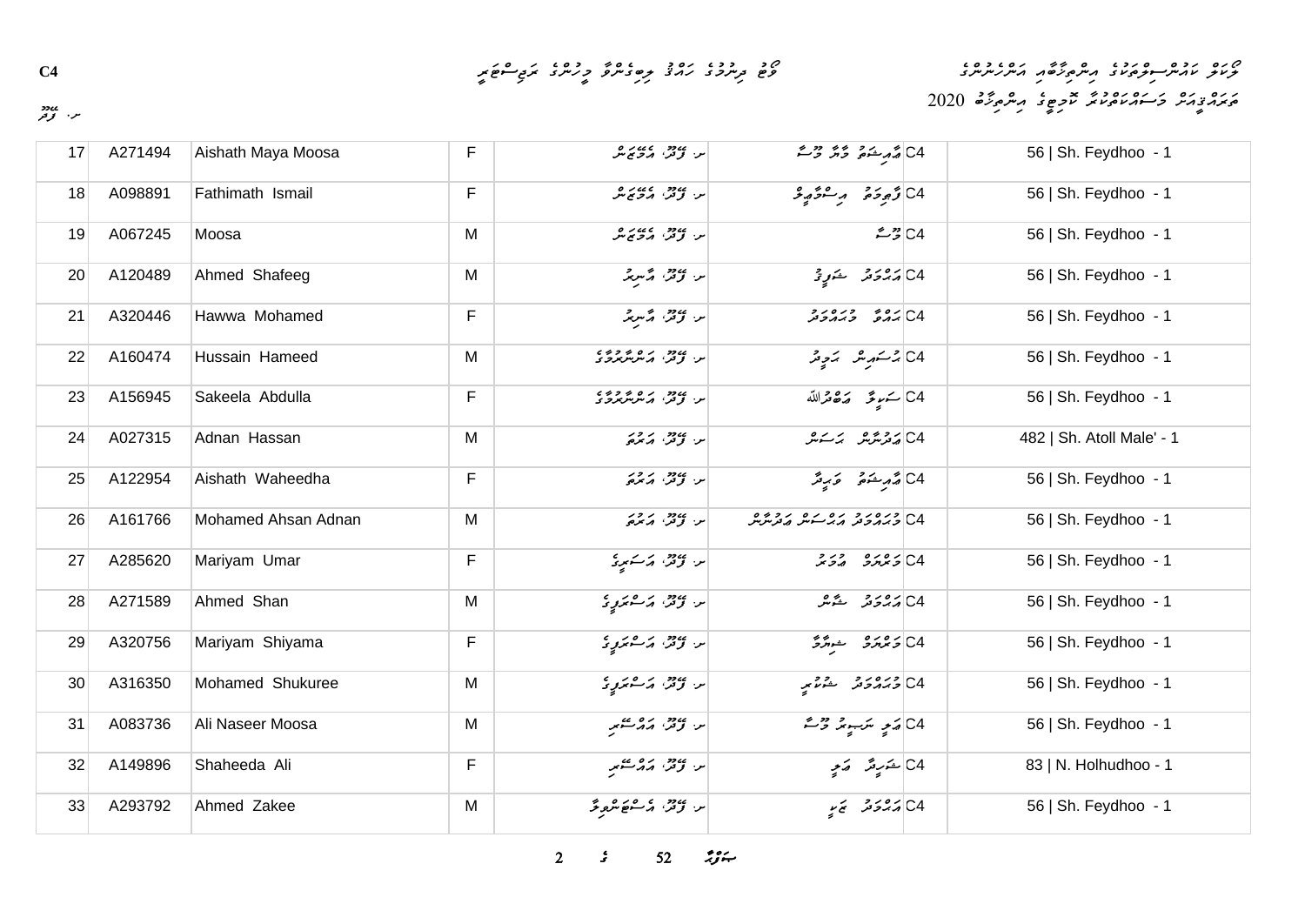*sCw7q7s5w7m< o<n9nOoAw7o< sCq;mAwBoEw7q<m; wBm;vB* م من المرة المرة المرة المرجع المرجع في المركبة 2020<br>مجم*د المريض المربوط المربع المرجع في المراجع المركبة* 

| 34 | A320668 | Aishath Adam     | $\mathsf F$ | ىر. ئۇنز، مەسكەت ئىبرىگە                | C4 مُمبِّسَمُ مُعَرَّدٍ           | 56   Sh. Feydhoo - 1           |
|----|---------|------------------|-------------|-----------------------------------------|-----------------------------------|--------------------------------|
| 35 | A320670 | Aminath Nausha   | F           | ىر. ئۇنز، مەسكەت ئىبرىگە                | C4 مُجَمِّسَمَّة سَمَّدْتُّةً     | 555   Hulhumale', Ehenihen - 3 |
| 36 | A271674 | Fathmath Rifa    | F           | ىر. ئۇنز، مەسكەت ئىبرىگە                | C4 تُرجوحَمُ مَرتَزَ              | 56   Sh. Feydhoo - 1           |
| 37 | A271675 | Hawwa Zumlath    | F           | ىر. ئۇنز، مەسكەت ئىبرىگە                | $5, 05$ $5, 02$ $C4$              | 56   Sh. Feydhoo - 1           |
| 38 | A320671 | Mariyam Nuzula   | F           | ىر. ئۇنز، مەسكەت ئىبرىگە                | C4 كەبىر بىر يونى ئىچ             | 56   Sh. Feydhoo - 1           |
| 39 | A082971 | Abdulla Mohamed  | M           | س که ده کرده و                          | C4 مَەقىراللە دېرەرد              | 56   Sh. Feydhoo - 1           |
| 40 | A115580 | Ahmed Abdulla    | M           | س کوتر، برگری<br>س کوتر، برگوری         | C4 كەبروتىر كەھەرللە              | 56   Sh. Feydhoo - 1           |
| 41 | A320009 | Hafeeza Mohamed  | F           | ر پیوو پردی                             | C4 <i>بَرْوِجٌ حَبَدُو</i> دَتَرَ | 56   Sh. Feydhoo - 1           |
| 42 | A320012 | Ibrahim Shaheen  | M           | ر، 3200 كەرگە تە<br>س: تۇقىر: 4.62 ك    | C4 مەھە <i>تگىي</i> ھايىتىسى بىر  | 56   Sh. Feydhoo - 1           |
| 43 | A320013 | Mariyam Nuzuhath | $\mathsf F$ | س کوتر، برگری<br>س کوتر، برگوری         | C4 كەبەرە يورى <i>مى</i>          | 555   Hulhumale', Ehenihen - 3 |
| 44 | A148323 | Masitho Abdulla  | F           | ىن ئەدەبەر ئەرەب                        | C4 جُرْسِعَ صَدَّقَتْدَاللَّهُ    | 56   Sh. Feydhoo - 1           |
| 45 | A158122 | Mohamed Waheed   | M           | س کوتر، برگری<br>س کوتر، برگوری         | C4  <i>32,325 كەب</i> ىر          | 56   Sh. Feydhoo - 1           |
| 46 | A271623 | Adam Sanweel     | M           | یں مجم <sup>ود</sup> ہ م <i>زموم</i> ری | C4 مُحَمَّدَ سَمَّعْتِ مُحَمَّدَ  | 56   Sh. Feydhoo - 1           |
| 47 | A271622 | Ahmed Irfaan     | M           | یں بھی کھیں تھ                          | C4 <i>مەمەدە مەمۇ</i> تىر         | 482   Sh. Atoll Male' - 1      |
| 48 | A271618 | Ahmed Nizaah     | M           | یں بھی کھیں تھ                          | C4 كەندى كەرىپى ئىسى ئە           | 56   Sh. Feydhoo - 1           |
| 49 | A320228 | Ali Rashid       | M           | یں نہیں کہ مریدی                        | C4 كەمجە گەشى <i>يەت</i> ر        | 56   Sh. Feydhoo - 1           |
| 50 | A320226 | Fareesha Usman   | F           | ىن ئۇقرا مەم بىرى                       | C4 كۆمچىشى ھەقەتكە                | 56   Sh. Feydhoo - 1           |

**3** *52* $25.76$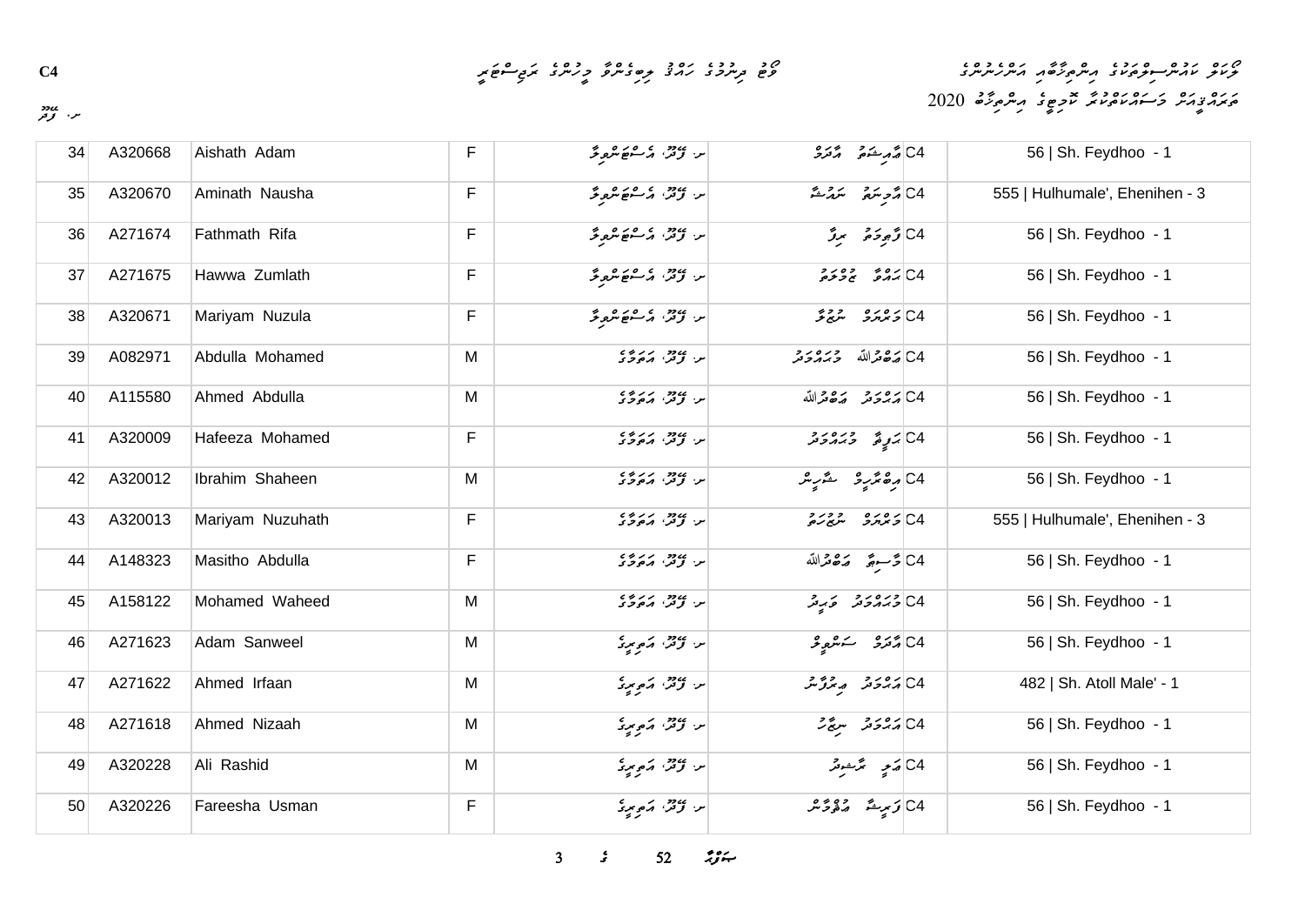*sCw7q7s5w7m< o<n9nOoAw7o< sCq;mAwBoEw7q<m; wBm;vB* م من المرة المرة المرة المرجع المرجع في المركبة 2020<br>مجم*د المريض المربوط المربع المرجع في المراجع المركبة* 

| 51 | A271619 | Fathimath Reema   | F | ىن ئۇقرا مەم بىرى                                                                                              | C4 <i>وَّج</i> وحَمْ     بِرحَّ            | 56   Sh. Feydhoo - 1      |
|----|---------|-------------------|---|----------------------------------------------------------------------------------------------------------------|--------------------------------------------|---------------------------|
| 52 | A152390 | Ibrahim Zuhoor    | M | بر پیچون مرکز مرکز                                                                                             | C4 مەھەمگە يەھەم ئىسىمىسى C4               | 56   Sh. Feydhoo - 1      |
| 53 | A320225 | Jameela Usman     | F | بر ہے جو مکھ ہوتا                                                                                              | C4 <i>ف<sub>َ</sub> جِرْءٌ شَوْدُ</i> سُرُ | 56   Sh. Feydhoo - 1      |
| 54 | A320229 | Mohamed Irushad   | M | اللا المحصي المكافح مويى                                                                                       | C4 <i>3222 مرين</i> شور                    | 56   Sh. Feydhoo - 1      |
| 55 | A320224 | Raziyya Ali       | F | ىر: ئۇقۇ، مەم بىرى                                                                                             | C4 بَرَس <i>وره بَرَّ مَرْمٍ</i>           | 56   Sh. Feydhoo - 1      |
| 56 | A152293 | <b>Usman</b>      | M | ىن ئۇقتۇ، مەم بىرى                                                                                             | C4 ڇڏھ شر                                  | 56   Sh. Feydhoo - 1      |
| 57 | A123742 | Ahmed Visham      | M | ىن ئەدەبەت ئەرەبەت<br>س: ئۇقىر: ئەگرىمەي                                                                       | C4 <i>مُدْدَنْدِ</i> مِشْرَدُ              | 268   M. Naalaafushi - 1  |
| 58 | A320798 | Aishath Umar      | F | ىن تۈتىر، ئەن دە<br>س: تۇتىر، ئەن بىرى                                                                         | C4 مەم ئىقتىم مەدىمە                       | 56   Sh. Feydhoo - 1      |
| 59 | A320801 | Fathimath Shirani | F | ر من دو ده و ده<br>رس توفر المن مرسور                                                                          | C4 تُرجوحَة مُ سُومَّرْسِ                  | 56   Sh. Feydhoo - 1      |
| 60 | A320799 | Haseena Hussain   | F | ىن ئەدەبەر ئەرەب                                                                                               | C4 كەسپەنگە كەسكىرىنگە                     | 56   Sh. Feydhoo - 1      |
| 61 | A320803 | Mohamed Shifau    | M | ىن ئەدەب ئەرەبىي                                                                                               | C4 <i>3222 شووَّة.</i>                     | 482   Sh. Atoll Male' - 1 |
| 62 | A101492 | Naseema Adam      | F | ىر. ئۇنتر، ھىترقىسىمى                                                                                          | C4 سَرَسِوتَر مُتَعَرَّدَ                  | 56   Sh. Feydhoo - 1      |
| 63 | A022638 | Ibrahim Hassan    | M | بر من دون که برد و د                                                                                           | C4 مەھم <i>گرى</i> ئەسكەنلىر               | 482   Sh. Atoll Male' - 1 |
| 64 | A265720 | Mahamood Riyaz    | M | بن من فقر كامر و محا                                                                                           | C4 كەنزلىقى ئېرىگەشتە                      | 482   Sh. Atoll Male' - 1 |
| 65 | A271505 | Mohamed Iham      | M | ر مصور کا دی کا برگانی که این کار دی که این این اور دی که این اور دی که این کار دی که این کار دی کار دی کار دی |                                            | 56   Sh. Feydhoo - 1      |
| 66 | A083020 | Thoha Ibrahim     | M | ر مصور کا دی کا برگانی که این کار دی که این این اور دی که این اور دی که این کار دی که این کار دی کار دی کار دی | C4 يۇتە مەھە <i>تدى</i> رى                 | 138   Lh. Naifaru - 3     |
| 67 | A320090 | Thohira Ibrahim   | F | ىر: ئۇنى، ھَىروگى                                                                                              | C4 ې <i>ۋرىتى مەھترىي</i> ئى               | 56   Sh. Feydhoo - 1      |

*4 52*  $\frac{1}{2}$  *52*  $\frac{1}{2}$ 

*roce*<br>مر. توق*م*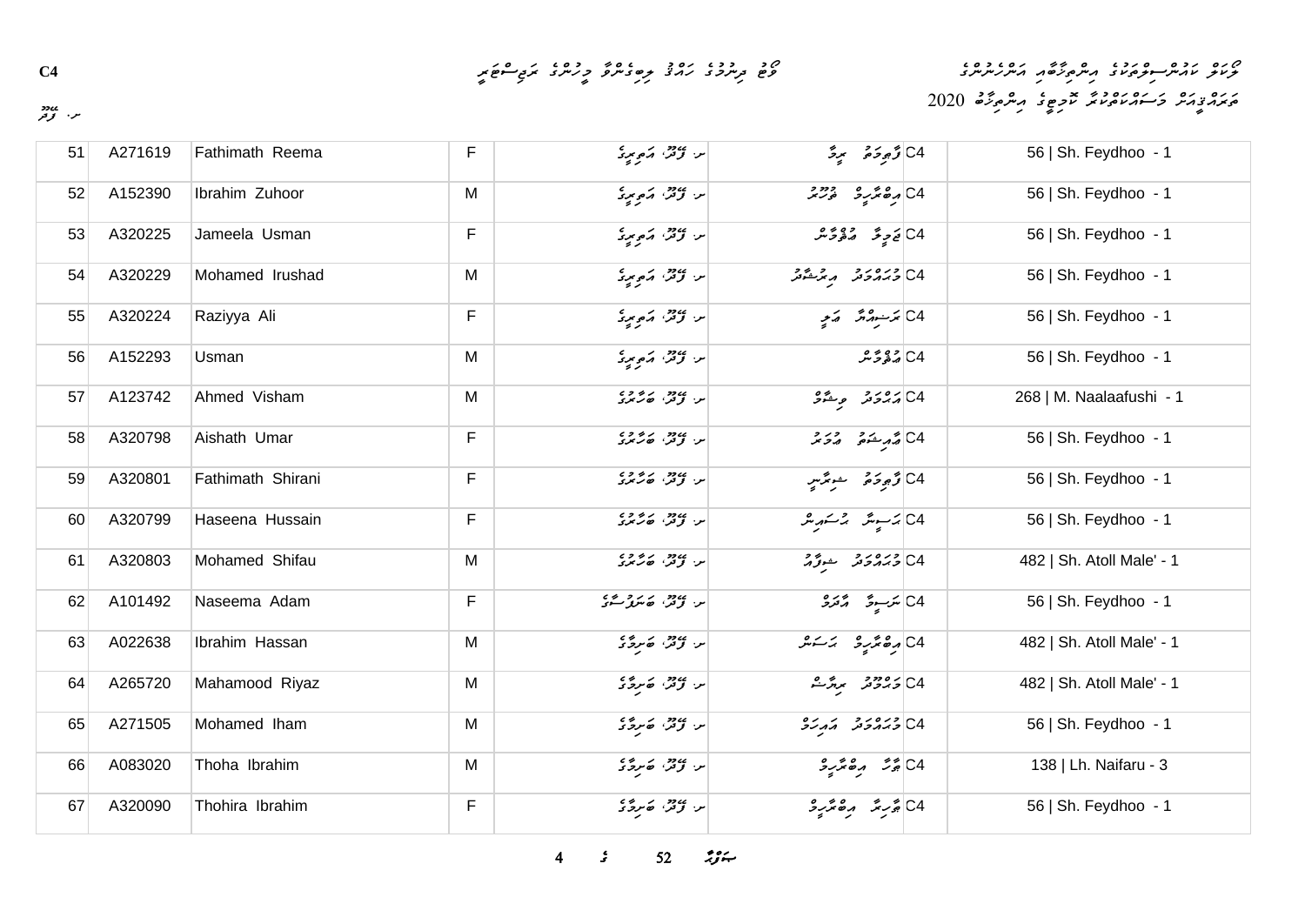*sCw7q7s5w7m< o<n9nOoAw7o< sCq;mAwBoEw7q<m; wBm;vB* م من المرة المرة المرة المرجع المرجع في المركبة 2020<br>مجم*د المريض المربوط المربع المرجع في المراجع المركبة* 

| 68 | A126284 | Aishath Waheeda      | $\mathsf F$  | ر پيوم ھاجو قرماند                           | C4 مُگرِسْدَة وَبِيَّتَر           | 132   Lh. Hinnavaru - 2   |
|----|---------|----------------------|--------------|----------------------------------------------|------------------------------------|---------------------------|
| 69 | A271714 | Aishath Saaraa       | F            | بر وسيد ھەممەر م                             | C4 مەم ئىستىمە ئىستىر              | 482   Sh. Atoll Male' - 1 |
| 70 | A099403 | Ali Shareef Adam     | M            | بر وسيد ھەردىس                               | C4 كەي خەمرى <sup>3</sup> كەترى    | 56   Sh. Feydhoo - 1      |
| 71 | A335684 | Aminath Saaidha      | F            | بر بيدد ھەردىق                               | C4 مَّ حِ سَمَّ مِ سَمْ مِتَّدَّ   | 56   Sh. Feydhoo - 1      |
| 72 | A271718 | Fathimath Samiyya    | F            | بر وقرا ھام رو ھ                             | C4 زٌجوحَمَّ سَو <i>َم</i> َّةً    | 482   Sh. Atoll Male' - 1 |
| 73 | A320669 | Fauziyya Ibrahim     | $\mathsf F$  | بر وقتر، ھەممەر م                            |                                    | 482   Sh. Atoll Male' - 1 |
| 74 | A271539 | Ahmed Vishah         | M            | ىن ئۇنتر، ھەھمىرىگە                          | C4 <i>مَدْدَوْرْ وِحْدَّرْ</i>     | 482   Sh. Atoll Male' - 1 |
| 75 | A081200 | Mohamed Ibrahim      | M            | بن وَفَرْ، ھِءُو پُر                         | C4 ديرورو م <i>ھٽرو</i>            | 56   Sh. Feydhoo - 1      |
| 76 | A320338 | Zulfa Abdulla        | $\mathsf{F}$ | ىن تۇتىن ھەھم قە                             | C4 يحورٌ صَ <b>صَ</b> قَراللَّه    | 56   Sh. Feydhoo - 1      |
| 77 | A271658 | Mohamed Mahil        | M            | ىر. ئۇنىز، ھەتگە                             | C4 <i>\$ر\$د \$ر\$</i>             | 56   Sh. Feydhoo - 1      |
| 78 | A059924 | Musthafa Saeed       | M            | بر. مجموع صنگر                               | C4 تۈشكۇ ئىكتىرىتىر                | 56   Sh. Feydhoo - 1      |
| 79 | A054985 | Najeeba Ibrahim      | F            | یں مجبھی صنگر                                |                                    | 56   Sh. Feydhoo - 1      |
| 80 | A126594 | Abdul Gafoor Gasim   | M            | ر، دور ودوه ره<br>در نوتر، م <i>ورو</i> س    | C4 مەھ <i>رىدە دەرەتى</i> تۇسىۋ    | 56   Sh. Feydhoo - 1      |
| 81 | A306912 | Aminath Ristha       | F            | ر، دوره دوده ده.<br>در نوتر، م <i>ورو</i> س  | C4 مُجرِسَم <sub>هُ</sub> برِحْمُو | 56   Sh. Feydhoo - 1      |
| 82 | A271676 | Fathimath Rishma     | $\mathsf F$  | ر. به دو دوده د ه<br>بر کوتر، <i>ه ورو</i> س | C4 تَ <i>جوحَمَ</i> برِحْمَّةً     | 56   Sh. Feydhoo - 1      |
| 83 | A320687 | Fathimath Siyama     | F            | ىر. ئەدەبە دەدەبەر ھ                         | C4 زَّجِرْدَةُ سِيَرَّدَّ          | 482   Sh. Atoll Male' - 1 |
| 84 | A320677 | Hareera Abdul Gafoor | F            | ی وو دوده د و<br>بر ژنتر، <i>ه ورو</i> س     | C4 ټمپرنټر پر <i>۱۹۶۵ ور</i><br>C4 | 56   Sh. Feydhoo - 1      |

 $5$   $5$   $52$   $52$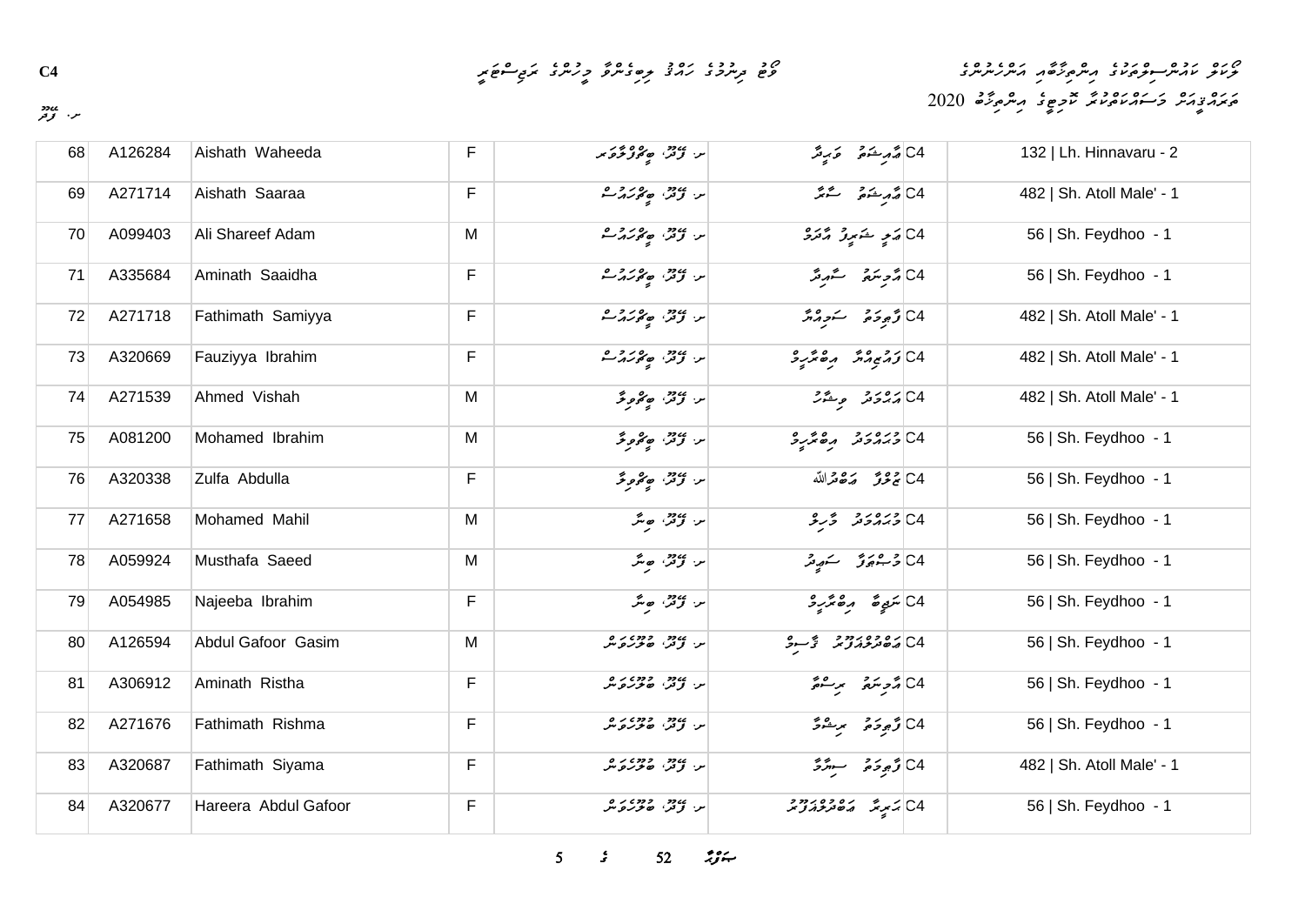*sCw7q7s5w7m< o<n9nOoAw7o< sCq;mAwBoEw7q<m; wBm;vB* م من المرة المرة المرة المرجع المرجع في المركبة 2020<br>مجم*د المريض المربوط المربع المرجع في المراجع المركبة* 

| 85  | A252776 | Mubarika Ahmed        | $\mathsf F$ | ر، پی دو دوده د ه<br>در نوتمر، م <i>ورو</i> س | C4 جۇڭمىر <i>ىتە مەج</i> ومىر                     | 56   Sh. Feydhoo - 1        |
|-----|---------|-----------------------|-------------|-----------------------------------------------|---------------------------------------------------|-----------------------------|
| 86  | A067612 | Adam Naseer Ali       | M           | ىر. يې دە بىر ھەشرەپ                          | C4 أَدْتَدَدُّ سَرَسِيمٌ أَرَبِّي                 | 56   Sh. Feydhoo - 1        |
| 87  | A132375 | Fathimath Irasha      | $\mathsf F$ | بر. من ده مورم                                | C4 تُرجوحَ مَ مِتَرْتُمْ                          | 56   Sh. Feydhoo - 1        |
| 88  | A271502 | Hussain Faruhan       | M           | ىر. يومۇر بىر ھەش <sub>جە</sub>               | C4 ير <i>شهر مر تر پر پ</i> ر                     | 56   Sh. Feydhoo - 1        |
| 89  | A271499 | Ibrahim Nazeeh        | M           | س محصوص مصريح                                 | C4 مەھەمگەيدى سىرىمى                              | 56   Sh. Feydhoo - 1        |
| 90  | A271500 | Ismail Madheeh        | M           | بر محمد معرضه                                 | C4 مرڪو <i>گوري ڪور</i> 2                         | 56   Sh. Feydhoo - 1        |
| 91  | A319915 | Abdul Majid Ali Fulhu | M           | ىن ئۇقرا كۇسترسىدۇ.                           | C4 مەھىر <i>3 مۇرۇ</i> 3 كىلىرى بىرىم             | 56   Sh. Feydhoo - 1        |
| 92  | A320348 | Ahmed Amshad          | M           | ىن ئۇقرا كۇسترسىدۇ.                           | C4 كەبرو مەھم كەن ئىس                             | 56   Sh. Feydhoo - 1        |
| 93  | A154890 | Ali Hassan Fulhu      | M           | ىر. ئەقتى، كەس بىر سرەنجە ئ                   | C4 كەير كەسكەردىگە                                | 56   Sh. Feydhoo - 1        |
| 94  | A320349 | Aminath Nazeera       | F           | ىن كۆمەتكە ئەس ئىرىس بىر                      | C4 مَرْحِ مَرَمْ مَسْتَدِيمٌ                      | 56   Sh. Feydhoo - 1        |
| 95  | A271638 | Hussain Maaidh        | M           | ىر. ئەقتى، كەس بىر سىرىگە                     | C4 يُرْسَمَ مِيْتَ وَجَمْ مِيْتَرِ                | 56   Sh. Feydhoo - 1        |
| 96  | A320347 | Ibrahim Nausad        | M           | ىر. ئەدەر. ئۇسترسىدۇ.                         | C4 مەھمگىر ئىسىمىسىدىكىسىدىكى بىر                 | 56   Sh. Feydhoo - 1        |
| 97  | A320343 | Khadeeja Adam         | $\mathsf F$ | ىن ئۇقرا كۇسترسىدۇ.                           | C4 كَتَعِيضٌ مُتَعَمَّدً                          | 56   Sh. Feydhoo - 1        |
| 98  | A152362 | Mohamed Siraj Ali     | M           | ىر. ئەقتى، كەس تەس بىر بىر                    | C4 <i>وُبَهُ وَبَوْ سِبْرَةٍ <sub>ه</sub>َ يِ</i> | 251   ADh. Dhangethi - 2    |
| 99  | A389471 | Ahmed Husham          | M           | ىن ئۈچۈش كەھرىگى                              | C4 كەبروتى كەشكى                                  | 639   Vilimale', Ehenihen-4 |
| 100 | A366181 | Ali Thakhuseem        | M           | ىن ئۈچۈن كۆسۈر                                | C4 كەمچە ئەرجىسى ئى                               | 56   Sh. Feydhoo - 1        |
| 101 | A158015 | Fathimath Firasa      | F           | ىن كۆتى، كۆسۈلە                               | C4 تۇموخۇ بوبىگە                                  | 56   Sh. Feydhoo - 1        |

 $6$   $3$   $52$   $29$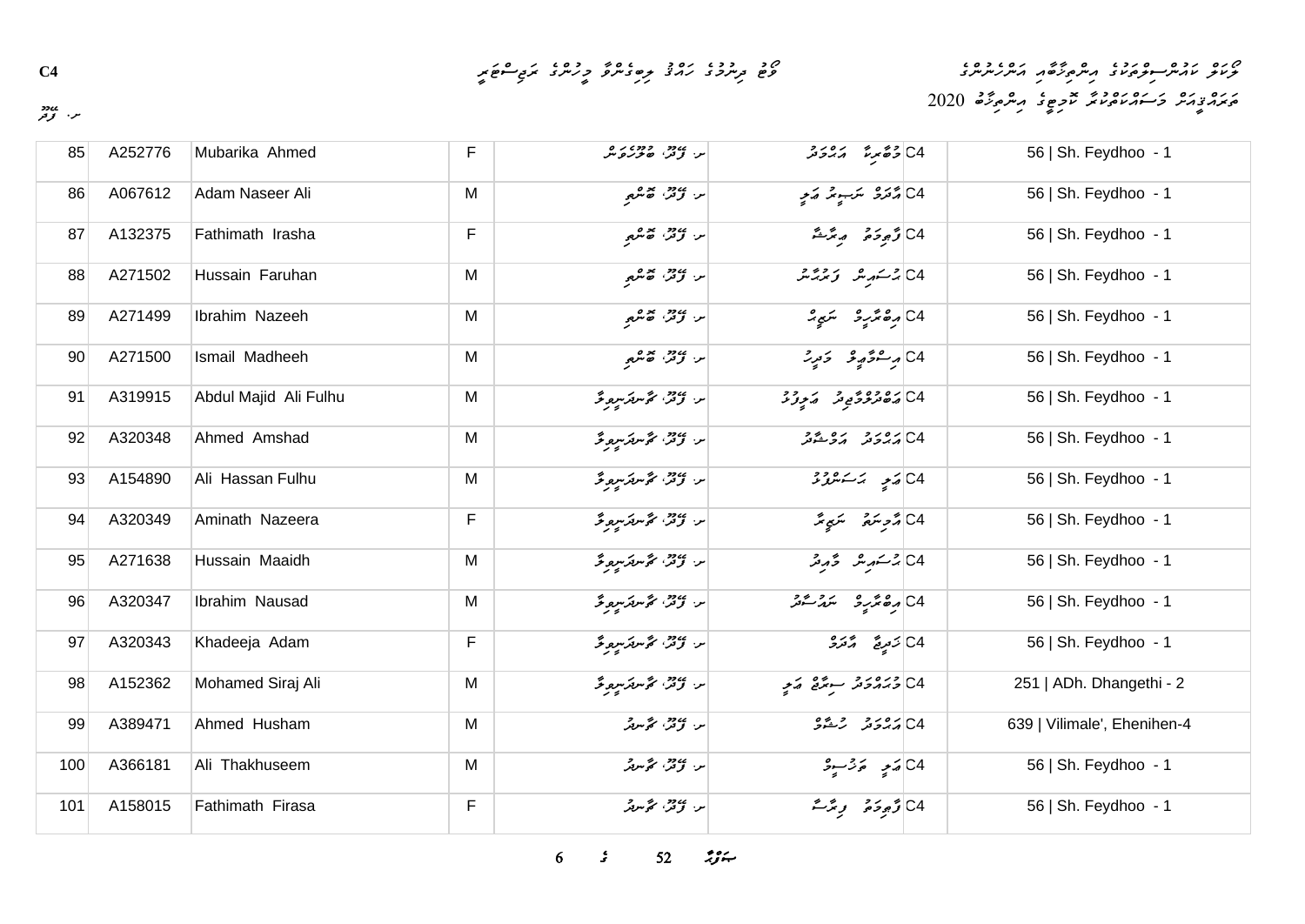*sCw7q7s5w7m< o<n9nOoAw7o< sCq;mAwBoEw7q<m; wBm;vB* م من المرة المرة المرة المرجع المرجع في المركبة 2020<br>مجم*د المريض المربوط المربع المرجع في المراجع المركبة* 

| 102 | A366180 | Hassan Fayaz           | M           | ىن ئۈچۈن كۆسۈر                         | C4 ئەسەئىشە بۇيۇنچ                                    | 56   Sh. Feydhoo - 1        |
|-----|---------|------------------------|-------------|----------------------------------------|-------------------------------------------------------|-----------------------------|
| 103 | A010940 | Hussain Hassan         | M           | ىن ئۇنى گەرىد                          | C4 يُرْسَمْ مِيْرَ مَرْسَمْلاً                        | 639   Vilimale', Ehenihen-4 |
| 104 | A389473 | Ibrahim Azzam          | M           | ىن ئۇنى گەرىد                          | $5501$ $2201$ $24$                                    | 56   Sh. Feydhoo - 1        |
| 105 | A365606 | Mohamed Shaheem        | M           | س كَرْمْرْ، كُرُّسْرَيْر               | C4 <i>3222 متمر 3</i>                                 | 639   Vilimale', Ehenihen-4 |
| 106 | A152266 | Ahmed Ziyad            | M           | ر می وجود مردم و می<br>س: توفر، مخ     | C4 كەش <b>كەتتى</b> بېر <del>م</del> گەتتى            | 56   Sh. Feydhoo - 1        |
| 107 | A320222 | Aishath Maldhaa        | $\mathsf F$ | ر می دو در بره و د                     | C4 مەم ئىقتىمە ئىمى ئىتىلگى بىر                       | 56   Sh. Feydhoo - 1        |
| 108 | A152254 | Hussain Inaz           | M           | ر می دو در ده د ه                      | C4 برڪوپٽر پرينٽر                                     | 56   Sh. Feydhoo - 1        |
| 109 | A320219 | Ibrahim Rasheed        | M           | بر په دو سرعه ده ک                     | C4 مەھەمگەر تەسىم ئىسىمىتىكى بىر                      | 56   Sh. Feydhoo - 1        |
| 110 | A330649 | Sameera Aboobakuru     | F           | بر پیوو دی په                          | $72222$ $722$ $104$                                   | 56   Sh. Feydhoo - 1        |
| 111 | A002014 | Ibrahim Mohamed        | M           | ىن ئۇقرا كۆكەش                         | C4 مەھەر بەر دىمەدىر                                  | 56   Sh. Feydhoo - 1        |
| 112 | A025039 | Adam Rasheed Zakariyya | M           | یں دوسری گھر سرچر سرچ                  | C4 <i>مُقرَى مَنْ</i> شِيْتَرْ ىَمْ <i>مْ مِهْ مُ</i> | 56   Sh. Feydhoo - 1        |
| 113 | A125735 | Adam Rasheed           | M           | ىن كەن ئەرە دە<br>س كۆتىن كىمى سرى     | C4 مُرْتَزَرْ مَرَ <sub>ْشُو</sub> تِرْ               | 278   Dh. Meedhoo - 1       |
| 114 | A127576 | Ahmed Nisham           | M           | ىر. ئەدەبىي دە<br>س كۆتىر، گىجەسرى     | C4 <i>مُدْدَمْ</i> سِتْدُرُ                           | 56   Sh. Feydhoo - 1        |
| 115 | A271525 | Aminath Filza          | F           | ىر. يەدە يەرە دە<br>ىر. تۇقىر، گىجەسمى | C4 مُتَعِسَمَةً وَلَحَقَّ                             | 482   Sh. Atoll Male' - 1   |
| 116 | A083427 | Saeed Hassan           | M           | ىر. يەدە يەرە<br>ىر. ۋىر، كۈسرى        | C4 ڪيھي تر <i>سکينل</i>                               | 482   Sh. Atoll Male' - 1   |
| 117 | A320681 | Adam Hassan            | M           | ىر. ئەدد. بىرە يەھ                     | C4 مجموع بر تەنتىر                                    | 56   Sh. Feydhoo - 1        |
| 118 | A271577 | Ali Misbah             | M           | ر، پرو، بره پره<br>س ژنر، محمد شريع    | C4 حَدِ وِجْعَةٌ                                      | 56   Sh. Feydhoo - 1        |

*7 sC 52 nNw?mS*

*roce*<br>مر. توق*م*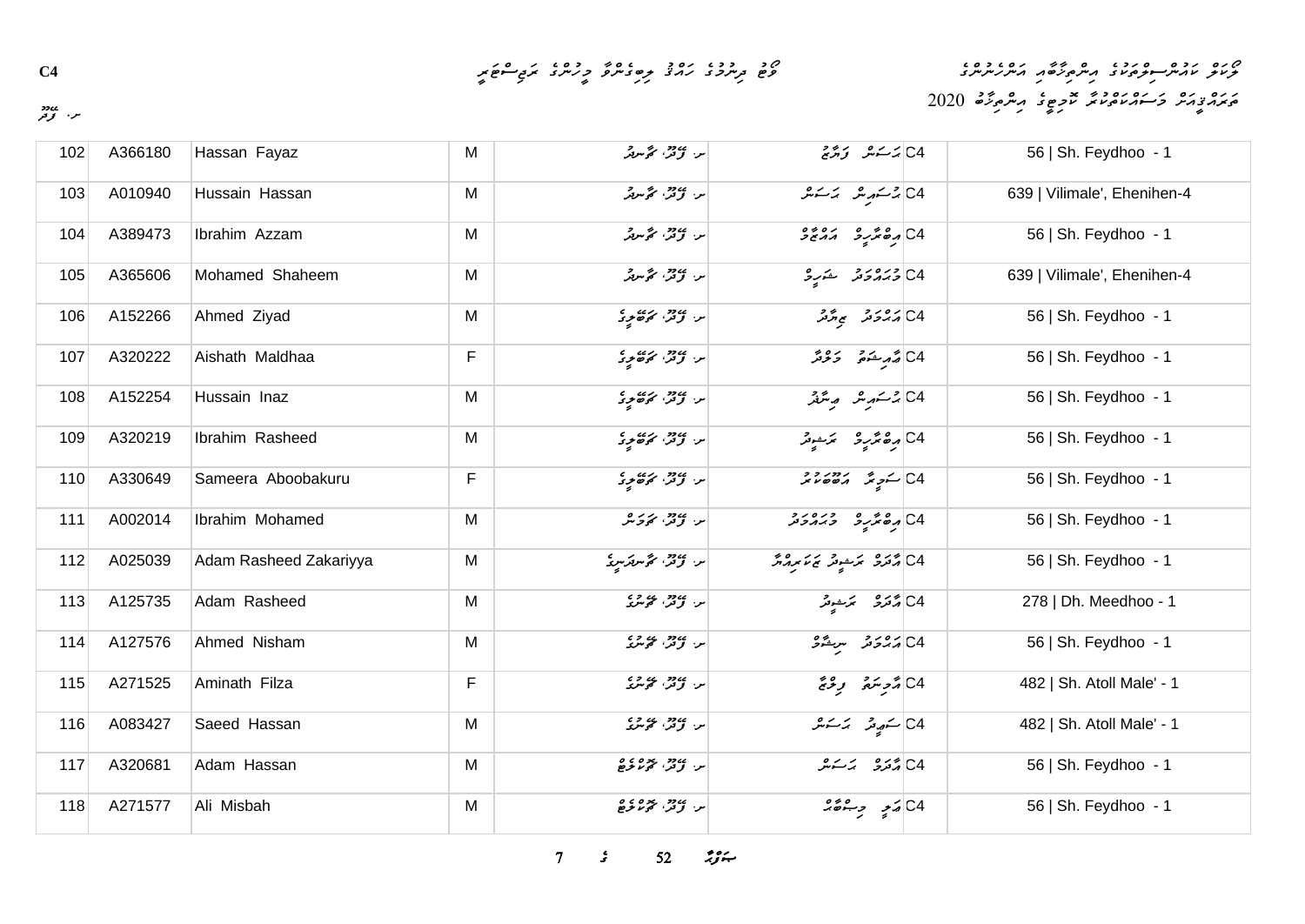*sCw7q7s5w7m< o<n9nOoAw7o< sCq;mAwBoEw7q<m; wBm;vB* م من المرة المرة المرة المرجع المرجع في المركبة 2020<br>مجم*د المريض المربوط المربع المرجع في المراجع المركبة* 

| 119 | A094121 | Fathuhiyya Adam     | F | ىن تۈتۈ، ئېچەم توقع                         | C4 توح <i>ومب</i> ھر محمد                   | 482   Sh. Atoll Male' - 1 |
|-----|---------|---------------------|---|---------------------------------------------|---------------------------------------------|---------------------------|
| 120 | A081153 | Hamid Adam          | M | ر، بیرو، بره بره<br>در توتر، محمد خرج       | C4 جَّحِيمٌ مُحَمَّدٌ                       | 56   Sh. Feydhoo - 1      |
| 121 | A320866 | Ahmed Idrees        | M | بر ہوتی ہو ہ                                | C4   <i>زود د م</i> قرمریته                 | 251   ADh. Dhangethi - 2  |
| 122 | A320843 | Fathimath Ibrahim   | F | ىر. ئ <sup>ەۋۋ</sup> ە ئىزى                 | C4 تَوجِدَة مِصْتَرِيدَ                     | 56   Sh. Feydhoo - 1      |
| 123 | A320964 | Hassan Zahir        | M | ىر. ئۇنىڭ ئىرى ئ                            | C4 ئەسەنىش ئىچ رىتى <sup>1</sup>            | 56   Sh. Feydhoo - 1      |
| 124 | A148322 | Idrees Mohamed      | M | ىر. ئۇقتر، ئىزى <sub>رى</sub>               | C4 موتر موسط ح محدد حمد حس                  | 56   Sh. Feydhoo - 1      |
| 125 | A320963 | Mariyam Safnaz      | F | ىر. ئۇقتر، ئىزى <sub>رى</sub>               | C4 كەندىرى سەۋىترى                          | 56   Sh. Feydhoo - 1      |
| 126 | A150622 | Nasreena Idrees     | F | ىر، ئەدەر، بىر ئ                            | C4 مَرْبُوْمِرِمَّرْ بِرِمْزِمِرِتْ         | 56   Sh. Feydhoo - 1      |
| 127 | A148291 | Samiha Idrees       | F | موسیقی میرانی<br>  موسیقی معمولیت           | C4 سَمَّحِ بَرَّ مِیرَ <i>م</i> ِیرِ مُشْہِ | 56   Sh. Feydhoo - 1      |
| 128 | A271739 | Aishath Musthageema | F | یں دوسر ہوتا ہے۔<br>اس کی تش کا تعریف میں ت | C4 مەم شەم ئىس ئىس ئىستىرىتى ئىستىر         | 482   Sh. Atoll Male' - 1 |
| 129 | A260121 | Hamid Idrees        | M | ر، بہود ہو ، د ،<br>س گرفتن سمبی پر پر ہر ی | C4 بَرْحِ مِرْ مِرْمَرِ مِسْ                | 56   Sh. Feydhoo - 1      |
| 130 | A320954 | Mohamed Mujthaba    | M | ىر، ئەدە بىرى ئەت<br>س كۆتى، شېرى مى        | C4 دره رور دره                              | 117   B. Kihaadhoo - 1    |
| 131 | A260124 | Shareefa Mohamed    | F | ر بیرود بر ده د<br>بر ژنس ناپردادد          | C4 شىرى ئەرەر دىر                           | 56   Sh. Feydhoo - 1      |
| 132 | A056539 | Abdul Ghafoor Ali   | M | یں بیج ہے ہے۔<br>اس کرفران کا مج فری        | C4 خەمز <i>دە بەدە ج</i> ېر                 | 482   Sh. Atoll Male' - 1 |
| 133 | A320199 | Ali Saneez          | M | ىر. يەدد.<br>س: توفر، فرس                   | C4 <i>ھَ۔</i> جَسِيمٌ                       | 56   Sh. Feydhoo - 1      |
| 134 | A271534 | Aminath Saffa       | F | ىر. يې دە ئەسھ                              | C4 مُجِسَعَةِ سَهْرُقَ                      | 482   Sh. Atoll Male' - 1 |
| 135 | A320196 | Fathmath Ibrahim    | F | ر، ورد و ده<br>در وفر، فرس                  | C4 ز <sub>ىمو</sub> دۇ مەھ <i>ترى</i> د     | 56   Sh. Feydhoo - 1      |

**8** *s* **52** *z***<sub>***f***</sub>**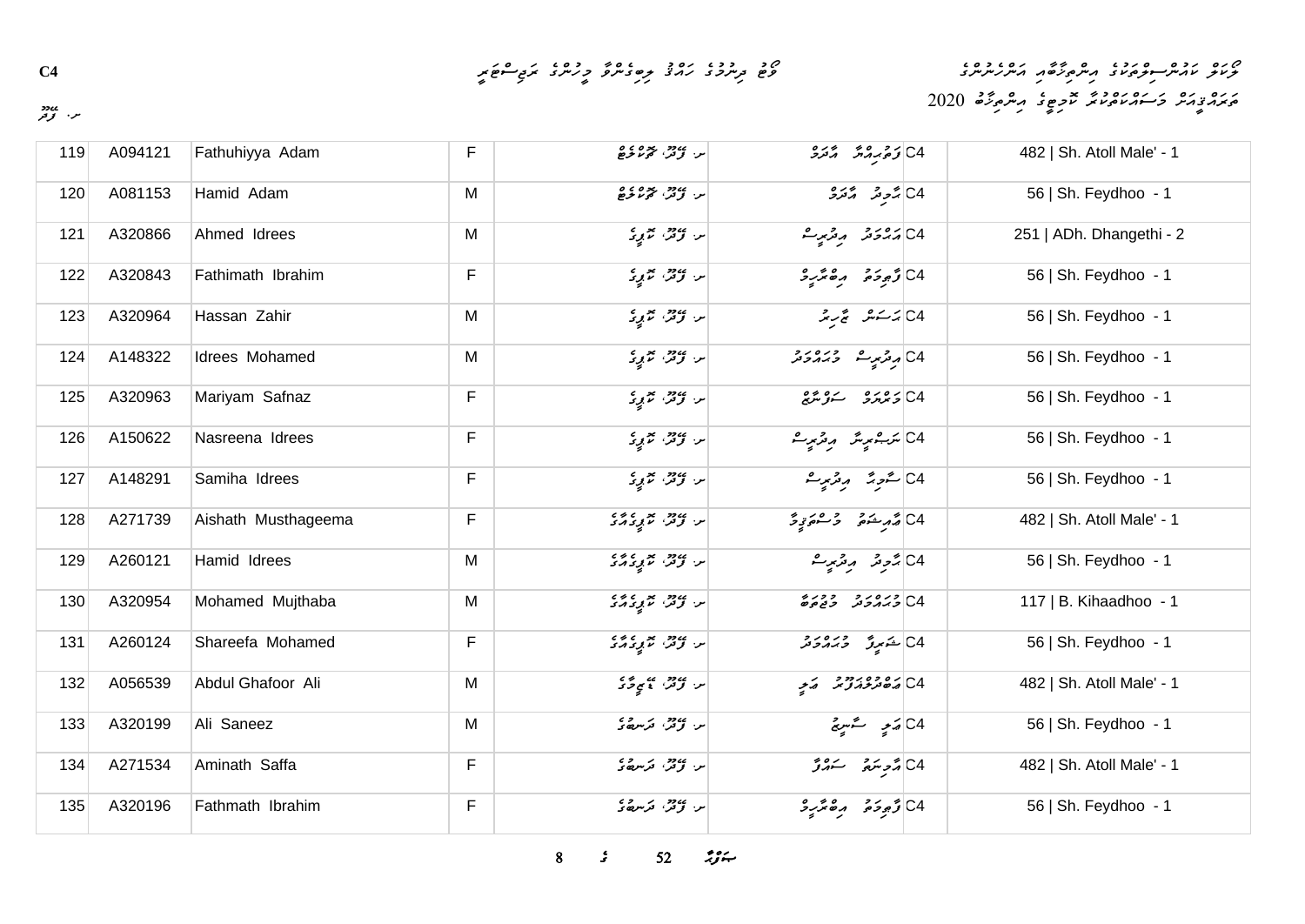*sCw7q7s5w7m< o<n9nOoAw7o< sCq;mAwBoEw7q<m; wBm;vB* م من المرة المرة المرة المرجع المرجع في المركبة 2020<br>مجم*د المريض المربوط المربع المرجع في المراجع المركبة* 

| 136 | A320195 | Sanfa Ahmed              | $\mathsf F$ | ىر. يەدد.<br>ىر. ئۇنىر، تەسھى            | C4 سەئىدۇ ئەيزىر ئى                          | 56   Sh. Feydhoo - 1   |
|-----|---------|--------------------------|-------------|------------------------------------------|----------------------------------------------|------------------------|
| 137 | A076205 | Abdul Azeez Ahmed        | M           | ر. دود. د سروره د<br>س ژمر، مرس          | C4 كەھىر <i>جەم يەن كەندى</i> ر              | 56   Sh. Feydhoo - 1   |
| 138 | A158731 | Ahmed Areef              | M           | ر، 320 ترسمبرو دی.<br>در نوتر، ترسمبرو د | C4 كەش <sup>ى</sup> كەتىر قىلىر بىر          | 149   K. Dhiffushi - 2 |
| 139 | A320255 | Aishath Ismail           | F           | ر. 2004 كەس 201                          | C4 مەم ئىقتى مەش <i>ۇم</i> ۇ                 | 56   Sh. Feydhoo - 1   |
| 140 | A271497 | Mohamed Afeef            | M           | ر. دود.<br>در توکر، ترس <i>مه و</i> ی    | C4 <i>جەنگە خۇر ھۆۋ</i>                      | 56   Sh. Feydhoo - 1   |
| 141 | A320806 | Abdul Matheen            | M           | ىر. ئۇقرا قەسمەتتېرى                     | C4 مەھىر <i>خى</i> م يىر                     | 56   Sh. Feydhoo - 1   |
| 142 | A144282 | Abdulla Adam             | M           | ىن ئەدەر ئەس ئەرى                        | C4 مَرْهُ قَرْاللّه مُرْمَرْدِ               | 56   Sh. Feydhoo - 1   |
| 143 | A320810 | Ahmed Fauzee             | M           | برا وسيج فرانس المعربي                   | C4 كەش <b>كەتتى</b> ئۇر <i>قىي</i>           | 56   Sh. Feydhoo - 1   |
| 144 | A151420 | Aishath Waheeda          | F           | برا وسيج فرانس المعربي                   | C4 مەم ئىسكەم ئىق ئىقىدىگە                   | 56   Sh. Feydhoo - 1   |
| 145 | A151337 | Ali Abdulla              | M           | یں کافران میں معاملے                     | C4 كەمچە كەھەقراللە                          | 56   Sh. Feydhoo - 1   |
| 146 | A158322 | Aminath Asiya            | F           | برا وسيج فرانس والمعربي                  | C4 مُرْحِبَهُ مُرْسِيْرُ                     | 56   Sh. Feydhoo - 1   |
| 147 | A271594 | Fathimath Reesha         | F           | برا وسيج فرانس والمعربي                  | C4 ۇ <sub>جو</sub> رَمْ بېشْ                 | 56   Sh. Feydhoo - 1   |
| 148 | A144278 | Gamarunnisa Abdul Rahman | $\mathsf F$ |                                          |                                              | 56   Sh. Feydhoo - 1   |
| 149 | A320811 | Ibrahim Rasheed Abdulla  | M           | برا وسيج فرانس والمعربي                  | C4 مِرْحَمَّرِ يَحْسِنُومَ مَرْحَمْدَاللَّهُ | 56   Sh. Feydhoo - 1   |
| 150 | A121231 | Dawood Abdulla           | M           | ىر. ئۇقرا قرىرشكەش                       | C4 مُرْمَّتْر مَرْهُقْرَاللَّه               | 56   Sh. Feydhoo - 1   |
| 151 | A320227 | Fathimath Sameeha        | F           | ىر. ئۇقرا قرەرشكەش                       | C4 زَّجِودَةْ سَوِيَّةْ                      | 56   Sh. Feydhoo - 1   |
| 152 | A160180 | Aishath Ahmed            | F           | ىن ئۇنتر، مېرگەشتى                       | C4 مەم شەھ مەم <i>دى</i> ر                   | 56   Sh. Feydhoo - 1   |

*9 s* 52 *fg*  $\rightarrow$ 

*roce*<br>مر. توق*م*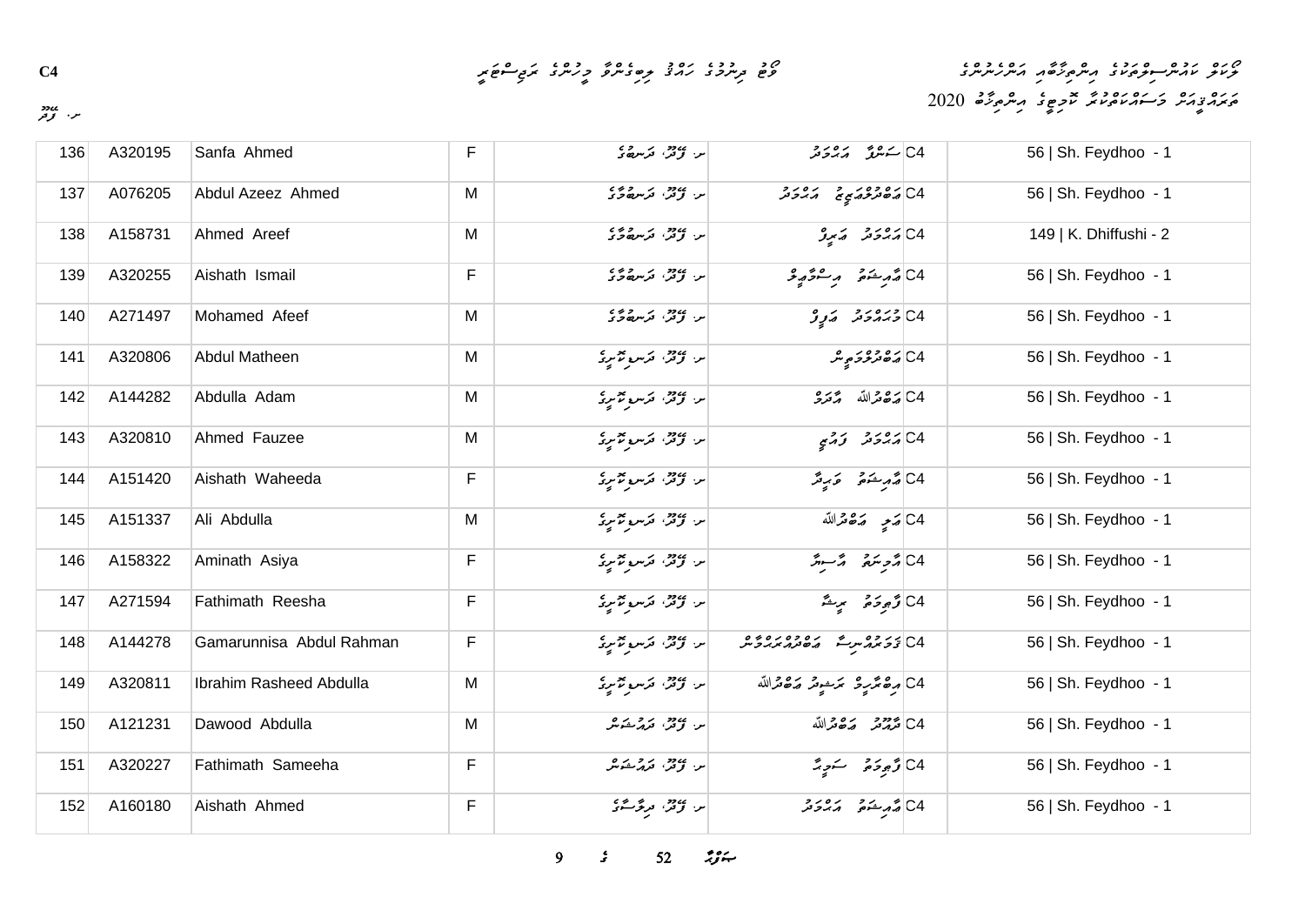*sCw7q7s5w7m< o<n9nOoAw7o< sCq;mAwBoEw7q<m; wBm;vB* م من المرة المرة المرة المرجع المرجع في المركبة 2020<br>مجم*د المريض المربوط المربع المرجع في المراجع المركبة* 

| 153 | A320613 | Mohamed Rasheed   | M | ىر: ئۇنى، بېرىگەنىكى                                 | C4 <i>32828 برَحوم</i> ر               | 149   K. Dhiffushi - 2        |
|-----|---------|-------------------|---|------------------------------------------------------|----------------------------------------|-------------------------------|
| 154 | A366733 | Shaziyya Adam     | F | ىر: ئۇنى، بېرىگەنىكى                                 | C4 شَو <i>َبْرِهُ مَّهْ مُقَرَّدٌ</i>  | 56   Sh. Feydhoo - 1          |
| 155 | A348238 | Abdulla Saud      | M | ىن ئەدەر ھەم بەر ئ                                   | C4 مَەقراللە سىمەتر                    | 56   Sh. Feydhoo - 1          |
| 156 | A321032 | Ahmed Waseem      | M | ر، بیرو، در ورو و ،<br>در کرفر، تروکاربرد            | C4 <i>مەندى ئىس</i> ونى                | 56   Sh. Feydhoo - 1          |
| 157 | A367955 | Fathimath Adam    | F | ىر. بەدە.<br>ىر. تۈگر، تېرى <i>ۋە ئەي</i> رى         | C4 تُهِ <i>حَمَّة مُ</i> تَرَّدَّ      | 56   Sh. Feydhoo - 1          |
| 158 | A072018 | Ibrahim Waheed    | M | ر به دو ده وره و ،<br>  س توفر، فرخ <i>وه ر</i> س    | C4 مەھە <i>تگىي</i> قىرىتىلى           | 56   Sh. Feydhoo - 1          |
| 159 | A262215 | Mohamed Abdulla   | M | ر بیرود مرکزه د ،                                    | C4 وَيَرْمُ حَتَّى مَدَّةَ مِّدَاللَّه | 56   Sh. Feydhoo - 1          |
| 160 | A149919 | Nasidha Abdulla   | F | ىن بەدە.<br>ىن كۆش <sup>،</sup> تېرى <i>ڭ ئەي</i> رى |                                        | 56   Sh. Feydhoo - 1          |
| 161 | A320753 | Ahmed Husham      | M | ىر: ئۇنىڭ بولۇشتەترى                                 | C4 كەبروتى ئەشكى                       | 482   Sh. Atoll Male' - 1     |
| 162 | A073977 | Hussain Solah     | M | ىر: ئۇنۇ، بېرى شەرى                                  | C4 يُرْسَمْ مِيلْ سَدَخْرَ مُنْ        | 244   ADh. Hangnaameedhoo - 1 |
| 163 | A271590 | Mohamed Muaz      | M | ىر: ئۇنىڭ بولۇشتەترى                                 | C4 3222 وه.                            | 482   Sh. Atoll Male' - 1     |
| 164 | A320230 | Shaira Ibrahim    | F | ر، ۶۵۵ وگروه و د<br>مراکزاند، اورنگویس               | C4 شەمەتتە مەھە <i>تدىي</i><br>        | 56   Sh. Feydhoo - 1          |
| 165 | A114572 | Ummu Salma Hassan | F | ر ده ده د ده و د و                                   | C4 <i>جەج خۇڭ بى</i> كىش               | 87   N. Velidhoo - 2          |
| 166 | A320675 | Ahmed Wajeeh      | M | ىر. يەدە دەپرى<br>س ئۇقىر، قىزىمەسى                  | C4 <i>مَدْدَى مَّ</i> وِرْ             | 56   Sh. Feydhoo - 1          |
| 167 | A140857 | Fathimath Yoosuf  | F | ىر. »دە « »<br>ىر. ۋىر، تى <i>رى</i> رىــ            | C4 رَّجِ دَحْمَدَ مِنْ سَنْرَ          | 56   Sh. Feydhoo - 1          |
| 168 | A140858 | Ibrahim Hassan    | M | ىر. يەدە. دەپرىش                                     | C4 مەھە <i>ترى</i> دۇ كەسكىلار         | 56   Sh. Feydhoo - 1          |
| 169 | A148043 | Mohamed Ibrahim   | M | ىر. يەدە دەپرى<br>ىر. توفر، قرىرىت                   | C4 <i>دېمم</i> ونه م <b>گې</b> ږو      | 482   Sh. Atoll Male' - 1     |

 $10$  *s* 52  $2.94$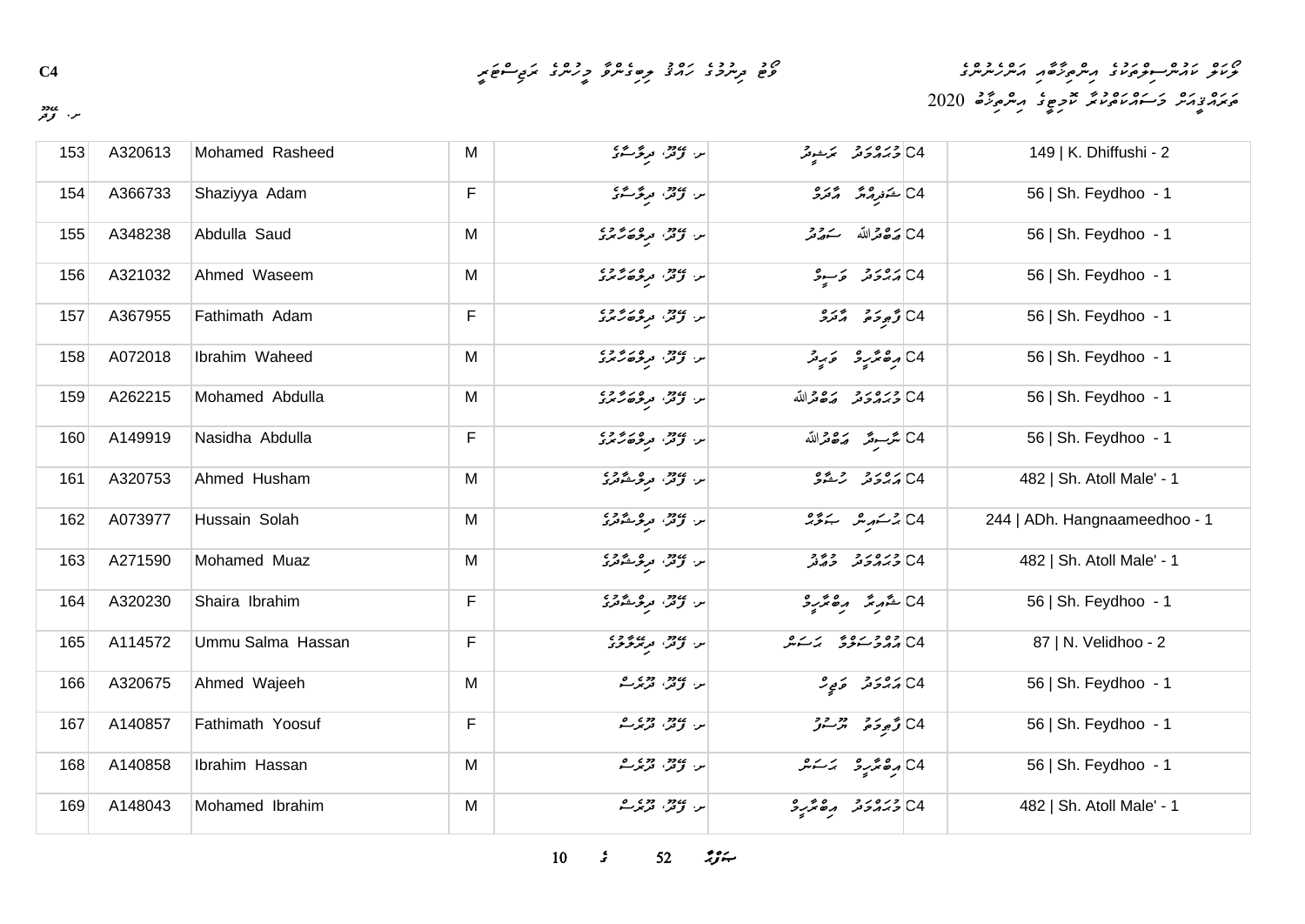*sCw7q7s5w7m< o<n9nOoAw7o< sCq;mAwBoEw7q<m; wBm;vB* م من المرة المرة المرة المرجع المرجع في المركبة 2020<br>مجم*د المريض المربوط المربع المرجع في المراجع المركبة* 

| 170 | A159161 | Shajid Ibrahim        | M | ىر. يەدە. دەپرىش                               | C4 شوم مەھەر يە                            | 56   Sh. Feydhoo - 1           |
|-----|---------|-----------------------|---|------------------------------------------------|--------------------------------------------|--------------------------------|
| 171 | A316994 | Ahmed Suneel          | M | ىر. ئەدە روە بەر ئەي                           | C4 كەندى قىلى مىلىرى قىلىش بىر ئىلىرى ئىل  | 56   Sh. Feydhoo - 1           |
| 172 | A287098 | Fathmath Reena        | F | ىر. ئەدەر مەھم سىرى                            | C4 ۇ <sub>جو</sub> رَمْ پ <sub>ى</sub> سَّ | 56   Sh. Feydhoo - 1           |
| 173 | A097615 | Ibrahim Adam          | M | ىر. ئەدەر مەھم سىرى                            | C4 مەھەمگەيى ھەممىزى                       | 56   Sh. Feydhoo - 1           |
| 174 | A320786 | Mohamed Janah         | M | ىر. ئەدەر مەھمەتتى ئ                           | C4 دېرو د تورو                             | 56   Sh. Feydhoo - 1           |
| 175 | A290485 | Mohamed Aneel Ibrahim | M | یں ہے جو حوص ہے ہ                              | C4 دبرورد برسرد مقتربرد                    | 482   Sh. Atoll Male' - 1      |
| 176 | A148170 | Rasfa Ibrahim         | F | ىر. ئەدەر دە بەر ئەي                           | C4 ىر شوتر مەھە <i>ترى</i> رى              | 482   Sh. Atoll Male' - 1      |
| 177 | A320780 | Shameema Hassan       | F | ىر. ئەدەر دە بەر ئەي                           | C4 ختموٍ حٌ پرَ سَمَسٌ                     | 56   Sh. Feydhoo - 1           |
| 178 | A144027 | Abdulla Yoosuf        | M | ىن ئەدەر جەم ئەرەرى<br>ئىن ئۇقىرا قىزىس ئەم ئ  | C4 مَەقىراللە مەدىر                        | 141   Lh. Kurendhoo - 1        |
| 179 | A081262 | Adam Nadeem           | M | ر، بیرود و در باره بار<br>در از قرار مرس و و د | C4 <i>مُحَرَّدُ</i> سَمَعِرْدُ             | 555   Hulhumale', Ehenihen - 3 |
| 180 | A093534 | Ali Amir              | M | ر، سمجھار، جو سماج جا<br>س کرھر، فرس جا جا جا  | C4 <i>ھَجِ</i> مُحْرِمَةَ                  | 482   Sh. Atoll Male' - 1      |
| 181 | A302030 | Aminath Yoosuf        | F | ىن ئەدەر جەم ئەرەرى<br>بىن ئۇقىرا قىرسىمى ئەرى | C4 مُرْحِبَتَهُ مُرْسَوْرٌ                 | 482   Sh. Atoll Male' - 1      |
| 182 | A046094 | Asif Yoosuf           | M | ر، بیرود و دی دی.<br>در کرفر، فرس و و د        | C4 گەسبوقر مەسىر<br>م                      | 482   Sh. Atoll Male' - 1      |
| 183 | A041436 | Fathimath Sulaimaan   | F | ر، بیرود و در باره بار<br>در از قرار مرس و و د | C4 ۇ <sub>ج</sub> وڭ مەمۇر ئىر             | 482   Sh. Atoll Male' - 1      |
| 184 | A258155 | Fayaz Yoosuf          | M | ر، سمجھار، جو سماج جا<br>س کرھر، فرس جا جا جا  | C4 ئۈچرىشە جۇمشۇ                           | 482   Sh. Atoll Male' - 1      |
| 185 | A097635 | Hamid Yoosuf          | M | ر، بیرود و در باره بار<br>در از قرار مرس و و د | C4 بَرْدِ بَرْ بِرْ مِنْ بِرْ مِنْ بِهِ    | 56   Sh. Feydhoo - 1           |
| 186 | A041427 | Mohamed Yoosuf        | M | ىر. ئەدەر جىرى ئەي                             | C4 32,023 من دو                            | 482   Sh. Atoll Male' - 1      |

 $11$  *s* 52  $294$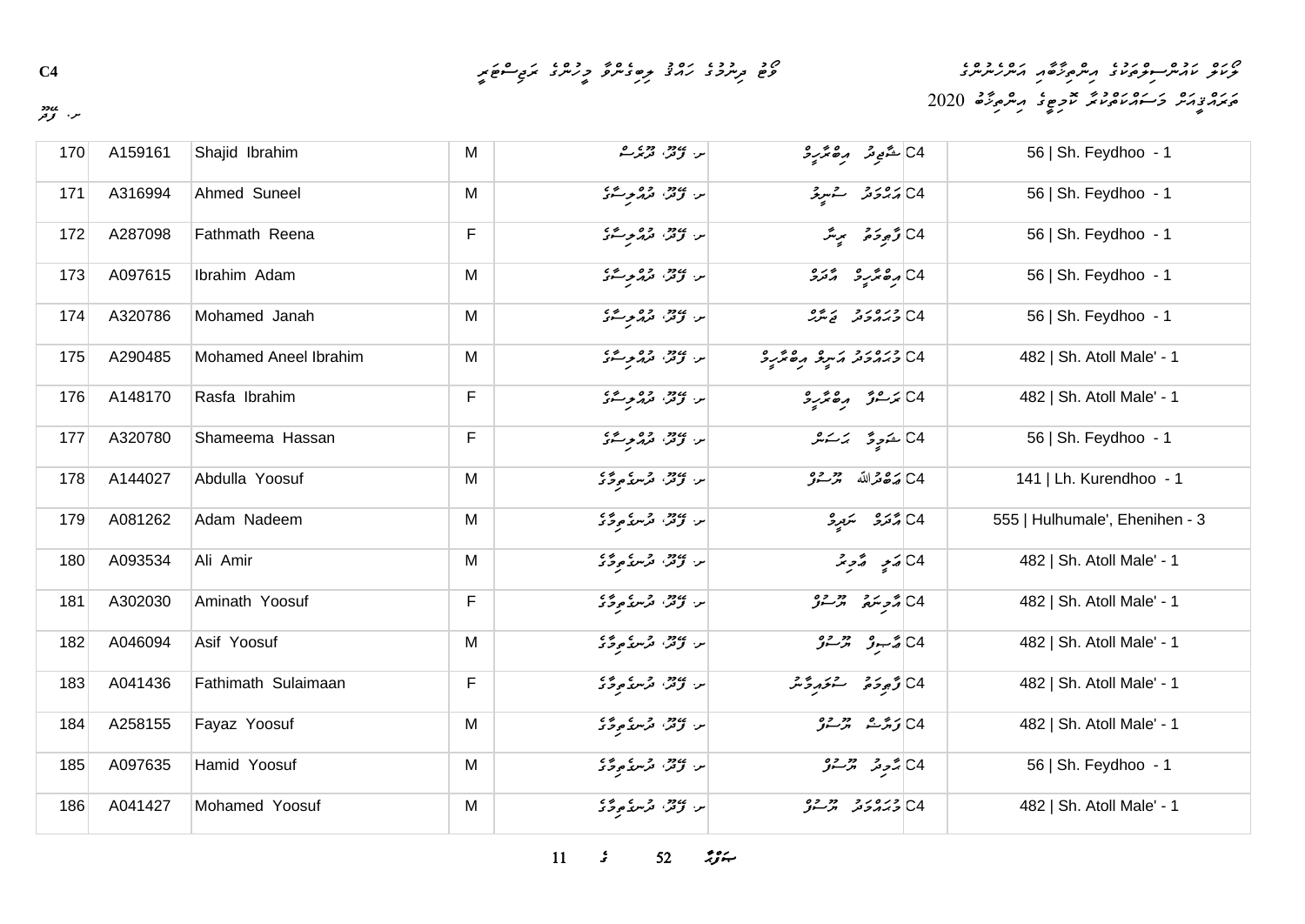*sCw7q7s5w7m< o<n9nOoAw7o< sCq;mAwBoEw7q<m; wBm;vB* م من المرة المرة المرة المرجع المرجع في المركبة 2020<br>مجم*د المريض المربوط المربع المرجع في المراجع المركبة* 

| 187 | A271490 | Mohamed Faisal Mukhuthar | M | من تخوين المرسمة مورضى                          | C4 درورد زېږېد ده ده.                               | 639   Vilimale', Ehenihen-4    |
|-----|---------|--------------------------|---|-------------------------------------------------|-----------------------------------------------------|--------------------------------|
| 188 | A271488 | Moosa Faisal             | M | ر به دور و دره و دره کار                        | C4 رخش قەرىبكى                                      | 138   Lh. Naifaru - 3          |
| 189 | A301966 | Nasiya Yoosuf            | F | ر، بیرود و دی دی.<br>در کرفر، فرس و و د         | C4 تُرْسِع <sup>ِ مَ</sup> كَرْ مَرْسُعُو           | 51   HDh. Makunudhoo - 1       |
| 190 | A141590 | Ahmed Saud               | M | للمستفرق وتحميدها                               | C4 كەبرو بىر يەر يەر                                | 56   Sh. Feydhoo - 1           |
| 191 | A320638 | Aishath Saruma           | F | ين وقراء وتحميدها                               | C4 مەم ئىقتى ئىس كىلىدىگە                           | 56   Sh. Feydhoo - 1           |
| 192 | A163514 | Ashraf                   | M | ىر، ئۇنىش، بەر ئەرەھ                            | C4 كەشقەتد <b>ۇ</b>                                 | 105   R. Innamaadhoo - 1       |
| 193 | A153442 | Azma                     | F | ىر. ئۇنتر، بەلم ئەرىقى                          | 525C4                                               | 555   Hulhumale', Ehenihen - 3 |
| 194 | A320634 | Hassan Ahmed Fulhu       | M | ين وقراء وتحميدها                               | C4 ټر <i>شهر پرونورو</i> نو                         | 56   Sh. Feydhoo - 1           |
| 195 | A271553 | Hussain Saif             | M | ر پيوم وځمه                                     | C4 يرت مريد ستهرقر                                  | 56   Sh. Feydhoo - 1           |
| 196 | A320632 | Jameela Ibrahim          | F | برز وده ووکرم                                   | C4 ق <sub>َ</sub> حِرِ حَدَّ مِنْ مِنْ مِرْدِ حَدَّ | 56   Sh. Feydhoo - 1           |
| 197 | A320637 | Mohamed Ishaf            | M | ر پيود و څرمه                                   | C4 <i>3222 م</i> شو                                 | 56   Sh. Feydhoo - 1           |
| 198 | A007390 | Adam Naseer Saud         | M | ر. ۳۶۴. ۲۵۶. و.<br>د. ژنر، ماسرپربرد و          | C4 أَرْتَدَدُّ سَرَسِومِّرَ سَنَّهُ تَدْ            | 482   Sh. Atoll Male' - 1      |
| 199 | A271588 | Aishath Shabana          | F | ر به دور ده د د د د                             | C4 مەم ئىق ئىق ئىش ئىق ئىس                          | 482   Sh. Atoll Male' - 1      |
| 200 | A035662 | Mohamed Rameez           | M | ر. ۳۶۴. ۲۵۶. و.<br>د. ژنر، ماسرپربرد و          | C4 <i>\$222 مكرچ</i>                                | 251   ADh. Dhangethi - 2       |
| 201 | A320008 | Abdul Muhusin Abdulla    | M | بر به دو بر ده وه                               | C4 مەھىر جەم دەر مەھەرللە                           | 56   Sh. Feydhoo - 1           |
| 202 | A098892 | Thohira Adam             | F | ىن ئەدەر يەر ئەھ                                | C4 يُحرِ بَحَّهُ مُحَمَّدَةٌ                        | 56   Sh. Feydhoo - 1           |
| 203 | A359121 | Ahmed Aisham             | M | ر، میرود می دید.<br>مرد توفر، مرحو <del>م</del> | $Ca2$ $Ca2$ $Ca2$                                   | 335   GDh. Thinadhoo - 1       |

 $12$  *s* 52  $25$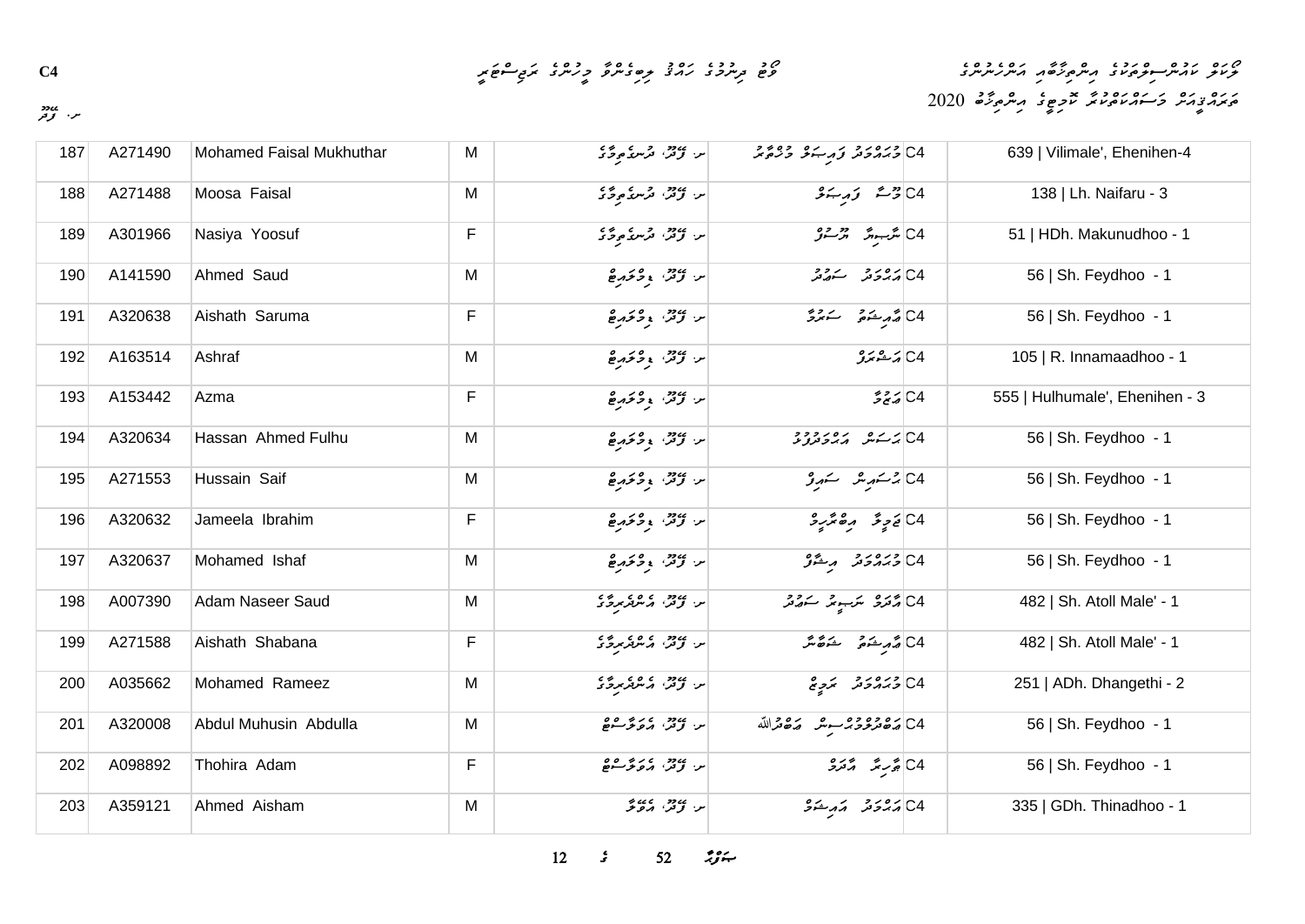*sCw7q7s5w7m< o<n9nOoAw7o< sCq;mAwBoEw7q<m; wBm;vB* م من المرة المرة المرة المرجع المرجع المرجع في 2020<br>مجم*د المريض المرجع المرجع المرجع المرجع المراجع المراجع الم*رجع

| 204 | A320216 | Hawwa Adam        | F            | ىن ئەدەرە ئەيرە<br>ىن كەنتىر بىرەن ئى                     | C4 بَرْدَةَ مُحْمَدَةِ               | 56   Sh. Feydhoo - 1           |
|-----|---------|-------------------|--------------|-----------------------------------------------------------|--------------------------------------|--------------------------------|
| 205 | A271576 | Mohamed Aiman     | M            | ر مصور مصری<br>مزد توفر، ارجام                            | C4 <i>جەمەدىر مەم</i> كىر            | 56   Sh. Feydhoo - 1           |
| 206 | A051868 | Saeed Ibrahim     | M            | ر می دو می ده.<br>این توفر، اردون                         | C4 كىھەتىر مەھ <i>ت</i> رىيە         | 56   Sh. Feydhoo - 1           |
| 207 | A154354 | Ahmed Naaz        | M            | ىر: ئۇنق، ئەنزى                                           | C4 كەبرى بىر ئىشتىر                  | 555   Hulhumale', Ehenihen - 3 |
| 208 | A271693 | Fathimath Seroza  | F            | ىر: ئۇنىش، ئەنزى                                          | $rac{200}{2000}$ $rac{25}{200}$ $C4$ | 482   Sh. Atoll Male' - 1      |
| 209 | A083784 | Sharmeela Mohamed | F            | ىر: ئۇنىش: ئۇنۇنغ                                         | C4 خەترى <i>رى دېمم</i> وتر          | 555   Hulhumale', Ehenihen - 3 |
| 210 | A121442 | Abdulla Adam      | M            | ىر. ئەدەب ئەرگ                                            | C4 مَصْعَرِ اللَّهُ مَعْرَضٍ         | 56   Sh. Feydhoo - 1           |
| 211 | A271492 | Aishath Lauaa     | $\mathsf F$  | ىر. ئەدەب ئەرگ                                            | $222$ $222$                          | 56   Sh. Feydhoo - 1           |
| 212 | A271578 | Aminath Lauzaa    | F            | ىر. ئەدەبەر قاراش                                         | C4 مُحصِبَ مِعْ مَعْدَمَ حَمَدَةً    | 56   Sh. Feydhoo - 1           |
| 213 | A312278 | Mariyam Rasheedha | F            | ىر. ئەدەب ئەرگ                                            | C4 كەنگەنگە ئىمى ئىسىدىگە            | 56   Sh. Feydhoo - 1           |
| 214 | A027872 | Adam Abdulla      | $\mathsf{M}$ | ىن ئۇنىش كۆيۈنتى                                          | C4 مُتَعَرَّدُ مَكَّاهُ مِنْ اللَّهُ | 56   Sh. Feydhoo - 1           |
| 215 | A320695 | Hafeeza Mohamed   | F            | ىن ئۇنىش كەندى                                            | C4 <i>بَرْدٍ جُهُ دَوْرُو تَرْ</i>   | 56   Sh. Feydhoo - 1           |
| 216 | A271512 | Hareez Adam       | M            | ىن كەن كەندە                                              | C4 بَرْمِيعٌ مُرَّمَّرً <i>و</i>     | 482   Sh. Atoll Male' - 1      |
| 217 | A027714 | Ahmed Mohamed     | M            | ىن ئەدەر بەر دەر.<br>بىن ئۇنتر، ئۇن <i>ە</i> سىدىرى       | C4 كەبرو دەرەرو                      | 237   AA. Rasdhoo - 2          |
| 218 | A320713 | Ahmed Nisham      | M            | ىن ئۇقتى، ئەكەسلەردە ئ                                    | C4 <i>مُدْوَمْ</i> سِتْوُوْ          | 56   Sh. Feydhoo - 1           |
| 219 | A382691 | Aishath Rukhusha  | F            | ىن ئەدەر دەرە                                             | C4 مەم ئىقىمە ئىرگە ئىگە             | 482   Sh. Atoll Male' - 1      |
| 220 | A126283 | Aminath Ali       | F            | ىن تۈتتى، ئەكەسىدە تەت<br>س: ئۇقتى، ئۇن <i>ە</i> سىدە تەت | C4 مُتَعِسَعُهُ مَعِ                 | 56   Sh. Feydhoo - 1           |

 $13$  *s* 52  $25$ 

*roce*<br>مر. توق*م*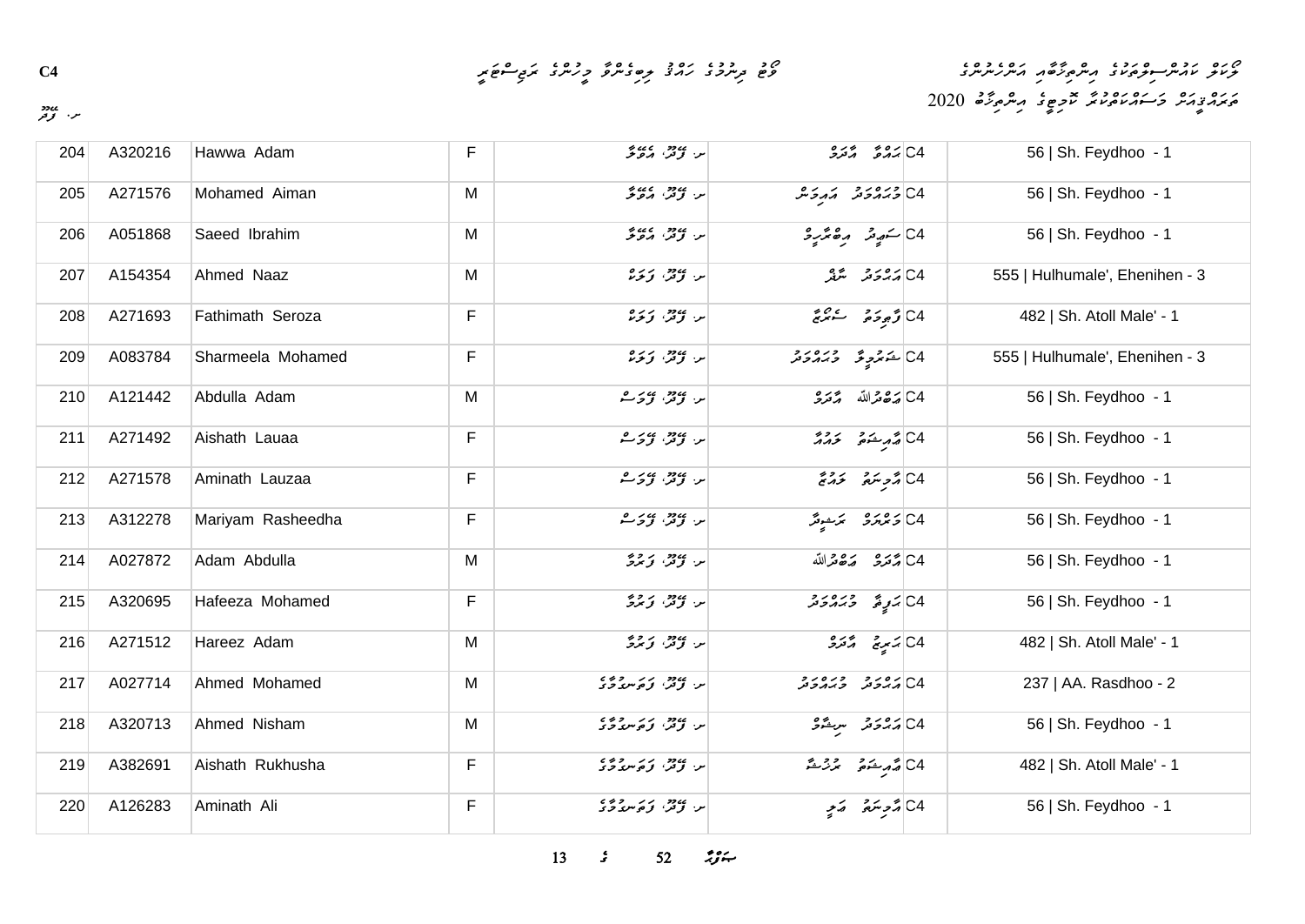*sCw7q7s5w7m< o<n9nOoAw7o< sCq;mAwBoEw7q<m; wBm;vB* م من المرة المرة المرة المرجع المرجع المرجع في 2020<br>مجم*د المريض المرجع المرجع المرجع المرجع المراجع المراجع الم*رجع

| 221 | A150736 | Azeema Mohamed        | F | ىن ئۇنتى، ئەكەسلەم ئ                       | C4 كەنب <i>وڭ دېمەدەت</i> ر                         | 482   Sh. Atoll Male' - 1      |
|-----|---------|-----------------------|---|--------------------------------------------|-----------------------------------------------------|--------------------------------|
| 222 | A150722 | Fathimath Mohamed     | F | ىن ئۇنتر، ئەكەسىدە ئ                       | C4 تُرجوح حيد المحمد المحمد                         | 56   Sh. Feydhoo - 1           |
| 223 | A150718 | Mariyam Naeema        | F | ر به دو به دره دره با                      | C4 كەبىر كىرگە ئىكدىن كەنتىر ئىككە                  | 132   Lh. Hinnavaru - 2        |
| 224 | A126599 | Adam Naseem           | M | ىر. ئۇنتر، ئەنج                            | C4 مُحَمَّدٌ سَمَــِدْ مَنْ                         | 56   Sh. Feydhoo - 1           |
| 225 | A320769 | Ahmed Shiyam          | M | من بيروج , ص و ۽<br>  من گوفٽن - پي مربع ي | C4 كەبرى قىر ئىش <i>ەرگى</i>                        | 56   Sh. Feydhoo - 1           |
| 226 | A106525 | Aishath Waheeda       | F | ین بیروم و می و م                          | C4 مەم ئىقىم ئىق تىر                                | 56   Sh. Feydhoo - 1           |
| 227 | A320767 | Aminath Zameera       | F | بر ہیں وہ دی                               | C4 مُجِسَع <sup>ة</sup> يَجِهَّ                     | 56   Sh. Feydhoo - 1           |
| 228 | A320754 | Hawwa Ibrahim         | F | ین می ده می و ه<br>پس نوکر ، نومن می       | C4 <i>بَهُمْ وَهُتَّرِدْ</i>                        | 56   Sh. Feydhoo - 1           |
| 229 | A102933 | Khadeeja Nasra        | F | ین می ده می و ه<br>پس نوکر ، نومن می       | C4 كَتَعِيقٌ سَمَيْتُمْتَمُّ                        | 482   Sh. Atoll Male' - 1      |
| 230 | A041385 | Mohamed Abdul Raheem  | M | ین بیروم و می و م                          | C4 CHOSE LOCOLLO                                    | 56   Sh. Feydhoo - 1           |
| 231 | A320758 | Shakeela Abdul Raheem | F | ین بیروم و می و م                          | C4 خىرى <i>گە مەھەممىرى</i>                         | 138   Lh. Naifaru - 3          |
| 232 | A332093 | Aminath Marisha       | F | بر پیچ کی ت                                | C4 مَّ <i>وِ سَمَّةٍ _ وَّ مِ</i> حَ <sup>مَّ</sup> | 56   Sh. Feydhoo - 1           |
| 233 | A305886 | Fathmath Sifana       | F | بر پیچ کی ت                                | C4 ۇ <sub>جو</sub> رَمْ سِوَتْتَر                   | 56   Sh. Feydhoo - 1           |
| 234 | A320490 | <b>Ismail Fazeel</b>  | M | بن عصم عصر ع                               | C4 م <sup>ر</sup> مۇھەبى تىزىنى ئى                  | 56   Sh. Feydhoo - 1           |
| 235 | A320489 | Mariyam Sharafiyya    | F | بر پیچ و و                                 | C4 كەبىر ئىرىمى ئىكتىن ئىرىدىكى ئىل                 | 35   Kulhudhuffushi Uthuru - 1 |
| 236 | A138108 | Mohamed Waheed        | M | بن عصم عصر ع                               | C4 <i>\$ بەيمۇ ئەتىر ھې</i> تر                      | 56   Sh. Feydhoo - 1           |
| 237 | A305887 | Sehenaa               | F | ىر. ئۇنىڭ كۆپ                              | C4 كەبزىتر                                          | 56   Sh. Feydhoo - 1           |

 $14$  *s* 52  $2.3$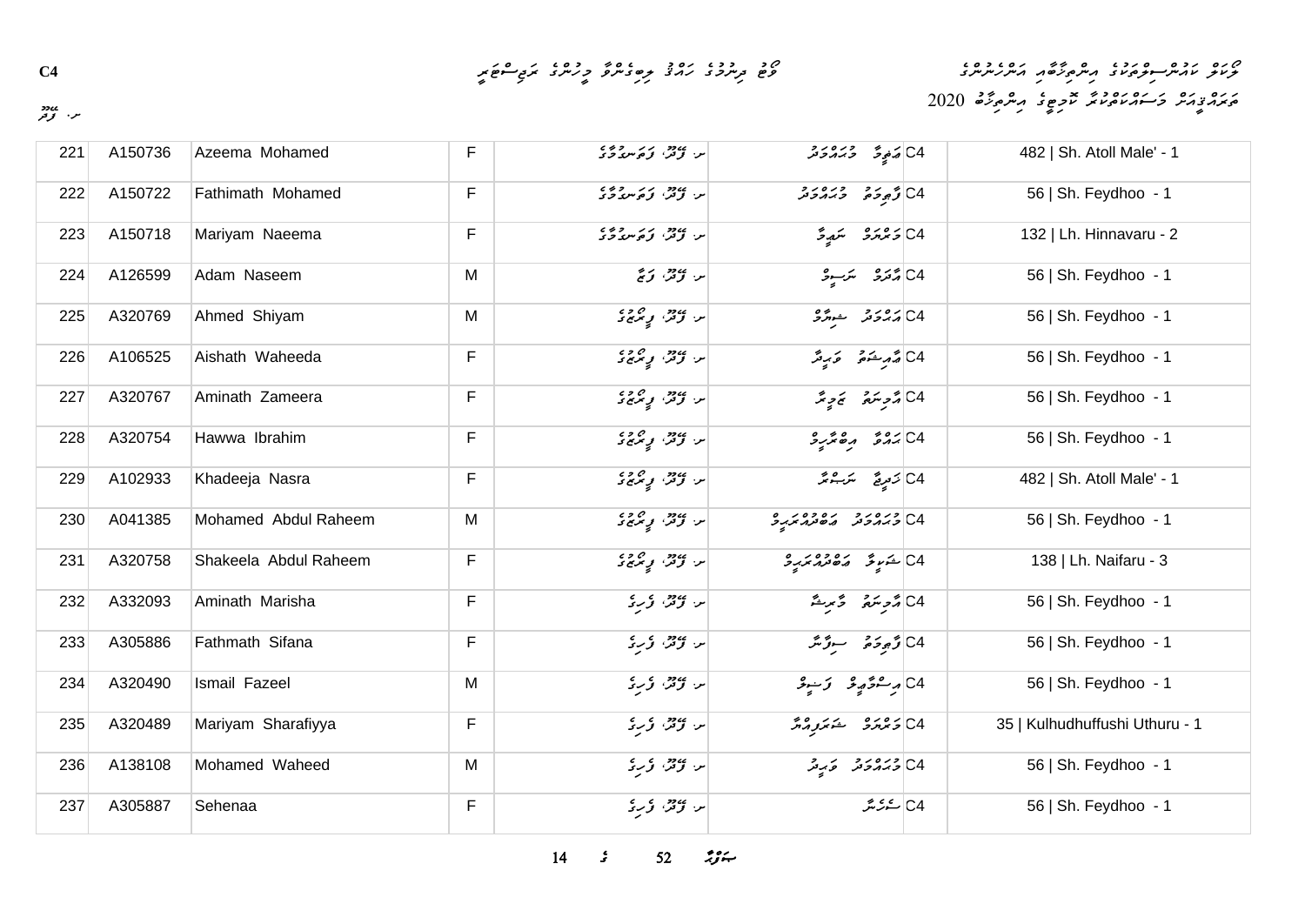*sCw7q7s5w7m< o<n9nOoAw7o< sCq;mAwBoEw7q<m; wBm;vB* م من المرة المرة المرة المرجع المرجع المرجع في 2020<br>مجم*د المريض المرجع المرجع المرجع المرجع المراجع المراجع الم*رجع

| 238 | A320859 | Aishath Muneera      | F           | یں توفرا تحریریں          | C4 مەم ئەمۇر بىر ئىبرىگە               | 56   Sh. Feydhoo - 1      |
|-----|---------|----------------------|-------------|---------------------------|----------------------------------------|---------------------------|
| 239 | A083733 | Hussain Rauf         | M           | مزاوج تورو مگر            | C4 پر کے مرکز میر پر تھے               | 56   Sh. Feydhoo - 1      |
| 240 | A271605 | Mohamed Sinuan       | M           | مزاوج تورو مگر            | C4 32025 برميز                         | 56   Sh. Feydhoo - 1      |
| 241 | A320927 | Abdul Rahman Ali     | M           | پر اوروپا و مورد و ده و د | C4 مەھىرمەمدە مىر مەر                  | 56   Sh. Feydhoo - 1      |
| 242 | A320929 | Hassan Abdul Rahman  | M           | بر کافر ویبویوی           | C4 ئەسكىر كەنھە <i>ر مەكتەر</i>        | 56   Sh. Feydhoo - 1      |
| 243 | A320193 | Ali Saud             | M           | یں نہیں وسربر پر کا       | C4 <i>مَج سَمَعْ</i> تُر               | 56   Sh. Feydhoo - 1      |
| 244 | A001505 | Hassan Zareer        | M           | یں نخص ویبریزی            | C4   يَرْسَدُ عَنْ سِرْسَرُ            | 482   Sh. Atoll Male' - 1 |
| 245 | A060813 | Abdul Razzag Ibrahim | M           | ىن ئۇنتر، بەيدەنجى        | $C4$ $C4$ $C9$ $C9$                    | 56   Sh. Feydhoo - 1      |
| 246 | A271660 | Ahmed Ayaaz          | M           | ین نؤتش و بیروگی          | C4 كەبرى قىر مەردىنى C4                | 56   Sh. Feydhoo - 1      |
| 247 | A320572 | Aishath Sheereen     | $\mathsf F$ | ىن ئۇنتى، بەيدۇكى         | C4 مەركىقى ھەمرىكر                     | 56   Sh. Feydhoo - 1      |
| 248 | A147497 | Ali Rasheed          | M           | ىن ئۇنتر، بەيدەنجى        | C4 كەمچە كەشى <i>يەت</i> ر             | 56   Sh. Feydhoo - 1      |
| 249 | A320571 | Fathmath Siuna       | F           | ین نوش و سره د            | C4 تۇ <sub>جو</sub> خۇ سو <i>م</i> ىگە | 56   Sh. Feydhoo - 1      |
| 250 | A320570 | Sirumeena            | $\mathsf F$ | بر نقص وبرده و            | C4 سوبۇرە بىگە                         | 56   Sh. Feydhoo - 1      |
| 251 | A320569 | Sofiyya Hassan       | F           | ین نوش و سره د            | C4 ج <i>ۇرۇنگە</i> ئەسكەنلە            | 56   Sh. Feydhoo - 1      |
| 252 | A271550 | Eman Mohamed         | M           | ىن ئۇتىن ۋىرسرىزە ئە      | C4 موڭس <i>دىمم</i> ۇتر                | 482   Sh. Atoll Male' - 1 |
| 253 | A124562 | Mohamed Adam         | M           | ر. به دو ده به ده و نو    | C4 3222 محمدہ                          | 56   Sh. Feydhoo - 1      |
| 254 | A032731 | Ahmed Adam           | M           | ىن ئۇتتى، ئەيرىسىرتىھ     | C4 كەبرى قىر ئەرە                      | 56   Sh. Feydhoo - 1      |

 $15$  *s*  $52$  *n***<sub>i</sub>** *n***<sub>i</sub>**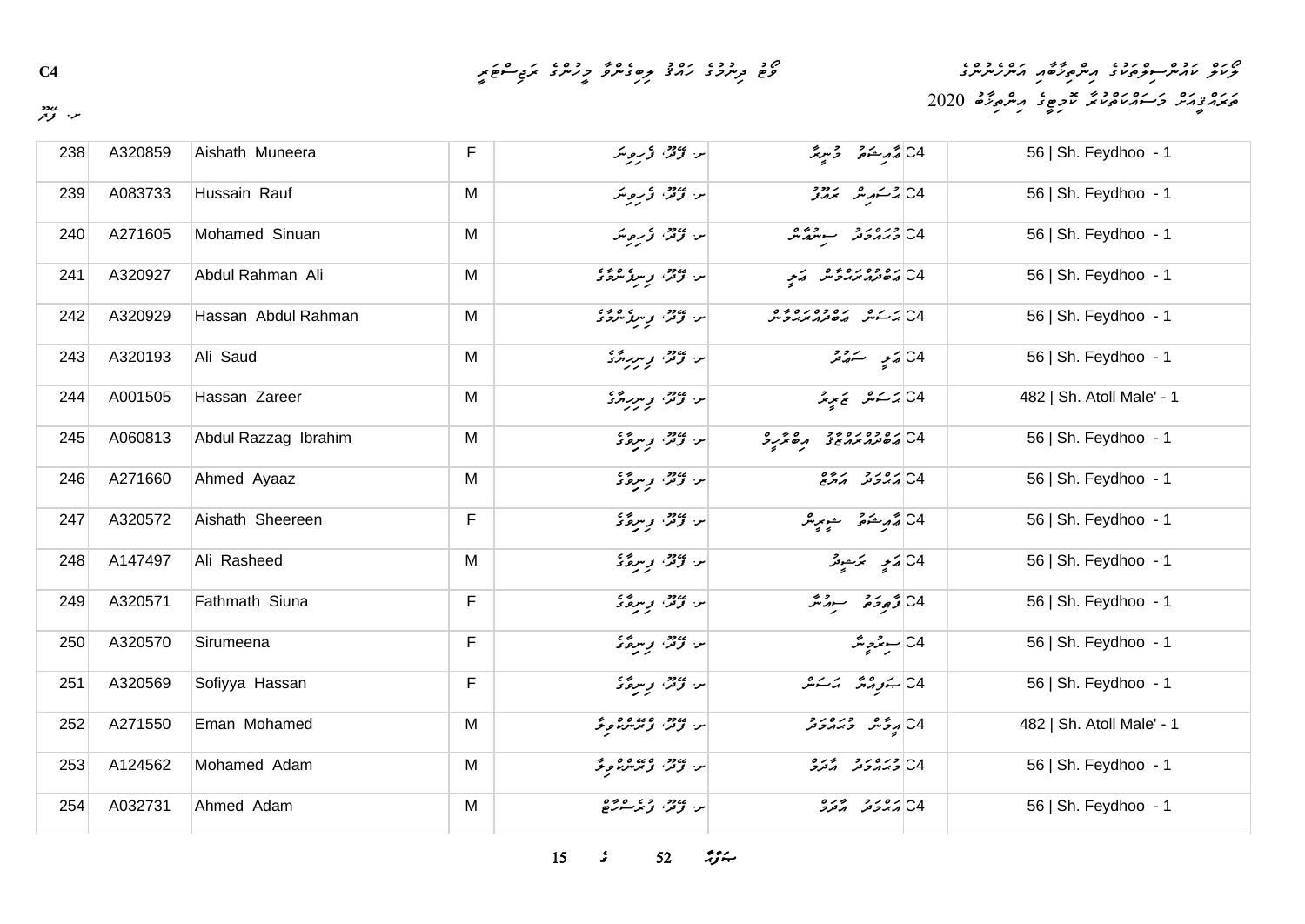*sCw7q7s5w7m< o<n9nOoAw7o< sCq;mAwBoEw7q<m; wBm;vB* م من المرة المرة المرة المرجع المرجع المرجع في 2020<br>مجم*د المريض المرجع المرجع المرجع المرجع المراجع المراجع الم*رجع

| 255 | A079628 | Fathimath Naeema    | $\mathsf F$ | ىن ئەدەر دىن ھەرە                    | C4 زَّجِ دَمَ مَنْ سَمَّةٍ دَّ                | 56   Sh. Feydhoo - 1      |
|-----|---------|---------------------|-------------|--------------------------------------|-----------------------------------------------|---------------------------|
| 256 | A271495 | Hussain Iyaaz Ahmed | M           | ىر. ئۇنتر، بۇ يەر مەم ھ              | C4 يُرْسَورِ شُر مِرْدَى مَ بَرْرَ قَرْ       | 482   Sh. Atoll Male' - 1 |
| 257 | A320812 | Aishath Niyaasa     | $\mathsf F$ | ىن ئەق ۋەمرىگە                       | C4 مەم ئىقتى ئىس ئىستىگە                      | 149   K. Dhiffushi - 2    |
| 258 | A320813 | Aminath Ifasa       | F           | ىن كۆش ۋىسىمىگ                       | C4 مَّ حِسَمَةَ مِتَرَ مَّـ                   | 149   K. Dhiffushi - 2    |
| 259 | A287773 | Fathimath Niusa     | F           | ىر. ئەقتى: تۇسىمبونى                 | C4 تَ <i>وجوحو سِهدْتَ</i>                    | 138   Lh. Naifaru - 3     |
| 260 | A258093 | Ismail Rasheed      | M           | ىن ئەق ۋەمرىگە                       | C4 مرڪو <i>گھي</i> و - مَرَش <sub>و</sub> مُر | 56   Sh. Feydhoo - 1      |
| 261 | A320814 | Mariyam Isafa       | F           | ىر. ئۇنىر، ئۇسىمبۇ ئى                | C4 <i>جىمىردى م</i> ېشۇ                       | 380   Maradhoo - 2        |
| 262 | A320809 | Thoiba Hassan       | $\mathsf F$ | ىن ئەق ۋەمرىگە                       | C4 يَوْمِرْ شَهْ بَرْسَوْسْر                  | 56   Sh. Feydhoo - 1      |
| 263 | A138913 | Abdul Ghani Gasim   | M           | ىر <sup>،</sup> تۇنتر، كەنترى        | C4 مَ <i>ھوگھ مَبْرِ</i> گَرِ وَ مُ           | 56   Sh. Feydhoo - 1      |
| 264 | A320412 | Aminath Fazla       | $\mathsf F$ | ىن كەچەم كەنزى<br>ئىن كى كى تىرى     | C4 مُجرِسَع <sub>ة</sub> وَيَحْمَّ            | 56   Sh. Feydhoo - 1      |
| 265 | A320415 | Fathimath Athifa    | F           | ىن كەچەم كەنزى<br>ئىن كى كى تىرى     | C4 وَّجِوحَةً صَّجِوَّ                        | 56   Sh. Feydhoo - 1      |
| 266 | A271652 | Fathimath Mansooda  | F           | ىن كەچەر كەرگە<br>بىن كۆكتىر، كەتىرى | C4 تۇي <sub>م</sub> وخەر خەرجەتر              | 56   Sh. Feydhoo - 1      |
| 267 | A151547 | Hafeeza Ibrahim     | $\mathsf F$ | ىن كەچەر كەرگە<br>بىن كۆكتىر، كەتىرى | C4 بَرَرٍ بِمَ مِنْ مِرْجِرِ وَ               | 56   Sh. Feydhoo - 1      |
| 268 | A147504 | Hassan Waheed       | M           | ىن كۆتى، كەتىرى                      | C4 بَرَسَة مَدِيمَر                           | 56   Sh. Feydhoo - 1      |
| 269 | A138114 | Ibrahim Rasheed     | M           | ىن ئەدەر كەندى                       | C4 مەھەر ئىچە ئىم ئىسىمىسى ئىس                | 278   Dh. Meedhoo - 1     |
| 270 | A160182 | Mariyam Fazeeha     | $\mathsf F$ | ىن كەدەر كەيدە بەر دەر ق             | C4 كەنگە <i>ر ئى ئى ج</i>                     | 56   Sh. Feydhoo - 1      |
| 271 | A065281 | Mohamed Abdulla     | M           | ىن ئۇچ ئەيدە بەر دەپ                 | C4 32025 مَرْدَة مَدَّاللَّه                  | 56   Sh. Feydhoo - 1      |

 $16$  *s* 52  $25$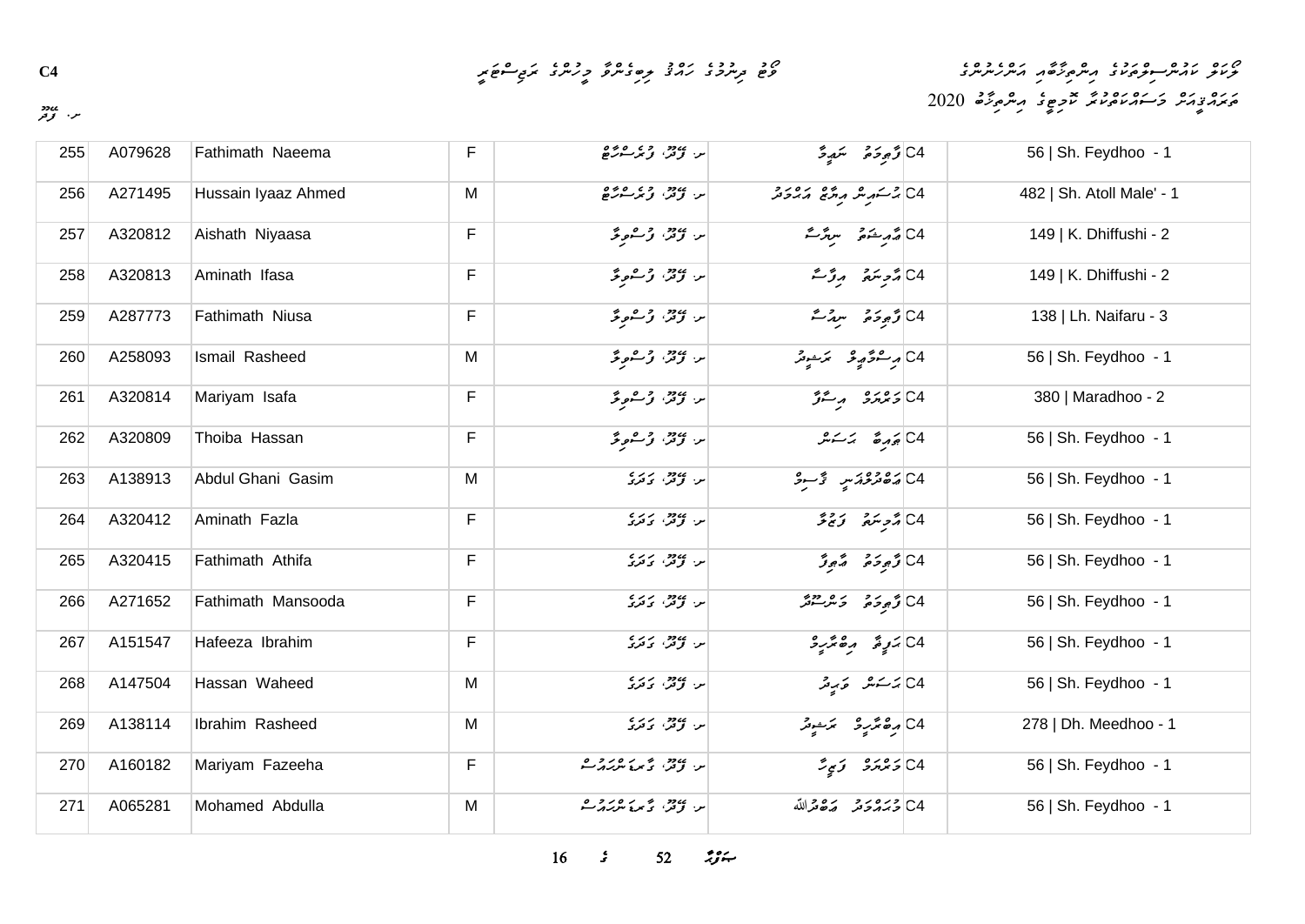*sCw7q7s5w7m< o<n9nOoAw7o< sCq;mAwBoEw7q<m; wBm;vB* م من المرة المرة المرة المرجع المرجع المرجع في 2020<br>مجم*د المريض المرجع المرجع المرجع المرجع المراجع المراجع الم*رجع

| 272 | A005554 | Abdul Ghafoor Mohamed    | M           | لىر، ئۇقرا ئەمرىق                                          | C4/ پره وه بروو د وبره برو                     | 56   Sh. Feydhoo - 1     |
|-----|---------|--------------------------|-------------|------------------------------------------------------------|------------------------------------------------|--------------------------|
| 273 | A320727 | Moomina Ali              | $\mathsf F$ | ىن ئەدەر بەر ھ                                             | C4 دقم قرم قرم بر                              | 56   Sh. Feydhoo - 1     |
| 274 | A320692 | Aishath Mohamed          | F           | ر په دو وي په                                              | C4 مەم ئىق ئەيدە دىر                           | 56   Sh. Feydhoo - 1     |
| 275 | A320982 | Fathimath Sameeha        | $\mathsf F$ | بر عادو وو ه                                               | C4 تۇموخۇ مەمرى <i>گ</i>                       | 350   GDh. Vaadhoo - 1   |
| 276 | A320977 | Abdul Samad Abdul Rahman | M           | ر به ده ده د ده د و                                        | C4 كەھەم بەردە بەرە بەرە بەرە بەر              | 56   Sh. Feydhoo - 1     |
| 277 | A271607 | Hassan Azleem            | M           | ر، دور وه د ده.<br>در کوتر، د <del>و</del> رمان            | C4 كەسكەنلەر كەنج <sub>ى ت</sub> ورى           | 56   Sh. Feydhoo - 1     |
| 278 | A320980 | Hussain Sobah            | M           | ر می ده ده ده ده<br>را تونس د خرد در                       | C4 ير <i>شهر شهر جنگ</i> ير                    | 149   K. Dhiffushi - 2   |
| 279 | A320976 | Mareena Abdul Rahman     | $\mathsf F$ | ر بیرود وه روبر<br> س+زنس و محرکان                         | C4 كرىرىش مەھ <i>ەرمەمبر ك</i> ىر              | 56   Sh. Feydhoo - 1     |
| 280 | A320978 | Mariyam Sama             | $\mathsf F$ | ر، دور وه د ده.<br>در کوتر، د <del>و</del> رمان            | $5 - 5 - 2 = 0.4$                              | 56   Sh. Feydhoo - 1     |
| 281 | A320967 | Abdulla Shareef          | M           | ر، دوره وه ده ده<br>در کوتر، د مرتوح د                     | C4 مَەھمَّرَاللَّه خَمَعِيْرَ                  | 56   Sh. Feydhoo - 1     |
| 282 | A320973 | Aminath Nazha            | $\mathsf F$ | ر، دوره وه ده ده<br>در کوتر، د مرتوح د                     | C4 مُجِسَعَة سَيَّءَ                           | 56   Sh. Feydhoo - 1     |
| 283 | A320971 | Fathimath Nazeeha        | $\mathsf F$ | ر دی ده وه ده ده<br>س توتس و مرتور د                       | C4 تَ <i>جوحَمْ سَبِي</i> مَّ                  | 56   Sh. Feydhoo - 1     |
| 284 | A271606 | Ibrahim Rifau            | M           | ر، دور وه ده ده<br>س توتر، د <del>ت</del> رتو تر           | C4 مەھەمگە يوغ مىرتى ئى                        | 56   Sh. Feydhoo - 1     |
| 285 | A320974 | Ismail Nafiu             | M           | ر ده ده وه ده ده<br>در کوتر، د موتوح د                     | C4 م <i>وس<sup>و</sup>ڈمی</i> و س <i>گرم</i> ہ | 323   GA. Vilin'gili - 1 |
| 286 | A084832 | Mohamed Abdulla          | M           | ر دور وه ده ده<br>در کوتر، د مرتوح د                       | C4 3223 مَصْعَراللَّه                          | 56   Sh. Feydhoo - 1     |
| 287 | A320969 | Sobira Ali               | $\mathsf F$ | ىن ئەدەبەرە تەرەپى<br>بىن كۆتىن كە <b>م</b> رى <i>ۋە</i> ك | C4 جُم <i>ع مَّة م</i> َع                      | 56   Sh. Feydhoo - 1     |
| 288 | A047932 | Abdu Razzag              | M           | ىر. ئۇقرا ئۇقرىشكىرىيەنگەنگە                               | C4 مەھەممەرە ج                                 | 76   N. Landhoo - 1      |

 $17$  *s* 52  $25$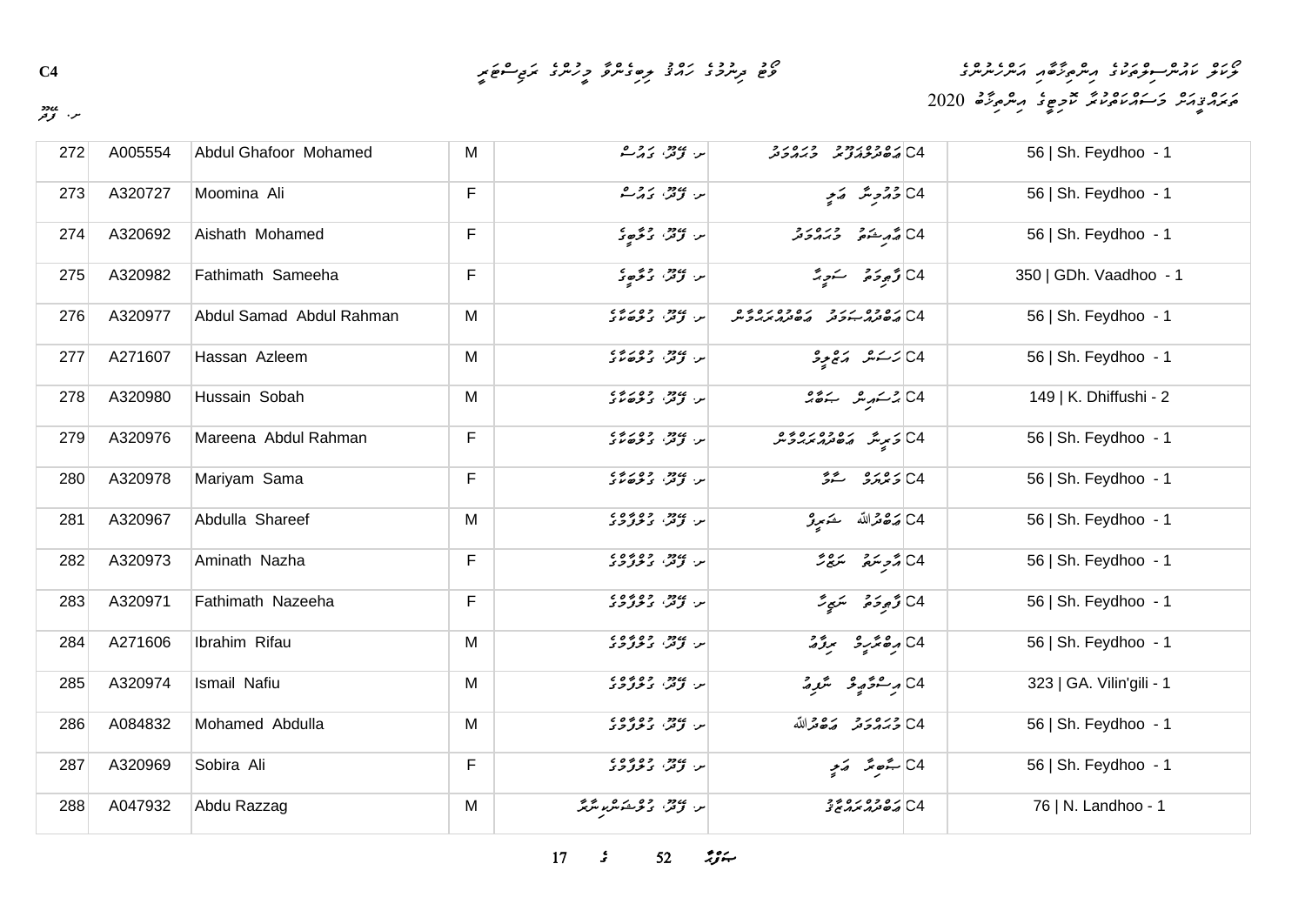*sCw7q7s5w7m< o<n9nOoAw7o< sCq;mAwBoEw7q<m; wBm;vB* م من المرة المرة المرة المرجع المرجع المرجع في 2020<br>مجم*د المريض المرجع المرجع المرجع المرجع المراجع المراجع الم*رجع

| 289 | A320655 | Abdul Nasir Moosa  | M           | ىن كۆش كەھمىتىرىن ئىگە                                                                                                                                                                                                             | C4 مەھەرمەشبەتر ت <sup>و</sup> ش                         | 56   Sh. Feydhoo - 1      |
|-----|---------|--------------------|-------------|------------------------------------------------------------------------------------------------------------------------------------------------------------------------------------------------------------------------------------|----------------------------------------------------------|---------------------------|
| 290 | A271673 | Ahmed Rizmeen      | M           | ىر. ئۇنىر، بۇقۇشكەن ئۇنگە                                                                                                                                                                                                          | C4   كەبرى كۆر بىر <i>يى ج</i> ويىر                      | 482   Sh. Atoll Male' - 1 |
| 291 | A320656 | Fathimath Risfa    | $\mathsf F$ | ىن كۆمەر دەندىكەتلەشگە                                                                                                                                                                                                             | C4 تۇم <sub>ۇ</sub> خۇ مې <sup>ش</sup> ىر                | 56   Sh. Feydhoo - 1      |
| 292 | A320241 | Haseena Ibrahim    | $\mathsf F$ | لىن ئۈچى ئۈچكەنگرىدىنگەنگەنگە                                                                                                                                                                                                      | C4 ئەسپى <i>گە مەھەتگە</i> يى                            | 56   Sh. Feydhoo - 1      |
| 293 | A159510 | Hathim Moosa       | M           |                                                                                                                                                                                                                                    | $\mathcal{L}$ گرمو 3 گرنگر C4                            | 56   Sh. Feydhoo - 1      |
| 294 | A271670 | Mohamed Rishfan    | M           | ىن كۆمەر دەندىكەتلەشگە                                                                                                                                                                                                             | C4 <i>32025 برخوش</i> ر                                  | 56   Sh. Feydhoo - 1      |
| 295 | A082763 | Moosa Ibrahim      | M           | ىر. ئەقتى، ئەبۇجەشرىيەنترىگە                                                                                                                                                                                                       | C4 جيءُ م <i>ن مُ</i> ئير مُح                            | 56   Sh. Feydhoo - 1      |
| 296 | A122401 | Abdul Gafoor Ali   | M           | ر دی دو وه بود و د<br>در کوتعر، از موسع مرد                                                                                                                                                                                        | 04] ره وه دود و<br>24] مەھىر بىر مەم                     | 56   Sh. Feydhoo - 1      |
| 297 | A150610 | Faheema Ali        | F           | د ده ده ده ده ده.<br>د کرفر د مربع برد                                                                                                                                                                                             | C4 تۇر <sub>ى</sub> ق م <i>ەي</i>                        | 56   Sh. Feydhoo - 1      |
| 298 | A320058 | Hussain Nafiz      | M           | ا د از دور از برابر د د برابر د د استان برابر د استان برابر د استان برابر د استان برابر د استان برابر د استان<br>مسائل برابر د استان برابر د استان برابر د استان برابر د استان برابر د استان برابر د استان برابر د استان برابر<br> | C4 بر سَمبر بشَر مُتَّدَبِيحَ                            | 482   Sh. Atoll Male' - 1 |
| 299 | A320056 | Mariyam Shifana    | F           | ىن كەدەر كەس بىرى بىرى                                                                                                                                                                                                             | C4 كۆچر <i>ى ئىبۇ</i> ئىر                                | 482   Sh. Atoll Male' - 1 |
| 300 | A271617 | Aishath Nathasha   | F           | ىن كۆتى، كەنبەرگە                                                                                                                                                                                                                  | C4 مُمْ مِسْمَعْ مَمْ مَشْرَ                             | 56   Sh. Feydhoo - 1      |
| 301 | A062316 | Hamid              | M           | ىن كۆتى، كەندىكى                                                                                                                                                                                                                   | C4 گەجەتمە                                               | 56   Sh. Feydhoo - 1      |
| 302 | A320585 | Samsiyya           | $\mathsf F$ | ىن كۆتى، كەنبەرگە                                                                                                                                                                                                                  | $\mathcal{Z}^o \rightarrow \mathcal{Z}^o \rightarrow C4$ | 56   Sh. Feydhoo - 1      |
| 303 | A372064 | Ahmed Shaazeen     | M           | یں نخص کے پر مگرک                                                                                                                                                                                                                  | C4 كەبر <i>و بىر</i> ئىگەنىچە ئىر                        | 56   Sh. Feydhoo - 1      |
| 304 | A334784 | Aishath Nuhaa      | F           | یں توفرا کے پر مگر کے                                                                                                                                                                                                              | C4 مەم شىرقە ئىرگ                                        | 56   Sh. Feydhoo - 1      |
| 305 | A256806 | Fathimath Saazunee | F           | ىر. ئۇنىڭ كەيەتكەش                                                                                                                                                                                                                 | C4 تۇ <sub>جو</sub> خۇ مەمتىم بېر                        | 56   Sh. Feydhoo - 1      |

 $18$  *s* 52  $25$ 

*roce*<br>مر. توق*م*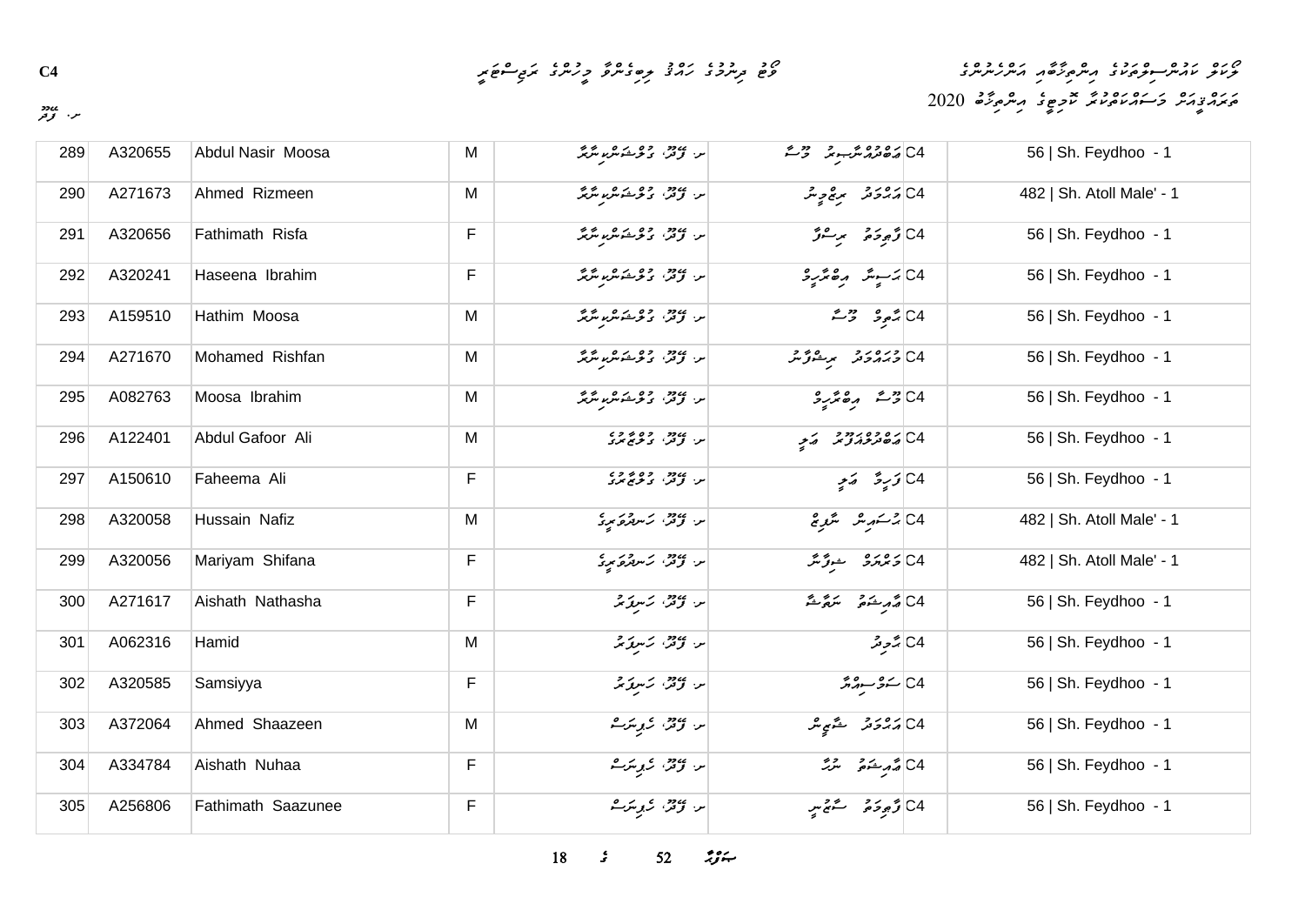*sCw7q7s5w7m< o<n9nOoAw7o< sCq;mAwBoEw7q<m; wBm;vB* م من المرة المرة المرة المرجع المرجع المرجع في 2020<br>مجم*د المريض المرجع المرجع المرجع المرجع المراجع المراجع الم*رجع

| 306 | A271732 | Hussain Saavin          | M           | ىر. ئۇنتر، ئەبەتترىشە          | C4 پرستمبر شر مستمویٹر                      | 56   Sh. Feydhoo - 1      |
|-----|---------|-------------------------|-------------|--------------------------------|---------------------------------------------|---------------------------|
| 307 | A271736 | Mariyam Huna            | F           | ىر، ئۇقرا، ئەيەتتەش            | C4 كەبەر 2 مىگە                             | 56   Sh. Feydhoo - 1      |
| 308 | A365197 | Zubaidha Moosa          | $\mathsf F$ | ىر. ئۇنىڭ كەيەتكەش             | $23$ $200$ $200$ $20$ $20$                  | 56   Sh. Feydhoo - 1      |
| 309 | A271706 | Abdul Raaifu            | M           | ىر. ئۇنق ئورىدىك               | C4 مەھىرمەتمەرتى                            | 56   Sh. Feydhoo - 1      |
| 310 | A320831 | Ahmed Raisam            | M           | ىر. ئۇقرا ش <sub>ە</sub> رىر ھ | C4 <i>مەدى مەسكى</i>                        | 56   Sh. Feydhoo - 1      |
| 311 | A320256 | Aminath Ismail          | $\mathsf F$ | ىر. ئۇقرا ش <sub>ە</sub> رىر ھ | C4 مُجِسَمَةٌ مِسْتَخْمِيثُرُ               | 56   Sh. Feydhoo - 1      |
| 312 | A271703 | Hassan Rishfaanu        | M           | ىر. ئۇنىز، ئەرىرىمىت           | C4 ئەسەھر بىرىش <i>ەۋ</i> تىر               | 56   Sh. Feydhoo - 1      |
| 313 | A047948 | Mohamed Ahmed           | M           | ىر. ئۇنق ئورىدىك               | 0.2222220                                   | 56   Sh. Feydhoo - 1      |
| 314 | A272226 | Adam Ibrahim            | M           | ىر، ئۇنىڭ شەرىسىدە ؟           | C4 مُتَعَرَّدُ مِنْ مُحَمَّدِةِ             | 56   Sh. Feydhoo - 1      |
| 315 | A162848 | Ahmed Rilwan            | M           | ىن ئۇنتۇ، شەرىخەر ج            | C4 <i>م برجو موسوم مر</i>                   | 482   Sh. Atoll Male' - 1 |
| 316 | A320218 | Aishath Warudha         | $\mathsf F$ | ىن ئۇنتر، ئەيرىسىمە ؟          | C4 مەم ئىقىم ھەمدىگر                        | 56   Sh. Feydhoo - 1      |
| 317 | A147491 | Ali Mahir               | M           | ىن ئۇنىڭ كەيپەسىمە ؟           | C4 كەمچە گەرى <i>گ</i> ە                    | 56   Sh. Feydhoo - 1      |
| 318 | A292097 | Fathimath Ibrahim Manik | $\mathsf F$ | یں نہیں کے پیکھرنا             | C4 توجو مەھەر دەرىر                         | 56   Sh. Feydhoo - 1      |
| 319 | A083447 | Ismail Mahir            | M           | ىر، ئۇقرا رىم يەسىم ئا         | C4 م <sup>ەش</sup> ۇم بۇ ئ <sup>ې</sup> رىز | 56   Sh. Feydhoo - 1      |
| 320 | A320217 | Maryam Zuhudha          | F           | ىن ئۇنىڭ كەيمەسكەنى ئا         | C4 كەبەر قارقە                              | 56   Sh. Feydhoo - 1      |
| 321 | A102324 | Mohamed Nasir Adam      | M           | من توفر، كروسكير هي            | C4 <i>دېمم</i> وتر نگرېنځ م <i>گرو</i>      | 155   K. Hinmafushi - 2   |
| 322 | A330692 | Ahmed Asim              | M           | ىن ئۇقر، ئەسھىي                | C4  كەبرى قىلى قەسبوقى                      | 56   Sh. Feydhoo - 1      |

*19 s* 52 *i*<sub>S</sub> $\approx$ 

*roce*<br>مر. توق*م*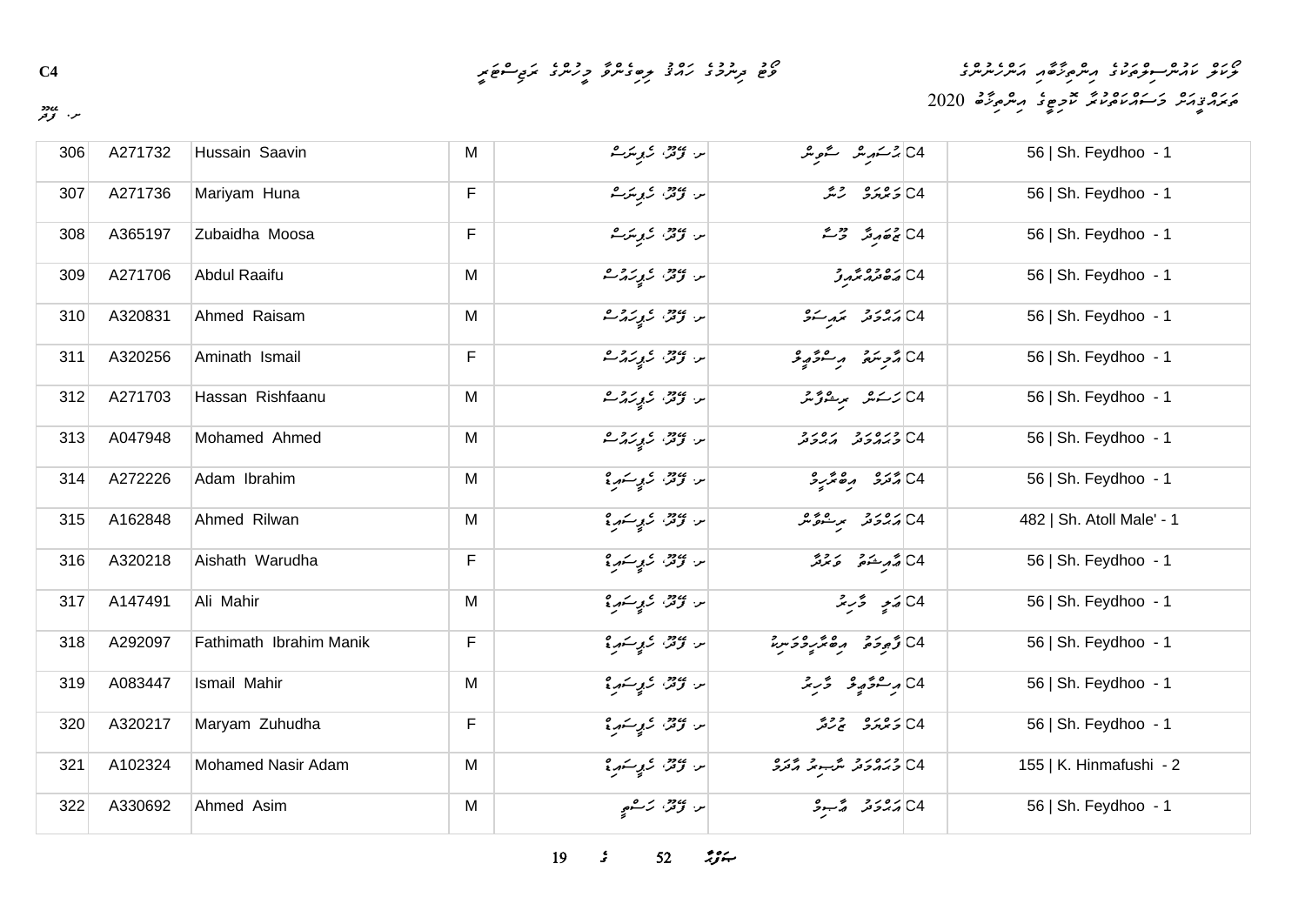*sCw7q7s5w7m< o<n9nOoAw7o< sCq;mAwBoEw7q<m; wBm;vB* م من المرة المرة المرة المرجع المرجع المرجع في 2020<br>مجم*د المريض المرجع المرجع المرجع المرجع المراجع المراجع الم*رجع

| 323 | A271752 | Aminath Nasha              | $\mathsf F$ | ىر. ئۇقرا كەسمە        | C4 مُتَّحِسَمَةً سَرْشَةً         | 482   Sh. Atoll Male' - 1      |
|-----|---------|----------------------------|-------------|------------------------|-----------------------------------|--------------------------------|
| 324 | A330690 | Fathimath Moosa            | F           | بر وسيج ترک مشهج       | C4 وَجِعَة وَمَسَّمَّ             | 56   Sh. Feydhoo - 1           |
| 325 | A330695 | Gasim Ibrahim              | M           | ىر. ئۇنىر، كەسىم       | C4 تَخْسِرْ مِنْ مِنْ مِنْ مِنْ   | 56   Sh. Feydhoo - 1           |
| 326 | A306488 | Mohamed Hashim             | M           | بر پیچر، ترکھیج        | C4 <i>جەنگە جى جى</i> سو          | 482   Sh. Atoll Male' - 1      |
| 327 | A167214 | Ali Rasheed                | M           | ىر. ئەدەر كەيدىتىنى    | C4 كەمچە كەشى <i>يەت</i> ر        | 482   Sh. Atoll Male' - 1      |
| 328 | A351490 | Aminath Neesha             | F           | ىر: ئۇقرا كەھ بېرىترى  | C4 مُرْحِسَمُ مِنْ سِيْسُمُ       | 639   Vilimale', Ehenihen-4    |
| 329 | A107017 | Fareesha Adam              | F           | ىر: ئۇقرا كەھ بېرىترى  | C4 كۆمپىشى مەترى                  | 639   Vilimale', Ehenihen-4    |
| 330 | A167201 | Habeeba Adam               | F           | ما يوفر، سكوم مريترج   | C4 يَهِ صَبَّ مُحَمَّد            | 56   Sh. Feydhoo - 1           |
| 331 | A090175 | Mohamed Rashaad            | M           | ىر: ئۇقرا كەھ بېرىتىنى | C4 <i>32823 مَنْ شَعْقُ</i>       | 482   Sh. Atoll Male' - 1      |
| 332 | A067116 | Ahmed Rashad               | M           | ىن ئەقتى كەنتى ب       | C4 كەبروتىر كىرىشى قىر            | 251   ADh. Dhangethi - 2       |
| 333 | A320635 | Fathimath Zaeema           | $\mathsf F$ | ىن ئەقتى كەنتى بىر     | C4 وَج <i>وحَمْ</i> يَمَ مِرْحً   | 555   Hulhumale', Ehenihen - 3 |
| 334 | A271552 | <b>Shius Ahmed Rashaad</b> | M           | ىر. ئۇقرا رىمۇم        | C4 خەرجى كەبرو بىر ئەتەتر         | 482   Sh. Atoll Male' - 1      |
| 335 | A027316 | Mohamed Ibrahim            | M           | ىن ئەدەر كەنتى بولۇرى  | C4 ديروبر مقترب                   | 56   Sh. Feydhoo - 1           |
| 336 | A094811 | Abdulla Shareef            | M           | ىر. ئەدەب بەشگەن       | C4 كەھەراللە خەمب <i>وت</i>       | 56   Sh. Feydhoo - 1           |
| 337 | A148030 | Ahmed Shifaaz              | M           | پر نومی په پرچ         | C4 كەندى كىلى ئىسىرتى تى          | 56   Sh. Feydhoo - 1           |
| 338 | A128952 | Aminath Adam               | $\mathsf F$ | ین وژه په پروه         | C4 مُجرِسَع <sub>ة</sub> مُعَرَّد | 56   Sh. Feydhoo - 1           |
| 339 | A271524 | Fathmath Shifaza           | F           | ىر. ئۇنىڭ بەيترى ئ     | C4 تَ <i>جوحَمَّة</i> مُسِتَرَجَّ | 56   Sh. Feydhoo - 1           |

 $20$  *s* 52 *n***<sub>3</sub>** *n***<sub>3</sub>** *n***<sub>1</sub>**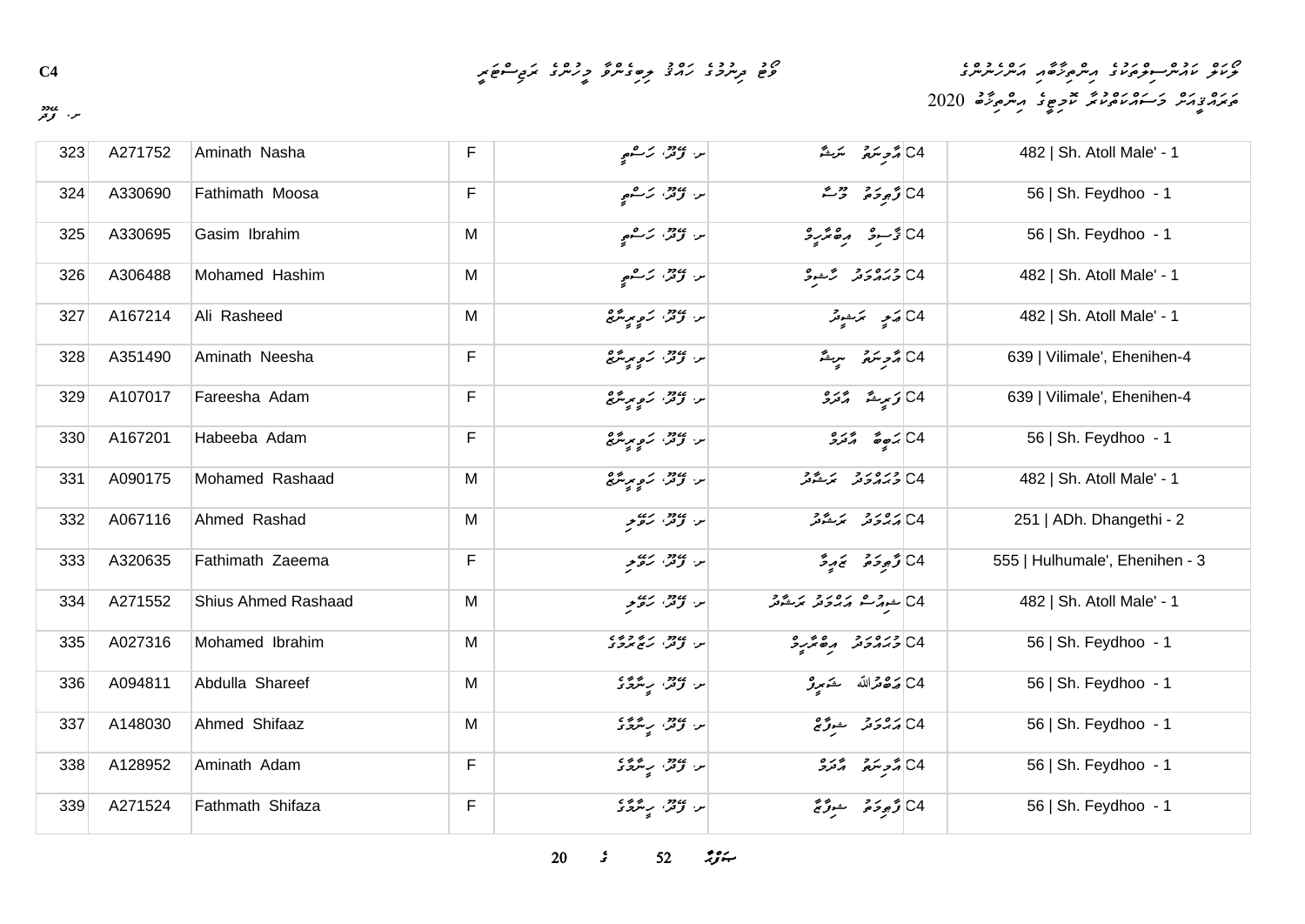*sCw7q7s5w7m< o<n9nOoAw7o< sCq;mAwBoEw7q<m; wBm;vB* م من المرة المرة المرة المرجع المرجع المرجع في 2020<br>مجم*د المريض المرجع المرجع المرجع المرجع المراجع المراجع الم*رجع

| 340 | A032269 | Mariyam Naeema Ali | F | ما پہنچ کا سرچ کا                                                 | C4 كانترىكى مەرگە كەير                        | 482   Sh. Atoll Male' - 1      |
|-----|---------|--------------------|---|-------------------------------------------------------------------|-----------------------------------------------|--------------------------------|
| 341 | A068983 | Saira Ali          | F | ما په دوه په مرکزی                                                | C4 شەپتى <sub>ق</sub> مَعٍ                    | 482   Sh. Atoll Male' - 1      |
| 342 | A000389 | Shiyad Ahmed       | M | ىر. ئۇقرا كەيدىگ                                                  | C4 شوپژمر كەبرىتى كىل                         | 56   Sh. Feydhoo - 1           |
| 343 | A156752 | Mohamed Shukuree   | M | ىر. ئەدەب بىر                                                     | C4 <i>2282 مقام</i> ر                         | 56   Sh. Feydhoo - 1           |
| 344 | A320674 | Shafeena Ibrahim   | F | مز کوفر، محی                                                      | C4 خورٍ شَر مِرصَ <i>مَّرْبِ</i> \$           | 555   Hulhumale', Ehenihen - 3 |
| 345 | A089715 | Adnan Saeed        | M | پارسی در محصول مورد کارویدی<br>  پارسی کوه مورد مورد مورد کارویدی | C4 كەنترىترىتر سەم <sub>و</sub> نتر           | 639   Vilimale', Ehenihen-4    |
| 346 | A271613 | Ahmed Maish        | M | ئۈچەر سىرىسىدىكە ئەنج                                             | C4 <i>مَدْدَقر</i> دَرِيْد                    | 56   Sh. Feydhoo - 1           |
| 347 | A320205 | Fathimath Maisha   | F | ئۈچى سەرسۇمۇمۇ                                                    | C4 تَ <i>وْجِوْحَةْ</i> حَ <sub>مِ</sub> سَةَ | 56   Sh. Feydhoo - 1           |
| 348 | A320204 | Khadeeja Mohamed   | F | پر پیچو ریزویدگی مرکز                                             | C4 زَمرِيحَ     دَبَرُ دَوترَ                 | 56   Sh. Feydhoo - 1           |
| 349 | A120478 | Mausooma Saeedhu   | F | پر پیچ رسوسرو مرکز مرکز د                                         | C4 <i>جەمبىرى سۈمدى</i> ر                     | 56   Sh. Feydhoo - 1           |
| 350 | A000353 | Mohamed Saeed      | M | ىر. ئۇقتۇر سىرىسىدىكىنى ئە                                        | C4 <i>\$222 سَنْ مِي</i> قْر                  | 482   Sh. Atoll Male' - 1      |
| 351 | A359155 | Najaah Mohamed     | M | ىن ئەدەر سەرسۇمدە ئ                                               | C4 يَرْدُجُ بِهِ 1995 مَ                      | 482   Sh. Atoll Male' - 1      |
| 352 | A360189 | Nashwa Mohamed     | F | پر پیچ رسوسرو مرکز مرکز د                                         | C4 سَرْشْوَّ ويُرْمُرْ قر                     | 482   Sh. Atoll Male' - 1      |
| 353 | A305248 | Nasreena Saeed     | F | ئۈچەر سىرىسىدىكە ئەنج                                             | C4 ىزر_مېرىنز سى <i>مې</i> تر                 | 56   Sh. Feydhoo - 1           |
| 354 | A095712 | Saeed Umar         | M | ىن ئۇقتا سىروسۇمىدۇ ئ                                             | C4 ڪوپير ۾ <i>جي جي</i>                       | 56   Sh. Feydhoo - 1           |
| 355 | A052680 | Adam Ali           | M | ر، عصود العروج مع المعروج بي<br>المواضح في المعروج المحمد         | C4 جۇنى ھ <i>ەي</i> ج                         | 56   Sh. Feydhoo - 1           |
| 356 | A166190 | Ahmed Lujain       | M | ىن كۆتۈ، سەتەرەپى                                                 | C4   كەبرى قىرىگى ئىسى ئىسى ئىسى ئىسى ئىسى ئ  | 482   Sh. Atoll Male' - 1      |

 $21$  *s* 52  $294$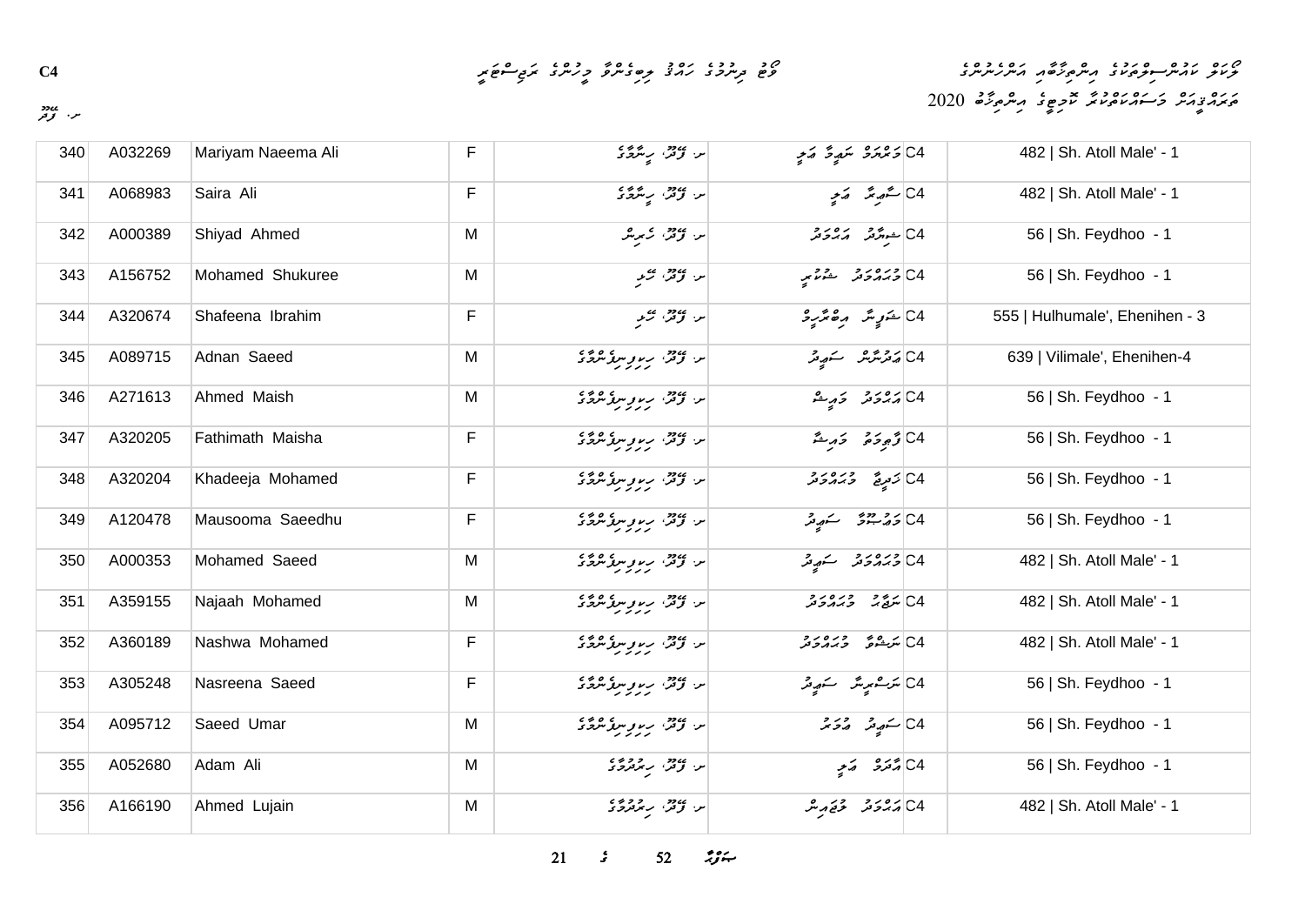*sCw7q7s5w7m< o<n9nOoAw7o< sCq;mAwBoEw7q<m; wBm;vB* م من المرة المرة المرة المرجع المرجع المرجع في 2020<br>مجم*د المريض المرجع المرجع المرجع المرجع المراجع المراجع الم*رجع

| 357 | A152776 | Ahmed Riyaz Adam              | M         | ر په دو رووو په          | C4 كەبردىر بەبۇر مەمرى                                                                                              | 115   B. Kamadhoo - 1          |
|-----|---------|-------------------------------|-----------|--------------------------|---------------------------------------------------------------------------------------------------------------------|--------------------------------|
| 358 | A412447 | <b>Fathimath Luha Mohamed</b> | F         | ر میود. ریژوی            | C4 تُهِ وَمَعْ سَنَدُ وَيَرْمُ وَمَنْ                                                                               | 482   Sh. Atoll Male' - 1      |
| 359 | A156778 | Mohamed Adam                  | M         | ر په دو رووو په          | C4 <i>32923</i> محمدہ                                                                                               | 56   Sh. Feydhoo - 1           |
| 360 | A101241 | Abdul Raheem Mohamed          | M         | بر پیود به پروی          | C4 كەھەركە بول دىرە دەر د                                                                                           | 56   Sh. Feydhoo - 1           |
| 361 | A156653 | Ahmed Naseem                  | M         | من نؤتش سر ترجيحه        | C4 <i>مەندى مىشبى</i> ئىستىدى بىر ئىستىدى بىر ئىستىدى بىر ئىستىدى ئىستىدى بىر ئىستىدىكى بىر ئىستىدىن كىش بىر ئىستىد | 56   Sh. Feydhoo - 1           |
| 362 | A320486 | Ali Siraju                    | M         | من نؤتين سر مرموري       | C4 <i>مَنْجِ سِعَنَّةِ</i>                                                                                          | 555   Hulhumale', Ehenihen - 3 |
| 363 | A320487 | Aminath Jaleela               | F         | س تؤثث سائر مربح         | C4 مُرْحِسَمُ مَعَ يَحِرُّدُ                                                                                        | 56   Sh. Feydhoo - 1           |
| 364 | A144960 | Asif Mohamed                  | M         | بر وسيج ريزون            | C4 مەسبۇ <i>25مەدىر</i>                                                                                             | 482   Sh. Atoll Male' - 1      |
| 365 | A305264 | Hassan Fuad                   | M         | من نؤفر، سر مرمو پر      | C4 ئەسەنىشە بۇرگەنتر                                                                                                | 132   Lh. Hinnavaru - 2        |
| 366 | A320488 | Hassan Jaleel                 | M         | بر وسيج ريزون            | C4   پرسترس نے م <sub>ح</sub> وث                                                                                    | 56   Sh. Feydhoo - 1           |
| 367 | A320485 | Ibrahim Naeem                 | M         | بر وسيج من سر بريد و سيم | C4 مەھ <i>ئۇي</i> ئاسىم يىتقىدى                                                                                     | 56   Sh. Feydhoo - 1           |
| 368 | A149314 | Jameela Ismail                | F         | مزاوَّقْرُ، سِهْرَمْزِهِ | C4 ق <sub>َ</sub> حِرِ حَمَّ مِسْحَم <i>ِي</i> وْ                                                                   | 56   Sh. Feydhoo - 1           |
| 369 | A149315 | Mohamed                       | M         | بر وسيج مريد بركريد و بر | $559.5$ C4                                                                                                          | 56   Sh. Feydhoo - 1           |
| 370 | A271547 | Fathimath Firsa               | F         | ىر. ئەن رودى بە          | C4 تۇموخۇ بولىمى <sup>م</sup>                                                                                       | 482   Sh. Atoll Male' - 1      |
| 371 | A324345 | <b>Mohamed Firshan</b>        | M         | من تؤثير، رحمو عبر       | C4 <i>32825 ويرتم</i> شر                                                                                            | 56   Sh. Feydhoo - 1           |
| 372 | A022566 | Moosa Naeem                   | ${\sf M}$ | بر ہیں جوتی ہے           | $3.45$ $\approx$ $3^{\circ}$ C4                                                                                     | 56   Sh. Feydhoo - 1           |
| 373 | A320257 | Zuhura Ismail                 | F         | ىر. ئەن رودى بە          | C4 ىج <sup>3</sup> بىر مەمۇر بو                                                                                     | 56   Sh. Feydhoo - 1           |

 $22$  *s* 52  $25$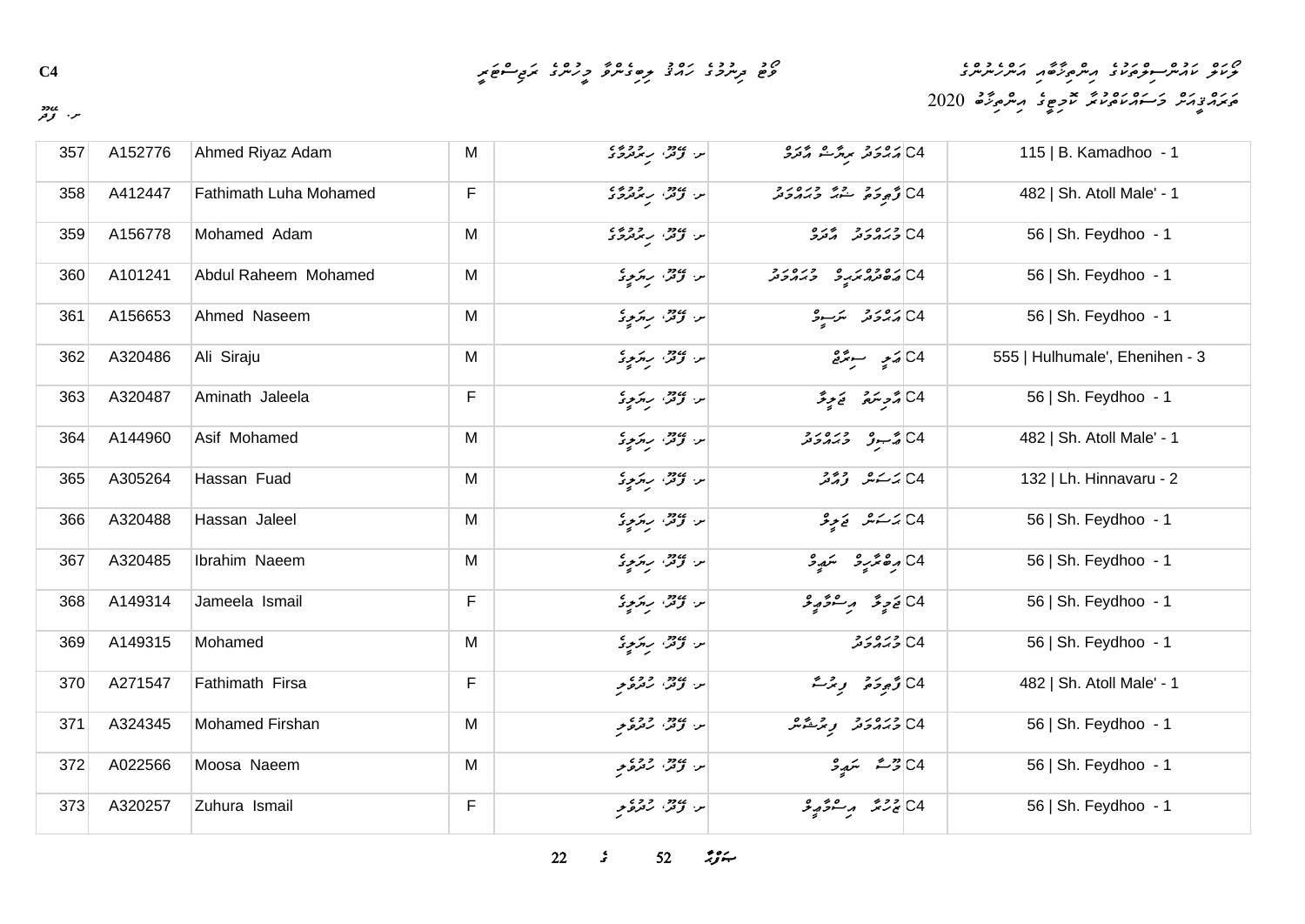*sCw7q7s5w7m< o<n9nOoAw7o< sCq;mAwBoEw7q<m; wBm;vB* م من المرة المرة المرة المرجع المرجع المرجع في 2020<br>مجم*د المريض المرجع المرجع المرجع المرجع المراجع المراجع الم*رجع

| 374 | A013008 | Abdulla Shareef    | M | ر، بیروز و و ده به<br>در کوتر، رتور سوپرو ی     | C4 مَەھْرَاللە خەمب <i>وقى</i>                                                                                | 482   Sh. Atoll Male' - 1 |
|-----|---------|--------------------|---|-------------------------------------------------|---------------------------------------------------------------------------------------------------------------|---------------------------|
| 375 | A320640 | Ahmed Anees        | M | מים בכן בכנים<br>תי צטי העג <del>י ה</del> ינדע | C4 كەبرى كىلى كەسىرىسى بىر                                                                                    | 56   Sh. Feydhoo - 1      |
| 376 | A320639 | Fathimath Inasa    | F |                                                 | C4 ۇ <sub>جو</sub> رَة مەش <sup>ت</sup> ە                                                                     | 482   Sh. Atoll Male' - 1 |
| 377 | A320641 | Mohamed Ihsan      | M | ر. ۲۶۵ - ۶۶۶ - ۶۶۶۶<br>در کوتر، رتور به بروی    | C4 <i>جەممىتى مەشتىر</i>                                                                                      | 56   Sh. Feydhoo - 1      |
| 378 | A271616 | Ahmed Ahzaam       | M | ر به دو دوه در پای                              | $55.25$ $22.5$ $C4$                                                                                           | 56   Sh. Feydhoo - 1      |
| 379 | A044533 | Saeeda Ahmed       | F | ىن بەدە. 22 سەردى.<br>س كۆتى، شەكىس بىرى ئ      | C4 سَم <i>هِ مَدْ مَدَوْمَ</i> ر                                                                              | 56   Sh. Feydhoo - 1      |
| 380 | A150638 | Shaira Ahmed       | F | ىن كۆمى قرىر ھەم ئ                              | C4 ش <i>ۇم ئۇ مەدە</i> تر                                                                                     | 56   Sh. Feydhoo - 1      |
| 381 | A060417 | Ahmed Mohamed      | M | مز کوتش اور ش                                   | C4 كەبرو دىرەرو                                                                                               | 56   Sh. Feydhoo - 1      |
| 382 | A092455 | Hawwa Zahira       | F | مزامج قرش الرقم                                 | C4 ئەممى ئىقى بىر                                                                                             | 56   Sh. Feydhoo - 1      |
| 383 | A271640 | Ahmed Izmeem       | M | ین نومبر مرکز ده د                              | C4 <i>مُدْدَ</i> مْ مِعْجِدْ                                                                                  | 482   Sh. Atoll Male' - 1 |
| 384 | A289604 | Ahmed Rasheed      | M | بر به دو برگردی                                 | C4 كەبرى قىر سىر ئىرىدىش                                                                                      | 482   Sh. Atoll Male' - 1 |
| 385 | A151062 | Aminath Naeema     | F | بر نصور مرتزوده                                 | C4 مُجِسَمَةٌ سَمِيرَةٌ                                                                                       | 482   Sh. Atoll Male' - 1 |
| 386 | A355223 | Hawwa Ibrahim      | F | بر به دو برگردی                                 | C4 <i>بَهُمَّة مِعْتَّرِدْ</i>                                                                                | 56   Sh. Feydhoo - 1      |
| 387 | A320361 | Ismail Rasheed     | M | بر بیرود برگروی                                 | C4 مرڪو <i>گوري ترجي</i> مر                                                                                   | 56   Sh. Feydhoo - 1      |
| 388 | A127780 | Mariyam Naeema     | F | بر بیرود برگروی                                 | C4 كەمگە ئىگە ئىككىنى ئىككىنى ئىككىن ئىككىن ئىككىن ئىككىن ئىككىن ئىككىن ئىككىن ئىككىن ئىككىن ئىككىن ئىككىن ئى | 270   M. Dhiggaru - 1     |
| 389 | A320360 | Mohamed Rasheed    | M | بر به دو برگردی                                 | C4 <i>وُبَهُ دُو دُ</i> سَمَسِوِمُرُ                                                                          | 482   Sh. Atoll Male' - 1 |
| 390 | A319993 | Abdul Shakoor Adam | M | بر ژند، ما دور                                  | C4ھ تره دوم دوم دره                                                                                           | 56   Sh. Feydhoo - 1      |

 $23$  *s*  $52$  *n***<sub>3</sub>** *n***<sub>3</sub>**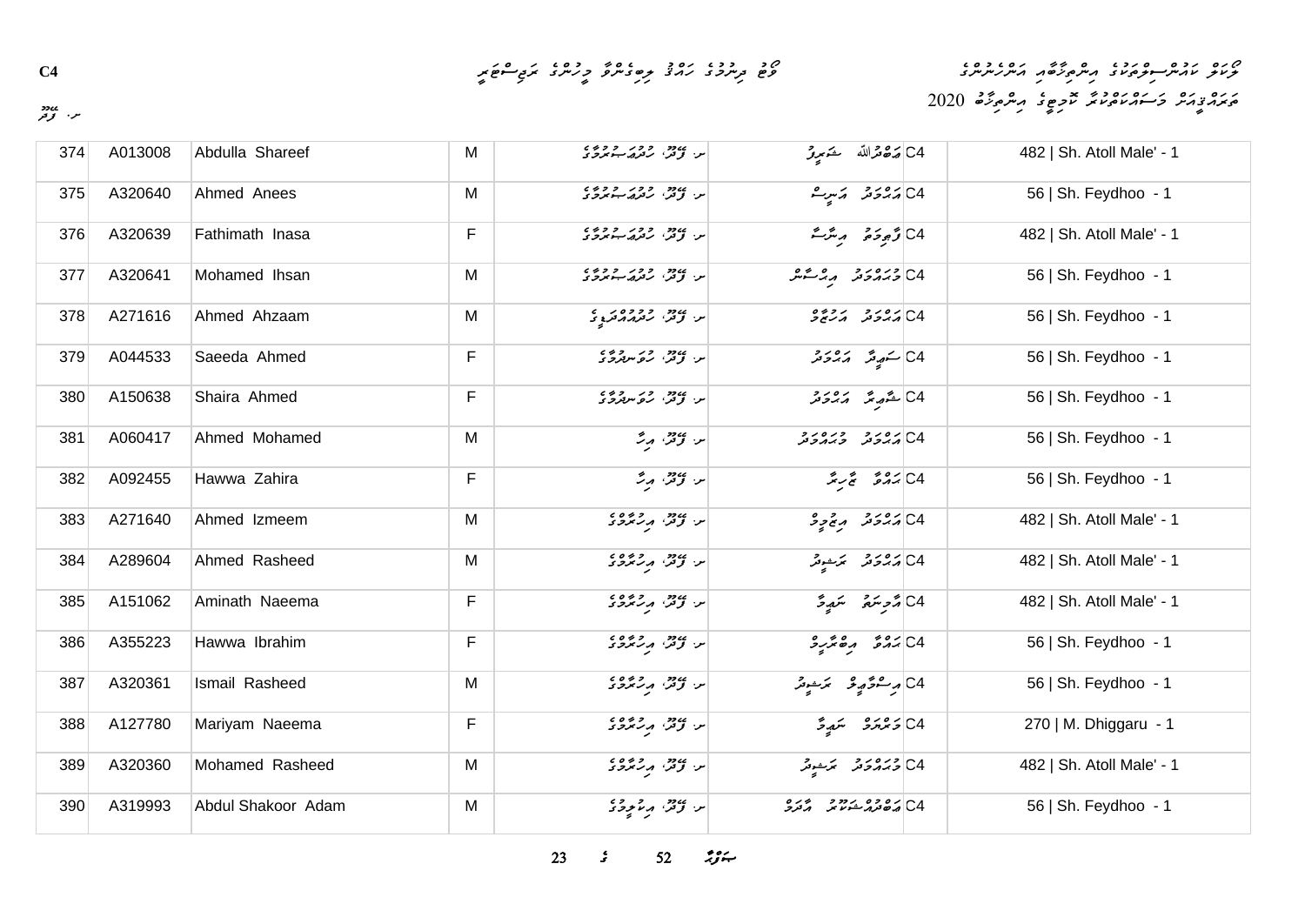*sCw7q7s5w7m< o<n9nOoAw7o< sCq;mAwBoEw7q<m; wBm;vB* م من المرة المرة المرة المرجع المرجع المرجع في 2020<br>مجم*د المريض المرجع المرجع المرجع المرجع المراجع المراجع الم*رجع

| 391 | A319995 | Ahmed Samoohu        | M | ین ژبی مانگروی                               | $232 - 222$ C4                           | 56   Sh. Feydhoo - 1           |
|-----|---------|----------------------|---|----------------------------------------------|------------------------------------------|--------------------------------|
| 392 | A319994 | Mariyam Mamdhooha    | F | ین ژبی مانگروی                               | C4 كرمره رودو                            | 138   Lh. Naifaru - 3          |
| 393 | A157251 | Aishath Moosa        | F | یں بھی پہ بڑے ہ                              | C4 مەم شەھرە تۆگ                         | 482   Sh. Atoll Male' - 1      |
| 394 | A271612 | Aminath Fauza        | F | یں بھی پہ بڑے ہ                              | C4 مُجِسَع دَمَّتَى                      | 482   Sh. Atoll Male' - 1      |
| 395 | A049447 | Fathimath Moosa      | F | مز: حج جو م مرکز و د<br>مز: حج قراء مرکز و د | C4 تۇ <sub>جو</sub> خەر ج <sup>ەمم</sup> | 482   Sh. Atoll Male' - 1      |
| 396 | A077840 | Moosa Sulaiman       | M | یں بھی پر بڑے۔                               | 4.C4 شى <i>مۇم</i> ۇنىر                  | 482   Sh. Atoll Male' - 1      |
| 397 | A076131 | Adam Abdul Raheem    | M | ین نوفز، منظری                               | C4 جُوَدُ مُصْرِمْ مَرْبِرِدْ            | 482   Sh. Atoll Male' - 1      |
| 398 | A079897 | Ahmed Naaih          | M | ین نوفز، بربروی                              | C4 كەندى قىدى                            | 35   Kulhudhuffushi Uthuru - 1 |
| 399 | A388738 | Aishath Zaufa        | F | یں نہیں پہنچی                                | C4 مەم شىم ئىم ئى                        | 56   Sh. Feydhoo - 1           |
| 400 | A320194 | Fathimath Raisha     | F | ین نوفز، بربروی                              | C4 تُرجوحَة تَمَدِيثَةً                  | 56   Sh. Feydhoo - 1           |
| 401 | A320192 | Habeeba Ahmed        | F | ین نوفز، بربروی                              | C4 بَصِرَةً مَ <sup>رو</sup> د           | 56   Sh. Feydhoo - 1           |
| 402 | A159443 | Mariyam Zameera      | F | ین نوفر، بر بروی                             | C4 <i>5 جروري ڪوچر</i>                   | 482   Sh. Atoll Male' - 1      |
| 403 | A126075 | Mohamed Abdul Raheem | M | ین نوفز، پرسره پر                            | C4 درورو روووريرو                        | 56   Sh. Feydhoo - 1           |
| 404 | A159441 | Zaheera Abdul Raheem | F | من نوفر، و بروی                              | C4 يَحرِ بَرٌ مَصْعَمْ مَعَ بِرِ حَ      | 482   Sh. Atoll Male' - 1      |
| 405 | A320629 | Mohamed Hassan       | M | مز کوتر، برمزترو تا<br>مز کوتر، برمزترو ت    | C4 <i>32823</i> برسكس                    | 56   Sh. Feydhoo - 1           |
| 406 | A151088 | Adam Naseer          | M | ر و ود مرکز ک                                | C4 مُرْمَرْدْ مَرْسِوِمْرْ               | 56   Sh. Feydhoo - 1           |
| 407 | A320423 | Hafsa Moosa          | F | ىر. ئۇنتۇ، مەيردە ي                          | $23$ $29$ $20$                           | 56   Sh. Feydhoo - 1           |

 $24$  *s* 52  $294$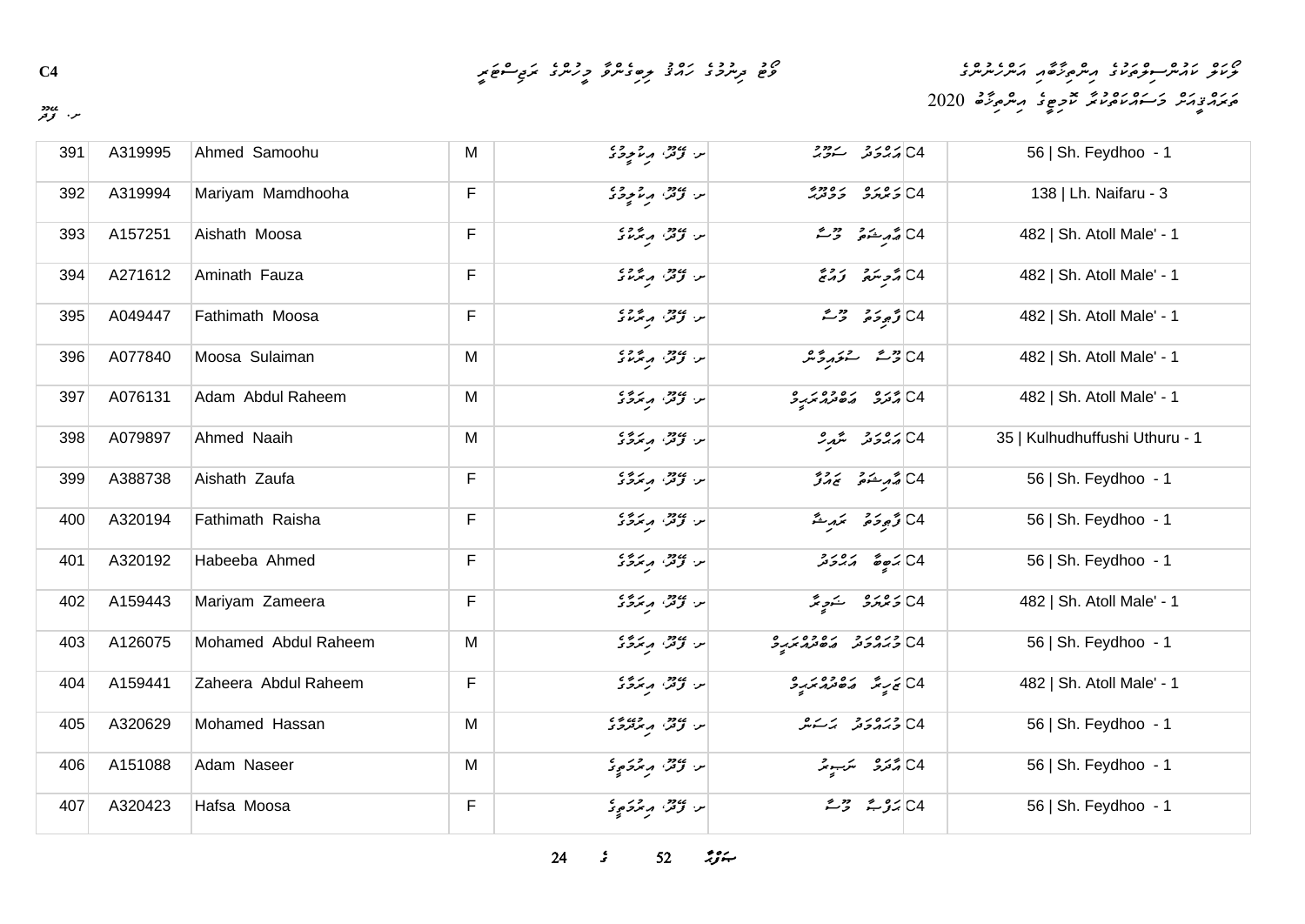*sCw7q7s5w7m< o<n9nOoAw7o< sCq;mAwBoEw7q<m; wBm;vB* م من المرة المرة المرة المرجع المرجع المرجع في 2020<br>مجم*د المريض المرجع المرجع المرجع المرجع المراجع المراجع الم*رجع

| 408 | A320749 | Hareera Moosa           | F            | ر به دود.<br>در کوتر، قع حر ی  | C4 برمبر محر شد من                     | 56   Sh. Feydhoo - 1      |
|-----|---------|-------------------------|--------------|--------------------------------|----------------------------------------|---------------------------|
| 409 | A126174 | Abdul Aleem             | M            | ىر. ئۇقرا مۇج ئىرىگە           | C4 كەھەرى كەرە                         | 56   Sh. Feydhoo - 1      |
| 410 | A150307 | Abdul Azeez             | M            | بر، پیچ مگر سره                | C4 مەھىر <i>خەرى يى</i>                | 278   Dh. Meedhoo - 1     |
| 411 | A320450 | Abdul Nasir Ibrahim     | M            | بر. پیچ مگر سره                | C4 مەھىرمەشبەتر مەھترىرى               | 56   Sh. Feydhoo - 1      |
| 412 | A146479 | Ahmed Ibrahim           | M            | بر، پیچر، مڈجامیڈ              | C4 <i>مُحدَّد م</i> ِ <i>مُحَبِّدِ</i> | 160   K. Guraidhoo - 1    |
| 413 | A271657 | Aishath Shiznee         | F            | بر، پیچر، مڈجامیڈ              | C4 م <i>ەرىشكەتى</i> ھەرتتى بىر        | 56   Sh. Feydhoo - 1      |
| 414 | A320451 | Aminath Sizlee          | F            | بر. پیچ مگویدهٔ                | C4 مُرْحِبَتَهُمْ مُسِبَحْرِ بِ        | 56   Sh. Feydhoo - 1      |
| 415 | A151503 | Fathimath Shifana       | F            | بر، پیچز، مڈجامیڈ              | C4 وَّجِعَةً سِوَّتَّرَ                | 56   Sh. Feydhoo - 1      |
| 416 | A150318 | Ibrahim Gasim           | M            | بر. پیچ مگر سره                | C4 مەھەر بۇ تۇسىۋ                      | 56   Sh. Feydhoo - 1      |
| 417 | A320449 | Khadeeja Ibrahim        | F            | بر، پیچر، مڈجامیڈ              | C4 كَتَعِيقٌ مِنْ صُغَّرِيْتُرَ        | 56   Sh. Feydhoo - 1      |
| 418 | A320055 | Aishath Fazna           | F            | بن ہیں تمویزی                  | C4 مەم ئىشقىق ئونجى ئىگە               | 56   Sh. Feydhoo - 1      |
| 419 | A155323 | Hussain Mohamed         | M            | من من بيج من من من من من من من | C4 يُرَ مَدِينَ حَ يَدَ مَرَ وَ يَهْ   | 56   Sh. Feydhoo - 1      |
| 420 | A023658 | Adam Mohamed            | M            | ىن ئەدەب كەس دەپ               | C4 كەندە مەدەمەد                       | 482   Sh. Atoll Male' - 1 |
| 421 | A320344 | Hawwa Ali Fulhu         | F            | ىن تەدەبەت ئەس <i>ەرەت</i>     | C4 بَرْدُوَّ <sub>م</sub> َجِوَزْ      | 13   HA. Dhidhdhoo - 1    |
| 422 | A320688 | Mariyam Rasheeda Ismail | F            | اللاستحقر المكرومى             | C4 كەنگەر ئەسىمە ئەرسىم ئەربى          | 56   Sh. Feydhoo - 1      |
| 423 | A069411 | Abdul Gadhir            | $\mathsf{M}$ |                                | C4 كەھ تىرى تۈرىر                      | 56   Sh. Feydhoo - 1      |
| 424 | A158321 | Ahmed Saleem            | M            |                                | C4   كەبۇ ئەڭ سىكى يەر 2               | 56   Sh. Feydhoo - 1      |

 $25$  *s*  $52$  *n***<sub>i</sub>** *n***<sub>i</sub>** 

*roce*<br>مر. توق*م*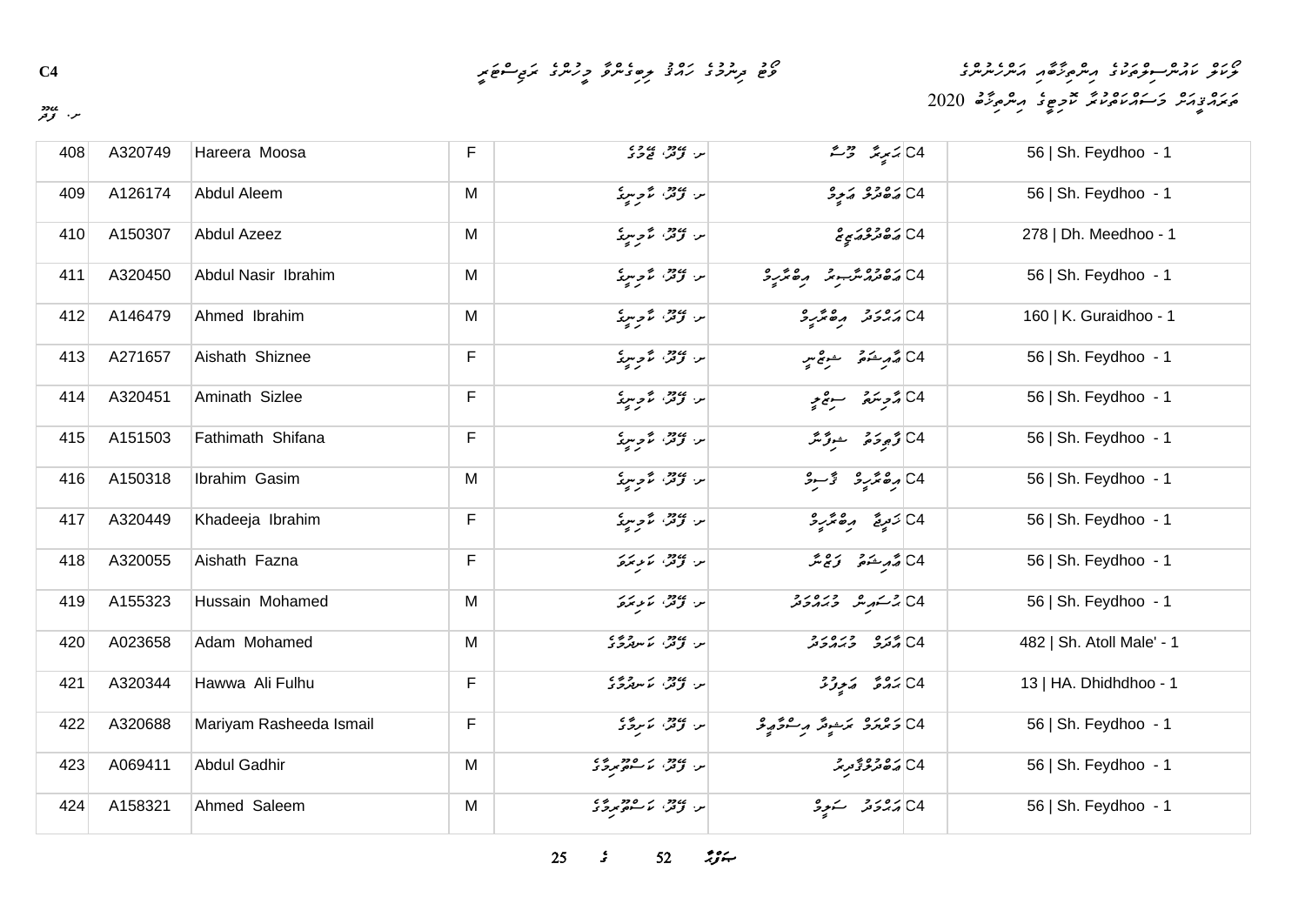*sCw7q7s5w7m< o<n9nOoAw7o< sCq;mAwBoEw7q<m; wBm;vB* م من المرة المرة المرة المرجع المرجع المرجع في 2020<br>مجم*د المريض المرجع المرجع المرجع المرجع المراجع المراجع الم*رجع

| 425 | A316848 | Aishath Afzaa        | $\mathsf{F}$ | ر بیرود در ۶۵ ورو<br>در نوتر، در ۶۵ مرکزی                                                         | C4 مەم شىم مەرىخ                                             | 310   L. Gan - 3          |
|-----|---------|----------------------|--------------|---------------------------------------------------------------------------------------------------|--------------------------------------------------------------|---------------------------|
| 426 | A320648 | Aminath Jinasa       | F            | ر بر دور در ۲۵ در در در برای<br>در از قرار ماسوم مرد د                                            | C4 مُرْحِسَمُ مِسَّرَّ                                       | 274   F. Magoodhoo - 1    |
| 427 | A159746 | Fareedha Mohamed     | $\mathsf F$  | ر بر دور در ۲۵ در در در برای<br>در از قرار ماسوم مرد د                                            | C4 كۆمىيەتتى ئەم <i>ئەم ئا</i> رد                            | 56   Sh. Feydhoo - 1      |
| 428 | A320643 | Fathimath Umar       | $\mathsf F$  | ر به دو بر ۶۵ و د د و                                                                             | C4 تۇج <sub>و</sub> خى مەكتىر                                | 56   Sh. Feydhoo - 1      |
| 429 | A320649 | Hawwa Zahira         | F            | س می دور در ۲۵ در در در بازد.<br>س کرفر، سال سوم مرد در                                           | C4 يَدْرُمَّ تَجْرِبَّرَ                                     | 56   Sh. Feydhoo - 1      |
| 430 | A012946 | Ibrahim Mohamed      | M            | ر بر دور در ۲۵ در در در برای<br>در از قرار ماسوم مرد د                                            | C4 مەھمەر 25مەم دىر                                          | 110   R. Meedhoo - 1      |
| 431 | A027167 | Mohamed Adam         | M            | س می دور در ۲۵ در در در بازد.<br>س کرفر، سال سوم مرد در                                           | C4 32923 كره                                                 | 56   Sh. Feydhoo - 1      |
| 432 | A320645 | Moomina Mohamed      | F            |                                                                                                   | C4 دُمْعِ شَرْ دَبَرْ مَعْرَ مَرْ                            | 56   Sh. Feydhoo - 1      |
| 433 | A091891 | Ahmed Ali            | M            | الرا المجمج المحاسبة وكريم وكالمحمد                                                               | C4 كەندى <i>قىلى</i> قىلىقى بىر                              | 83   N. Holhudhoo - 1     |
| 434 | A320022 | Aishath Ahmed        | $\mathsf F$  | لاستحق الأسعرة ترمية                                                                              | C4 مەم ئەر ئەردىر                                            | 56   Sh. Feydhoo - 1      |
| 435 | A320026 | Aminath Sharafiyya   | $\mathsf F$  | س عصود على عليه المحروم المحمد المحمد المحمد المحمد المحمد المحمد المحمد المحمد المحمد المحمد الم | C4 مُرْحِسَةٌ سُنَمَرُو مُمَّ                                | 482   Sh. Atoll Male' - 1 |
| 436 | A158841 | Fathmath Zaheena Ali | F            | الرا المجمج الأسعرة ترمية                                                                         | C4 ژ <sub>ن</sub> جو <i>دَهْ</i> يَ <sub>ا</sub> رِسَّ مَارِ | 56   Sh. Feydhoo - 1      |
| 437 | A320029 | Hawwa Inaya          | $\mathsf F$  | ىر. ئەدەرى ئىس ئەرىكى ئىزلەر                                                                      | C4 ئەممى ئەسىمىدىگە                                          | 56   Sh. Feydhoo - 1      |
| 438 | A320028 | Mariyam Neeza        | F            | ىر. ئەدەر ئەس كەرىگە ئە                                                                           | C4 كەش <i>ەت</i> كە س <sub>ېن</sub> ى                        | 56   Sh. Feydhoo - 1      |
| 439 | A158840 | Mohamed Riza         | M            | لاستحق الأسعرة ترمية                                                                              | C4 <i>دېمم</i> وتر برگ                                       | 482   Sh. Atoll Male' - 1 |
| 440 | A320024 | Nadhiya Ali          | F            | لاستحق الأسعرة ترمية                                                                              |                                                              | 22   HA. Baarah - 1       |
| 441 | A124593 | Aishath Mohamed      | F            | یں اور اور اس کا عرب کا ا                                                                         | C4 مەم شەھ ھەممەدىر                                          | 56   Sh. Feydhoo - 1      |

 $26$  *s* 52 *n***<sub>3</sub>** *z***<sub>3</sub>**  $\leftarrow$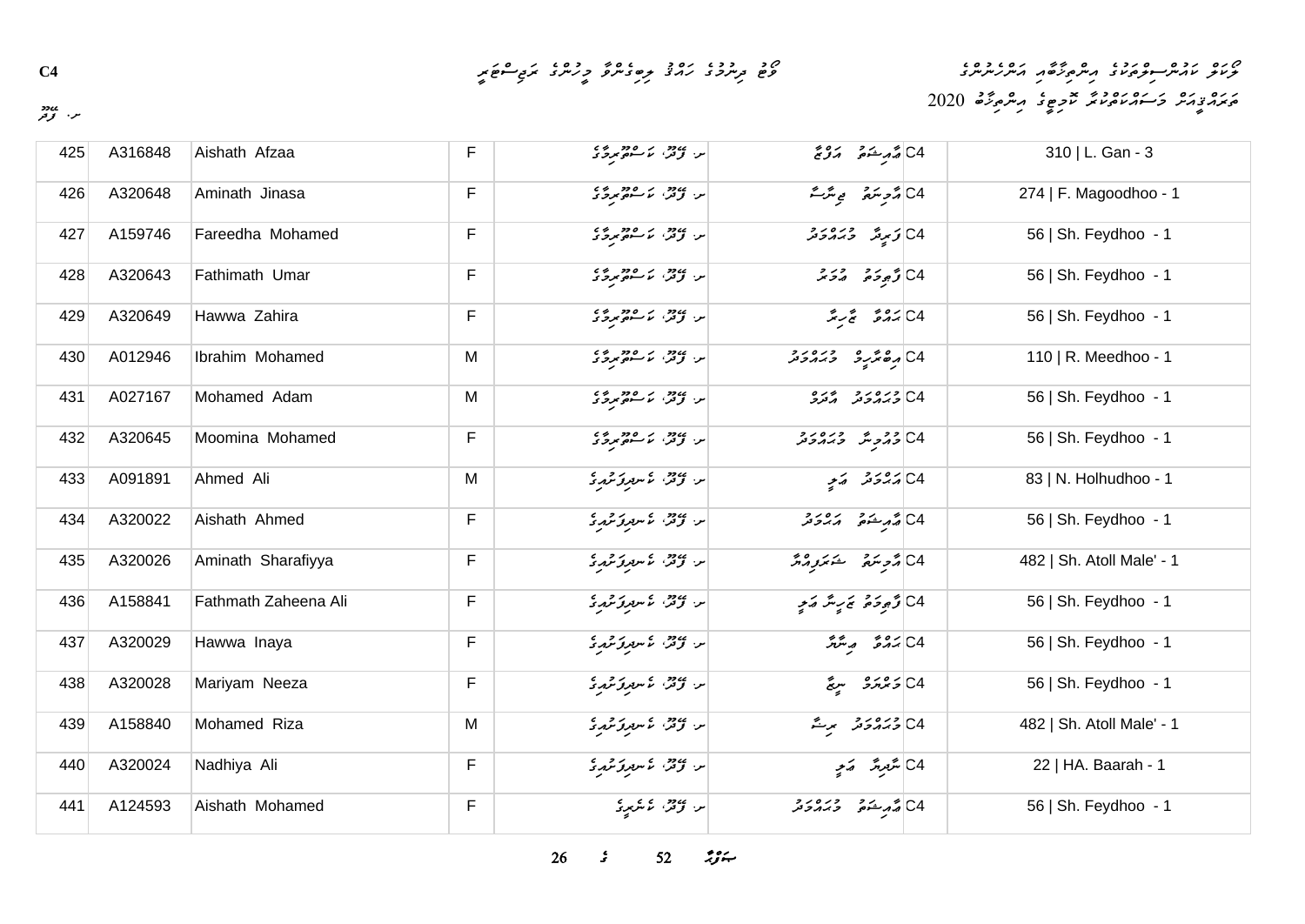*sCw7q7s5w7m< o<n9nOoAw7o< sCq;mAwBoEw7q<m; wBm;vB* م من المرة المرة المرة المرجع المرجع المرجع في 2020<br>مجم*د المريض المرجع المرجع المرجع المرجع المراجع المراجع الم*رجع

| 442 | A320694 | Faiza Mohamed      | $\mathsf F$ | بر ہوتر، ء عربی                | C4 تۇم قى ئەم ئەرگە                | 56   Sh. Feydhoo - 1      |
|-----|---------|--------------------|-------------|--------------------------------|------------------------------------|---------------------------|
| 443 | A138693 | Fareesha           | F           | بر المادور المائد براء         | C4 كوموڪ                           | 138   Lh. Naifaru - 3     |
| 444 | A383035 | Hussain Riyaz      | M           | بر المادور المائد براء         | C4 ئرسىمبرىش مېر <del>ى</del> ر شە | 160   K. Guraidhoo - 1    |
| 445 | A122968 | Zulaikha Adam      | $\mathsf F$ | ىن ئۇقرا مائىرىمى              | C4 نْرْجَهِ رَّ مُرْتَرَدُّ        | 56   Sh. Feydhoo - 1      |
| 446 | A080674 | Abdul Shukoor Adam | M           | ر مصور و دره و                 | C4 رەدە دەد دىرە                   | 56   Sh. Feydhoo - 1      |
| 447 | A122965 | Adam Zakariyya     | M           | ر من دور و دره و               | C4 مُقرَّد يَمَ مَعْ مِرْمَّدَ     | 56   Sh. Feydhoo - 1      |
| 448 | A289010 | Sakeela            | F           | ىر: ئۇنتى: ئۇم بۇ              | C4 سەمبەقتە                        | 56   Sh. Feydhoo - 1      |
| 449 | A320650 | Adam Zahir         | M           | ر پيرو بر وروت                 | C4 مُرْمَرْدَ بِحَرِيمَ            | 56   Sh. Feydhoo - 1      |
| 450 | A320647 | Ahmed Inaz         | M           | ر. ئۇقرا ئوم ھەر ئە            | C4 كەبرى قىر مەسى <i>گە</i> ر      | 56   Sh. Feydhoo - 1      |
| 451 | A320652 | Ahmed Miraaz       | M           | س من دور مرد و م               | C4 كەندى قىرىگە ج                  | 56   Sh. Feydhoo - 1      |
| 452 | A320644 | Ahmed Niyaz        | M           | س من دور مرد و م               | C4 كەندى قىر سىرتىمى               | 56   Sh. Feydhoo - 1      |
| 453 | A271669 | Aminath Meera      | F           | ر. وَفَرْ، وَرِجْ رَمْرٌ مَ    | C4 مُتَّحِسَّعَةُ حِيمًّا          | 56   Sh. Feydhoo - 1      |
| 454 | A320646 | Fathmath Naila     | F           | ر. ئۇقرا ئوم ھەر ئە            | C4 زَّەپِ دَە مَتَّدِمَّ           | 56   Sh. Feydhoo - 1      |
| 455 | A149330 | Mohamed Adam       | M           | ر. بيروج به عدد عام محمد السكر | C4 ديرورو محمده                    | 56   Sh. Feydhoo - 1      |
| 456 | A113360 | Ramiza Mohamed     | F           | س من دور مرد و م               | C4 بَرْدِيَّ دْبَهْدْدَنْد         | 482   Sh. Atoll Male' - 1 |
| 457 | A320631 | Waheeda Moosa      | $\mathsf F$ | ر. يه دو. د مرد و ه            | C4 كۈيەنگە ئۇسگە                   | 56   Sh. Feydhoo - 1      |
| 458 | A320702 | Aminath Shakeeba   | F           | الرا تؤثث تخديقي فخر           | C4 مُرْحِبَتِهِ صَنَّبِي           | 56   Sh. Feydhoo - 1      |

 $27$  *s* 52  $25$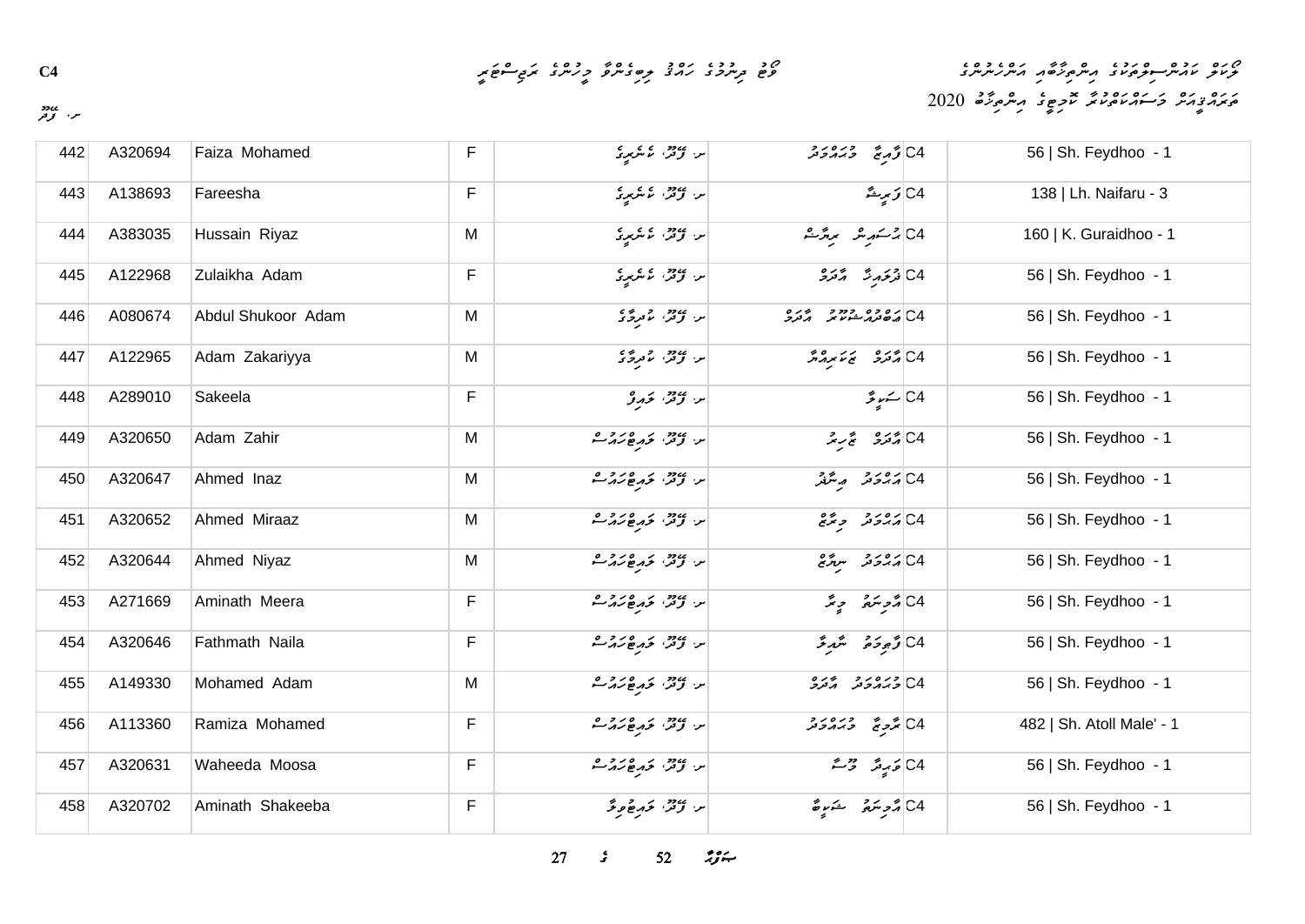*sCw7q7s5w7m< o<n9nOoAw7o< sCq;mAwBoEw7q<m; wBm;vB* م من المرة المرة المرة المرجع المرجع المرجع في 2020<br>مجم*د المريض المرجع المرجع المرجع المرجع المراجع المراجع الم*رجع

| 459 | A271679 | Ismail Naiz                 | M            | بن وُفْرٌ، مَجمعٍ ومحَّ                   | C4 مەش <i>ۇم</i> ۇ شمەم               | 344   GDh. Hoan'dehdoo - 1 |
|-----|---------|-----------------------------|--------------|-------------------------------------------|---------------------------------------|----------------------------|
| 460 | A156730 | Mohamed Nasheed             | M            | ر وتر، تزريع وتر                          | C4 <i>وُبَرُهُ دَوْ</i> سَرَشِيْتَرُ  | 56   Sh. Feydhoo - 1       |
| 461 | A320700 | Rugiyya Adam                | F            | بن دُفْرٌ، مَمْدِعُومٌ                    | C4 جُرْءِ مُرُمَّرٌ مُرْمَرَّدٌ       | 56   Sh. Feydhoo - 1       |
| 462 | A320797 | Zareena Ibrahim             | F            | بر نؤفز، وودِّی                           | C4 ئمبرى <i>گە م</i> ەھم <i>گى</i> رۇ | 56   Sh. Feydhoo - 1       |
| 463 | A320932 | Ahmed Shajidh Ali Khairee   | M            | اللا تؤثثنا لحاقاب                        | C4 كەبرى تىر قىرىمى ئىرىپ             | 56   Sh. Feydhoo - 1       |
| 464 | A300940 | Ali Khairee Hassan          | $\mathsf{M}$ | ل دانگانگان گانوکرب                       | C4 كەي ئەرىر بەس <i>ەش</i>            | 56   Sh. Feydhoo - 1       |
| 465 | A320933 | Hussain Saheed              | M            | مزاویق ځوی                                | C4 پرستمبر شر ستمریتر                 | 56   Sh. Feydhoo - 1       |
| 466 | A320931 | Mariyam Nahidha Ali Khairee | F            | اللا نؤفثرا لحاذب                         | C4 كەبرىرى ئىگرىگە كەبچە ئەمەير       | 56   Sh. Feydhoo - 1       |
| 467 | A122770 | Mohamed Shahid              | M            | اللا نؤفثرا لحاذب                         | C4 <i>\$ ئەممى ئىرىمى</i>             | 56   Sh. Feydhoo - 1       |
| 468 | A320930 | Rasheeda Abdul Rahman       | $\mathsf F$  | اللا تؤثثنا الحاتيب                       | C4 ئىشىقى مەھىر <i>مەيدى</i> ھ        | 56   Sh. Feydhoo - 1       |
| 469 | A081127 | <b>Abdul Hameed</b>         | M            | ر، 30°، 30°، 2<br>ر، ؤتر، 35°ر            | C4 كەھەترى <i>ۋىز ج</i> وتىر          | 482   Sh. Atoll Male' - 1  |
| 470 | A320231 | Abdul Shukoor Ibrahim       | M            | 2000 0000 0<br>من توفر، <del>1</del> 35 0 |                                       | 482   Sh. Atoll Male' - 1  |
| 471 | A320232 | Fathimath Asima             | F            | 2000 0000 0<br>من توفر، <del>1</del> 35 0 | C4 تَ <i>وجودة</i> مُسبودً            | 56   Sh. Feydhoo - 1       |
| 472 | A024762 | Mohamed Rashad              | M            | بر برود وبردره<br>بر وتر، ووبر            | C4 دېرورو ترڅونر                      | 482   Sh. Atoll Male' - 1  |
| 473 | A085254 | Sobira Ali                  | F            | بر برود برود و<br>بر وتر وزنرد            | C4 جُم <i>ومةً مَ</i> عِ              | 56   Sh. Feydhoo - 1       |
| 474 | A131840 | Adam Abdulla                | M            | ىر. ئۇنىڭ گەرگە                           | C4 مُعَرَّدٌ مُهَ قَمَرَ اللَّه       | 149   K. Dhiffushi - 2     |
| 475 | A320275 | Mariyam Zumra               | F            | ىر. ئۇنتر، ئۇرىتر                         | C4 كەبەر مەدىر                        | 56   Sh. Feydhoo - 1       |

 $28$  *s* 52  $29$   $\div$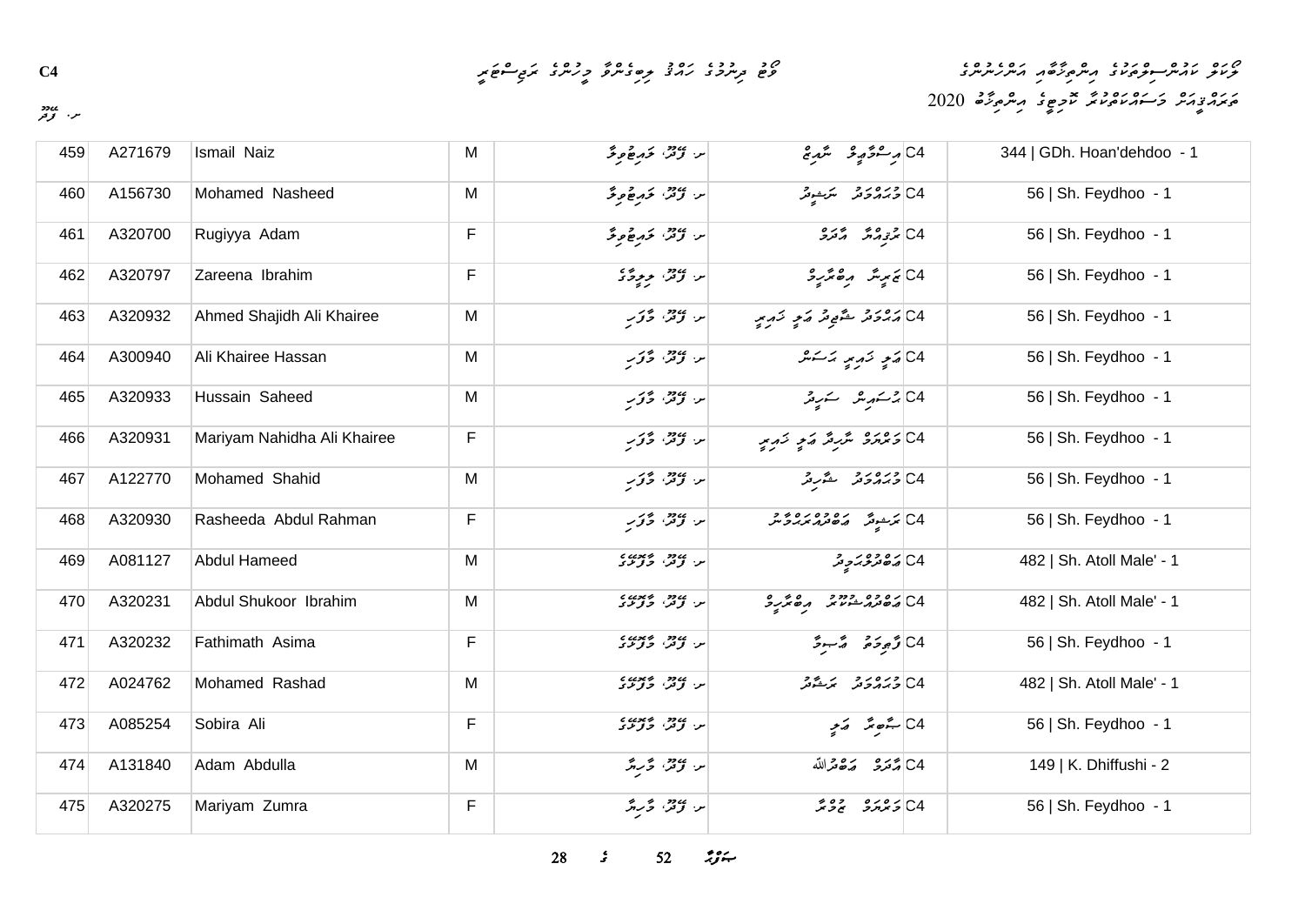*sCw7q7s5w7m< o<n9nOoAw7o< sCq;mAwBoEw7q<m; wBm;vB* م من المرة المرة المرة المرجع المرجع المرجع في 2020<br>مجم*د المريض المرجع المرجع المرجع المرجع المراجع المراجع الم*رجع

| 476 | A320439 | Ali Shaheem                  | M | ىر. ئۇنتر، ئۇتمىس    | C4  رَمِ شَرِدُ                                 | 56   Sh. Feydhoo - 1       |
|-----|---------|------------------------------|---|----------------------|-------------------------------------------------|----------------------------|
| 477 | A320440 | Aminath Samla                | F | بر. پیچ وی ش         | C4 مَّحْمِسَمَّةَ سَوَعَّةَ                     | 56   Sh. Feydhoo - 1       |
| 478 | A320436 | Fathmath Zimna               | F | بر بیروم بیری بر     | C4 تَ <i>جِوحَمْ</i> بِحِمْدَتَ                 | 56   Sh. Feydhoo - 1       |
| 479 | A320429 | Husna Ali                    | F | ىر. ئۇنتر، ئەممىر    | C4 چې شو په <del>ک</del> مو                     | 56   Sh. Feydhoo - 1       |
| 480 | A083065 | Salman Usman                 | M | ىر. ئەن ئەر بىر      | C4 جۇڭ ھەم قوڭ ھ                                | 56   Sh. Feydhoo - 1       |
| 481 | A009880 | Ahmed Abdul Latheef          | M | ىن ئۇنتر، ئۇستۇمۇ    | C4 גُرُدُونَ مُصْرِمُ مُوَرِهِ                  | 482   Sh. Atoll Male' - 1  |
| 482 | A351523 | <b>Fathimath Masha Ahmed</b> | F | ىر: ئۇنتى: بۇستۇم بۇ | C4 ۇَجِ <i>دَمْ</i> دُسْدُ مَ <sup>رور</sup> د  | 482   Sh. Atoll Male' - 1  |
| 483 | A151433 | Latheefa Adam                | F | بر بيردو گرگوگر      | C4 كَرْجِوتْرْ مُرْتَزَرْ                       | 482   Sh. Atoll Male' - 1  |
| 484 | A271554 | Mohamed Maashid Ahmed        | M | ىن ئۇنز، ئۇستمونۇ    | C4 در در در و شوتر كرد در                       | 56   Sh. Feydhoo - 1       |
| 485 | A103073 | Abdul Hameed                 | M | ىن ئەدەب بەر ق       | C4 كەھ قرى <i>ۋىز چ</i> وتر                     | 482   Sh. Atoll Male' - 1  |
| 486 | A271544 | Ahmed Saffaan                | M | ىر. ئەدە. ئەرگەر     | C4 كەبرو سەر ئەھ                                | 482   Sh. Atoll Male' - 1  |
| 487 | A271543 | Fathimath Saushan            | F | ىن ئەدەب ھەر ق       | C4 <i>وَّجِ دَمَّةَ</i> سَمَ <i>ةَ</i> شَمَسَّر | 56   Sh. Feydhoo - 1       |
| 488 | A271545 | Mohamed Soffaan              | M | بر به دو محرم و ،    | C4 دېرورو په دوس                                | 482   Sh. Atoll Male' - 1  |
| 489 | A115611 | Abdul Aleem Ibrahim          | M | ىر: ئۇنژ، ئەنۇبى     | C4 مەھىر ئەم بەھ مەم بەر 3                      | 56   Sh. Feydhoo - 1       |
| 490 | A078658 | Abdul Nasir Adam             | M | ىر: ئۇنق كەترىشى     | C4 مەھەمەمىر بىر مەمرى                          | 56   Sh. Feydhoo - 1       |
| 491 | A111727 | Fathimath Zeena              | F | ىر. ئۇنىش، كەنۇب     | C4 تۇ <sub>جو</sub> خۇ پ <sub>ىچ</sub> ىگر      | 482   Sh. Atoll Male' - 1  |
| 492 | A122582 | Ahmed Mohamed                | M | ر بیرود څو وره د     | C4 كەيرو بورەر د                                | 66   Sh. Maaun'goodhoo - 1 |

*29 sC 52 nNw?mS*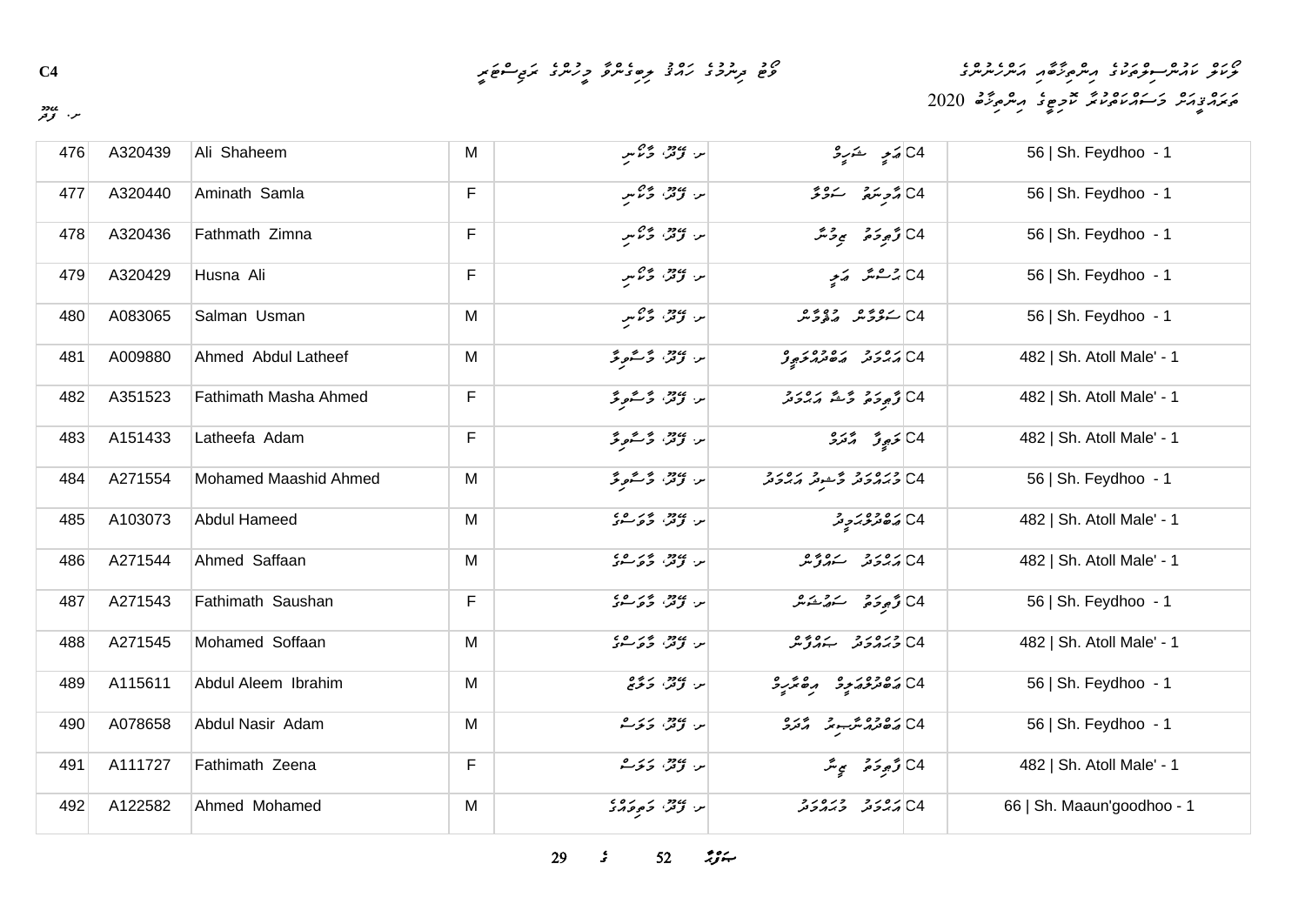*sCw7q7s5w7m< o<n9nOoAw7o< sCq;mAwBoEw7q<m; wBm;vB* م من المرة المرة المرة المرجع المرجع المرجع في 2020<br>مجم*د المريض المرجع المرجع المرجع المرجع المراجع المراجع الم*رجع

| 493 | A320922 | Aishath Suma         | $\mathsf F$  | ىن تۇتىر، خەم مەدى |                                | 56   Sh. Feydhoo - 1           |
|-----|---------|----------------------|--------------|--------------------|--------------------------------|--------------------------------|
| 494 | A320919 | Fathimath Fazeela    | F            | ر به دو که ده ده   | C4 وَجِعَة وَسِعَة             | 56   Sh. Feydhoo - 1           |
| 495 | A271533 | Hareera Safa         | $\mathsf F$  | س می ده ده ده د    | C4 ئەيرىگە س <del>ە</del> رگە  | 56   Sh. Feydhoo - 1           |
| 496 | A320868 | Hawwa Hassan         | F            | س می ده ده ده د    | C4 يَهْرُمُ يَرْسَمْرُ         | 56   Sh. Feydhoo - 1           |
| 497 | A271532 | Khadeeja Suda        | F            | ر، دود که ده ده د  | C4 كَتَعْرِيجٌ مُسْتَمَرٌ      | 56   Sh. Feydhoo - 1           |
| 498 | A320921 | Mariyam Sana         | $\mathsf F$  | ىن تۇتىر، خەم مەدى | C4 ئ <i>ۈچەدۋە سەم</i> گە      | 56   Sh. Feydhoo - 1           |
| 499 | A038271 | Mohamed Hassan       | M            | ىن تۇتىر، خەم مەدى | C4 <i>جەممى بىر يىش</i> ك      | 56   Sh. Feydhoo - 1           |
| 500 | A320920 | Moosa Fazeeh         | M            | س می ده ده ده د    | C4 تۇشقە ئۇي <sub>م</sub> ۇ    | 97   R. Un'goofaaru - 1        |
| 501 | A320233 | Abdul Qanee Adam     | M            | یں نؤفرا پر مگھ    | C4 בەممۇقەس مەرد               | 56   Sh. Feydhoo - 1           |
| 502 | A271626 | Ahmed Nabeel         | M            | ىر. ئۇنتر، بويترىج | C4 <i>مُدْدَ</i> تْرِ سَعِيْرَ | 56   Sh. Feydhoo - 1           |
| 503 | A320278 | Ali Nasheed          | M            | ىر. ئۇقتۇ، جەنتىنى | C4 كەمچە سىرسىيەتىر            | 58   Sh. Bileiyfahi - 1        |
| 504 | A320279 | Aminath Inaya        | F            | یں نؤفرا پر مگھ    | C4 مُتَّحِبةَ مِسَمَّدَّ       | 56   Sh. Feydhoo - 1           |
| 505 | A261576 | Fathimath Naeema     | F            | یں نؤفرا پر مگھ    | C4 وَّجِوَدَةٌ سَمَدٍ وَّ      | 56   Sh. Feydhoo - 1           |
| 506 | A155423 | Khadheeja Nasra      | $\mathsf{F}$ | ىر. ئۇقتۇ، جەنتىنى | C4 كَتَعِيقٌ سَرَجْتُمُّدً     | 56   Sh. Feydhoo - 1           |
| 507 | A148039 | Mohamed Naeem        | M            | ىر. ئۇقتۇ، جەنتىنى | C4 <i>جەممىتى سىم</i> بى       | 35   Kulhudhuffushi Uthuru - 1 |
| 508 | A320234 | Moomina Abdul Rahman | $\mathsf F$  | من نؤفر، حي مثر ج  | C4 جو مرکز میں محمد محمد حسن   | 56   Sh. Feydhoo - 1           |
| 509 | A113009 | Aboobakur Mohamed    | M            | ىر. مەدد. مەم بى   | $5,000$ $7,000$                | 56   Sh. Feydhoo - 1           |

**30** *s* **52** *n***<sub>s</sub>**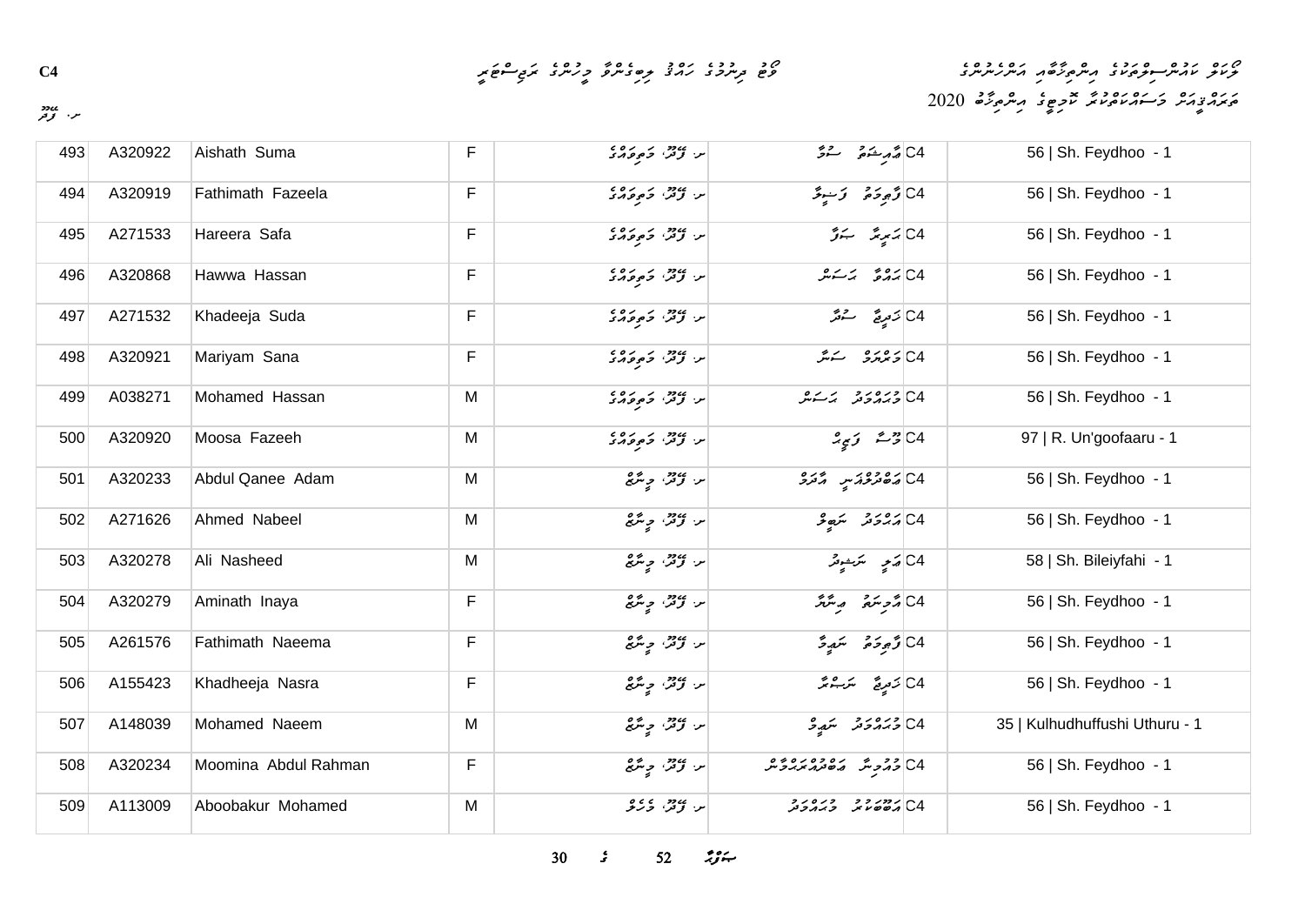*sCw7q7s5w7m< o<n9nOoAw7o< sCq;mAwBoEw7q<m; wBm;vB* م من المرة المرة المرة المرجع المرجع المرجع في 2020<br>مجم*د المريض المرجع المرجع المرجع المرجع المراجع المراجع الم*رجع

| 510 | A139055 | Maimoona Ibrahim    | F            | مز کوتش جانگ                    | C4 كەرىخ ئىر مەھ <i>ت</i> رىيى             | 639   Vilimale', Ehenihen-4 |
|-----|---------|---------------------|--------------|---------------------------------|--------------------------------------------|-----------------------------|
| 511 | A271691 | Ahmed Raseed        | M            | د. زمن و سره مده منه            | C4 كەبرى كىمى ئىر ئىرىدىگىر                | 56   Sh. Feydhoo - 1        |
| 512 | A320732 | Aishath Murshida    | F            | ر به دو د سره مره به به         | C4 مُرمِشَمْ وَتَمْسِمُو                   | 56   Sh. Feydhoo - 1        |
| 513 | A320725 | Ali Gasim           | M            | ر به ده و سره مره به ب          | C4 <i>ھَيِ</i> تَخْسِي                     | 56   Sh. Feydhoo - 1        |
| 514 | A320726 | Aminath Rasheeda    | F            | ן ישמי קיינג וחיים ו            | C4 مُرْحِبِّدَةٌ مَرْشِ <sub>و</sub> مُرَّ | 56   Sh. Feydhoo - 1        |
| 515 | A271688 | Fathimath Maasa     | F            | ر به دو د سره مره به به         | C4 تۇم <i>وخۇ</i> گەشە                     | 56   Sh. Feydhoo - 1        |
| 516 | A271684 | Hussain Naseem      | M            | ر. مصر و سره سره مصر به         | C4 يُرْسَمبر مَّرْ سَرْسِرْدَّ             | 56   Sh. Feydhoo - 1        |
| 517 | A320733 | Ibrahim Navaz       | M            | من بعد المعروف المعرض من المحمد | C4 مەھمىر بىر ئىمگىمى                      | 56   Sh. Feydhoo - 1        |
| 518 | A320731 | Mariyam Shadiya     | F            | ر به ده و سره مره ده به         | C4 <i>5 برور و</i> مس <i>گوروگر</i>        | 56   Sh. Feydhoo - 1        |
| 519 | A127794 | Mohamed Aneel       | M            | ر به ده و سره مره به ب          | C4 <i>3222 كەبىرى</i>                      | 155   K. Hinmafushi - 2     |
| 520 | A099133 | Ahmed Moosa         | M            | یں ہیں ویر سوی                  | C4 كەبرو بىر تەرىخ                         | 24   HDh. Hanimaadhoo - 1   |
| 521 | A320925 | Salma Moosa         | F            | ر به دو در ۱۶۵۵                 |                                            | 482   Sh. Atoll Male' - 1   |
| 522 | A320924 | Zubaidha Dawood     | F            | یں ہیں ویر سوی                  | C4 تح <i>قه بدقر</i> محمد مر               | 482   Sh. Atoll Male' - 1   |
| 523 | A271596 | Fathimath Raashidha | F            | ر بعد دوره و                    | C4 تَ <i>جوحَمَ</i> مَرْسُومَّرَ           | 56   Sh. Feydhoo - 1        |
| 524 | A158332 | Raabiya Ibrahim     | F            | ر بيرو دوم ده و                 | C4 بَرُھ بڑھ برھ بَرْرِ 3                  | 56   Sh. Feydhoo - 1        |
| 525 | A158333 | Umar Abdulla        | $\mathsf{M}$ | ر بيرو دوه د ه                  | C4 محر محد محدد الله                       | 56   Sh. Feydhoo - 1        |
| 526 | A058748 | Abdul Azeez Ibrahim | M            | بر وسي وسري                     | C4 مەھىر <i>ومىي مەھەرد</i> ۇ              | 482   Sh. Atoll Male' - 1   |

 $31$  *s*  $52$  *n***<sub>i</sub>** *n***<sub>i</sub>**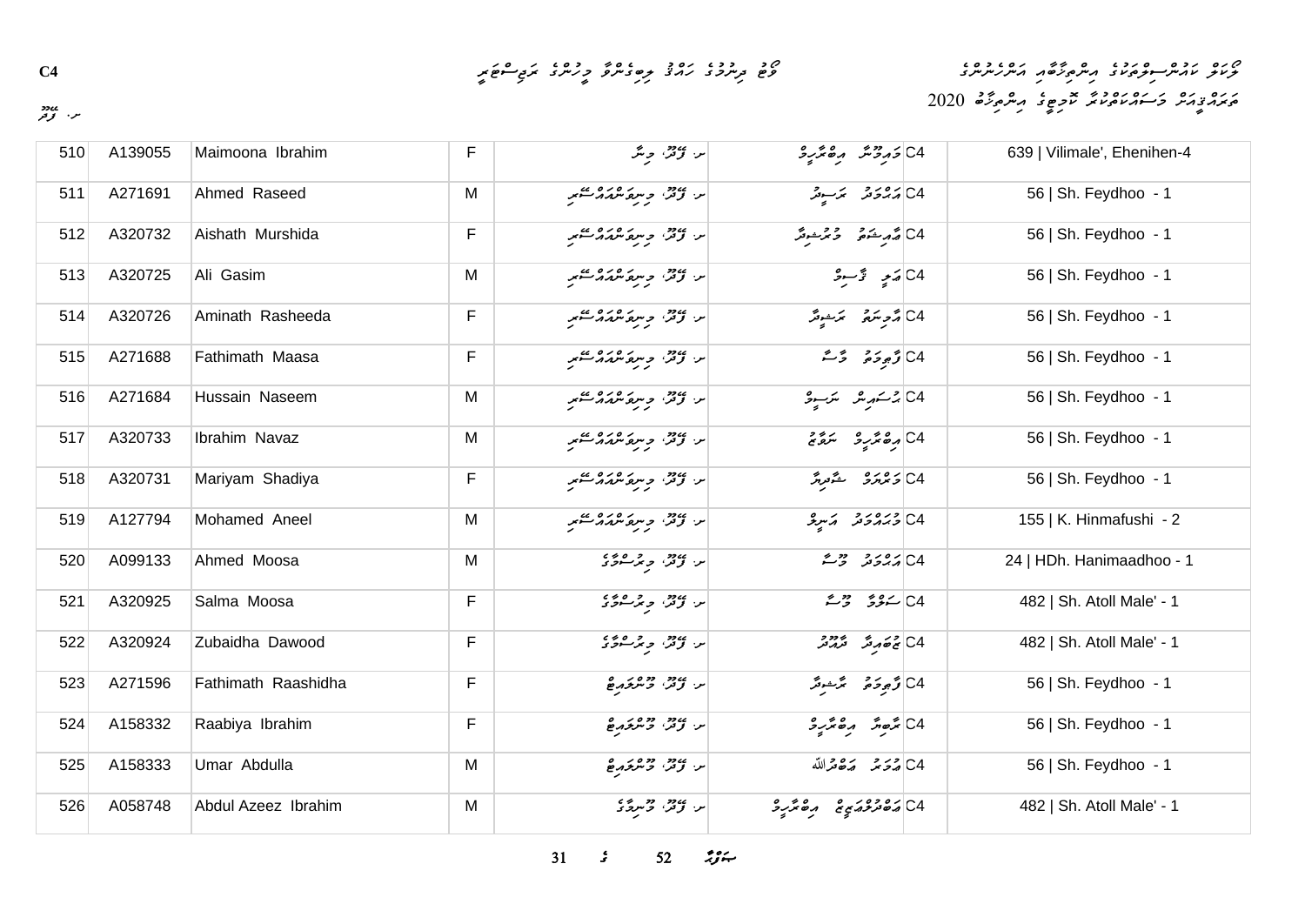*sCw7q7s5w7m< o<n9nOoAw7o< sCq;mAwBoEw7q<m; wBm;vB* م من المرة المرة المرة المرجع المرجع المرجع في 2020<br>مجم*د المريض المرجع المرجع المرجع المرجع المراجع المراجع الم*رجع

| 527 | A099718 | Abdul Majeed Ibrahim | M           | بر وسي وسره و                                                                                                 | C4 مەھىر <i>3 مۇر بىر مەمگەر 2</i>    | 56   Sh. Feydhoo - 1        |
|-----|---------|----------------------|-------------|---------------------------------------------------------------------------------------------------------------|---------------------------------------|-----------------------------|
| 528 | A147738 | Aishath Nasheedha    | F           | س مجم <sup>ود</sup> وحسرت                                                                                     | C4 م <i>ەُم</i> رىشكى ھەسىسى ئىشكە    | 55   Sh. Goidhoo - 1        |
| 529 | A320621 | Fathimath Wafa       | F           | س مجم <sup>ود</sup> وحسرت                                                                                     | C4 تۇم <i>وخ</i> ۇ قۇ                 | 639   Vilimale', Ehenihen-4 |
| 530 | A303145 | Khadeeja Neesha      | $\mathsf F$ | ا در انگروه در در در در بالاندازد.<br>در انگروهای کاربردی در                                                  | C4 كَتْمِيعٌ     سِرِيشٌ              | 639   Vilimale', Ehenihen-4 |
| 531 | A320619 | Nasreena Ibrahim     | F           | ر دی دو دو ده                                                                                                 | C4 ىئرىشمېرى <i>گە مەھەتگەي</i><br>   | 56   Sh. Feydhoo - 1        |
| 532 | A122326 | Ali Ibrahim          | M           | بر وسي وحميد المحافظ المحافظ المحافظ المحافظ المحافظ المحافظ المحافظ المحافظ المحافظ المحافظ المحافظ المحافظة | C4 <i>مَجِ م</i> ِ <i>مَعْدَبِ</i> دَ | 56   Sh. Feydhoo - 1        |
| 533 | A271595 | Mohamed Ishal Ali    | M           | بر. 30°، 3مرم                                                                                                 | C4 <i>3 ديم دو م</i> شر <i>4 مر</i>   | 143   Lh. Olhuvelifushi - 1 |
| 534 | A271573 | Ahmed Athif          | M           | ین کوفر و پر سرچ                                                                                              | C4 كەشكەتقىر م <i>گھ</i> وتى          | 482   Sh. Atoll Male' - 1   |
| 535 | A271793 | Hassan Aman          | M           | یں توفرا جائز ہور                                                                                             | C4 كەس <i>تەش مەكەنل</i>              | 56   Sh. Feydhoo - 1        |
| 536 | A320085 | Mausuma Ali          | $\mathsf F$ | ین نؤتر، جاتر سرینا                                                                                           | C4 <i>جەمبىرى م</i> ېر                | 56   Sh. Feydhoo - 1        |
| 537 | A025478 | Mohamed Rashad       | M           | الراسيج والمحاجر والرسره                                                                                      | C4 دېرورو کرځونر                      | 56   Sh. Feydhoo - 1        |
| 538 | A320664 | Moosa As'ad          | M           | یں توفرا جائز ہور                                                                                             | C4 چرمئے پر <i>محمد م</i> تر          | 56   Sh. Feydhoo - 1        |
| 539 | A320834 | Ali Zuhair           | M           | بن محصر وه در د                                                                                               | C4 <i>ھَ۔ جي تمريخ</i>                | 482   Sh. Atoll Male' - 1   |
| 540 | A271600 | Fathimath Saoha      | F           | بن محصر وهار و                                                                                                | C4 تَهْجِعَةً سَنْ يَسْتَمَ           | 56   Sh. Feydhoo - 1        |
| 541 | A271603 | Mohamed Asim         | M           | یں ہیں وے دی ہے                                                                                               | C4 <i>جەنگە خۇسبى</i> ئ               | 56   Sh. Feydhoo - 1        |
| 542 | A271601 | Mohamed Isham        | M           | بن نوفر، وشهونوی                                                                                              | C4 <i>جەنگە جۇ م</i> ېشۇ              | 56   Sh. Feydhoo - 1        |
| 543 | A320836 | Saniyya Aboobakuru   | F           | یں کافرار کا حاصل ہے                                                                                          | $2222$ $-200$                         | 56   Sh. Feydhoo - 1        |

**32** *s* **52** *n***<sub>3</sub> <b>***n*<sub>3</sub> *n*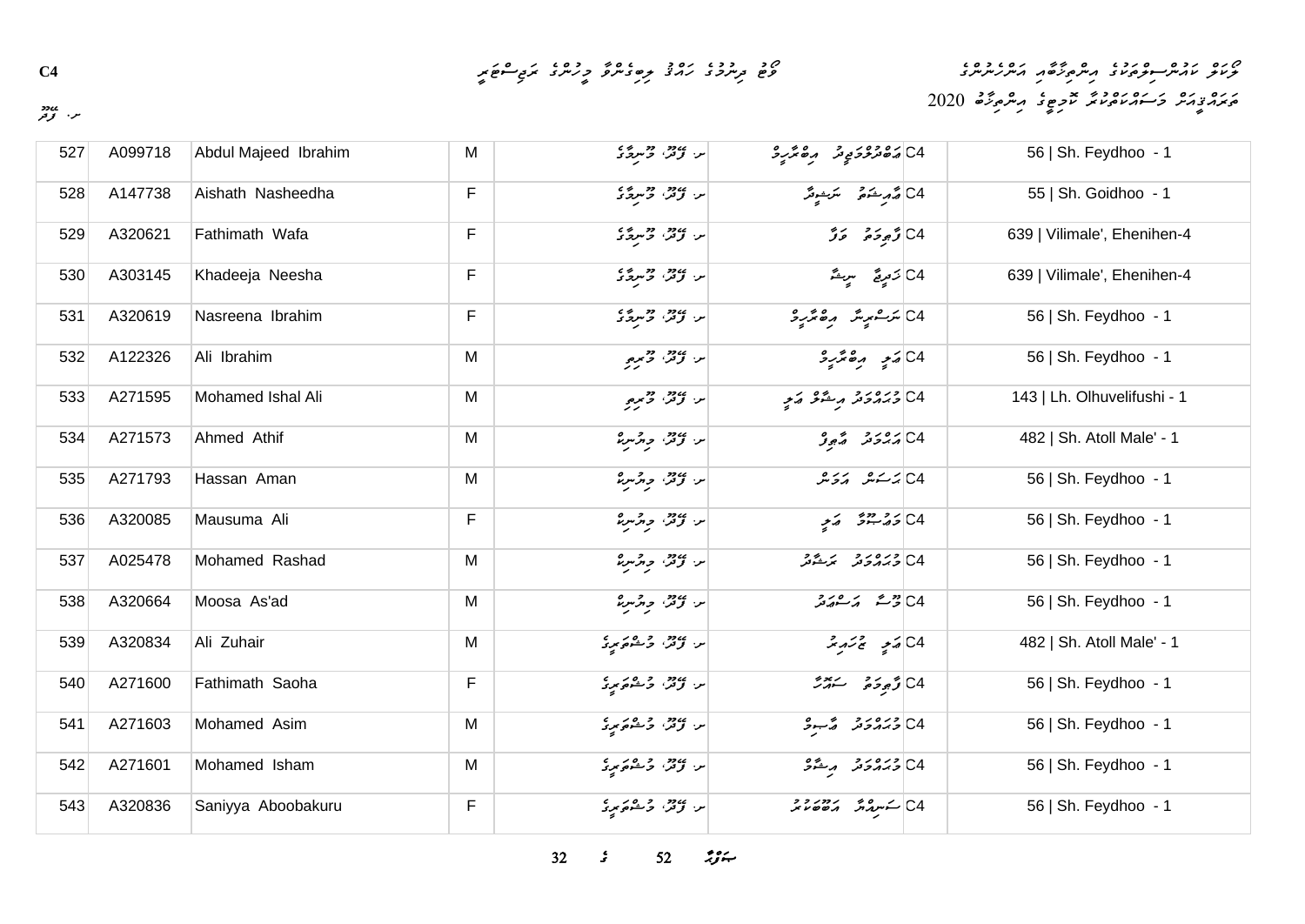*sCw7q7s5w7m< o<n9nOoAw7o< sCq;mAwBoEw7q<m; wBm;vB* م من المرة المرة المرة المرجع المرجع المرجع في 2020<br>مجم*د المريض المرجع المرجع المرجع المرجع المراجع المراجع الم*رجع

| 544 | A320206 | Ahmed Saamy             | M         | ىر. ئۇنىز، ئىگەرگ                                                         | C4 كەندى ئىقى ئىستىمبو                | 482   Sh. Atoll Male' - 1 |
|-----|---------|-------------------------|-----------|---------------------------------------------------------------------------|---------------------------------------|---------------------------|
| 545 | A305173 | Najma Ali               | F         | ىر. ئۇقرا شەرھ                                                            | C4 سَھَ5ً <i>مَ</i> حٍ                | 56   Sh. Feydhoo - 1      |
| 546 | A095714 | Rashad Saeed            | M         | ىر. ئۇقر، ئىگەر ھ                                                         | C4 بَرَحْدَّقَر سَمَ <i>وِيدً</i>     | 56   Sh. Feydhoo - 1      |
| 547 | A163175 | Abdul Razzaq            | M         | ىر. ئەدەر بەلەر ھەم ئى                                                    | C4 مەھ <i>قىرە بىرە ج</i>             | 482   Sh. Atoll Male' - 1 |
| 548 | A320918 | Aminath Fazna           | F         | ىر. ئەدەر بەلەر ھەج ئى                                                    | C4 مَّ <i>جِسَعَة وَيَحْ</i> مَّرَ    | 56   Sh. Feydhoo - 1      |
| 549 | A320198 | Ahmed Nisaam            | M         | ىر. ئۇنىڭ سىرىكىدىگە                                                      | C4 كەبرى كىر سرىسىگى                  | 482   Sh. Atoll Male' - 1 |
| 550 | A128063 | Aminath Sazna           | F         | ىر. ئۇنىڭ سىرىكىسىگە                                                      | C4 مُ <i>جِسَعْہ</i> سَبَحْ مَتَر     | 56   Sh. Feydhoo - 1      |
| 551 | A305167 | Mohamed Nisham          | ${\sf M}$ | بر وقراء مكركر المر                                                       | C4 <i>3222 مرتدى</i><br>ب             | 56   Sh. Feydhoo - 1      |
| 552 | A329067 | Aishath Naseema         | F         | من المحروم المرور مركز من المحر<br>  من المحروم المركز مركز مركز من المحر | C4 مەم ئىقىمە سىرسىمىتى ئى            | 56   Sh. Feydhoo - 1      |
| 553 | A320755 | Ali Khalid Abdul Raheem | M         | ىن ئەدەر بەدە ئەرگە ئى                                                    | C4 كور گونر كەندىكىدۇ                 | 56   Sh. Feydhoo - 1      |
| 554 | A271743 | Aminath Shina           | F         | ىن ئۇتر، سەھ شەنۇ                                                         | C4 مُرْحِبِّتَهُمْ سُبِيَّتْهِ        | 56   Sh. Feydhoo - 1      |
| 555 | A271742 | Fathmath Simana         | F         | ىن ئۆتىن سەھەتتى ئى                                                       | C4 زَّەپرىق سوڭىگە                    | 56   Sh. Feydhoo - 1      |
| 556 | A320773 | Mohamed Simaau          | M         | ىر. ئەدەب بەدە ئەرەتىگە ئى                                                | $25 - 2522$ C4                        | 56   Sh. Feydhoo - 1      |
| 557 | A254840 | Abdul Raheem Yoosuf     | M         | ىر. ئۇقرا ئىرگەمچە ئىرى                                                   | C4 בەممە جومبە ھەمبو                  | 56   Sh. Feydhoo - 1      |
| 558 | A389605 | Ahmed Yamin             | ${\sf M}$ | ىر. ئۇقرا سەھىر سى                                                        | C4 <i>مُدْدَوْرْ مُزْدِيْرْ</i>       | 153   K. Huraa - 2        |
| 559 | A320037 | Aishath Nahidha         | F         | ىر. ئەدەر ئىرگەندىكى                                                      | C4 مَدْمِرِ مَسْمَعْ مِنْ مَدْرِمَّدْ | 56   Sh. Feydhoo - 1      |
| 560 | A271491 | Aishath Zaha            | F         | ىر. ئەدەبە ئىرگە ئويىرى                                                   | C4 مەم شىم ئىم                        | 56   Sh. Feydhoo - 1      |

**33** *s* **52** *z***<sub>***f***</sub>**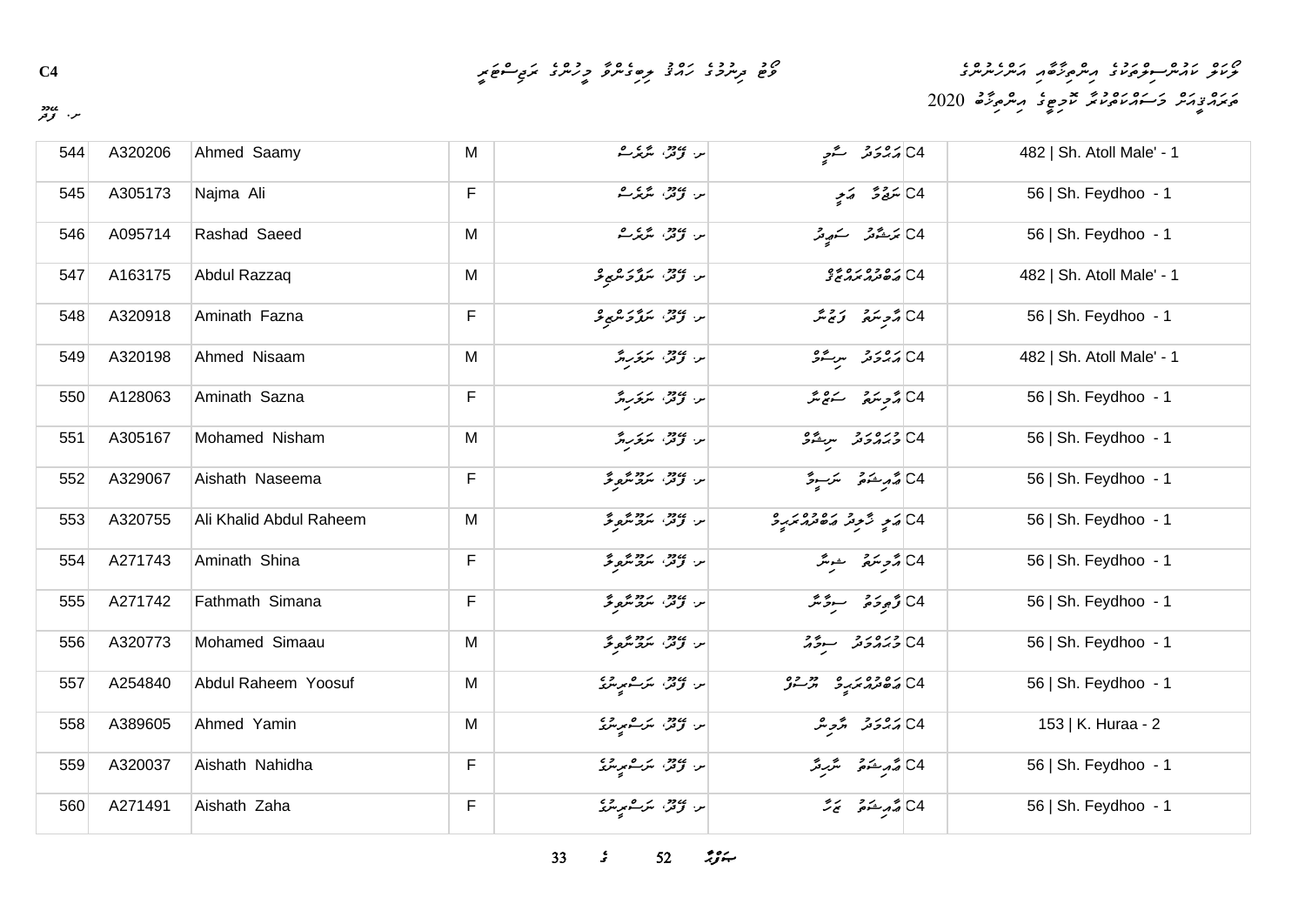*sCw7q7s5w7m< o<n9nOoAw7o< sCq;mAwBoEw7q<m; wBm;vB* م من المرة المرة المرة المرجع المرجع المرجع في 2020<br>مجم*د المريض المرجع المرجع المرجع المرجع المراجع المراجع الم*رجع

| 561 | A156475 | Mohamed Abdul Raheem | M           | من توفر، الترك مرسمة.                                                                                                                                                                                                     | C4 درورو بره دوربر و                                                                                           | 56   Sh. Feydhoo - 1        |
|-----|---------|----------------------|-------------|---------------------------------------------------------------------------------------------------------------------------------------------------------------------------------------------------------------------------|----------------------------------------------------------------------------------------------------------------|-----------------------------|
| 562 | A271493 | Mohamed Razy         | M           | بر وسيروس مركب وسير مرد و ع                                                                                                                                                                                               | C4 <i>\$222 مُرْسِ</i>                                                                                         | 56   Sh. Feydhoo - 1        |
| 563 | A160098 | Abdul Wahid Ali      | M           | بر کوتر، سرگرمونگر                                                                                                                                                                                                        | C4 مەھىرى ھەم ھەم بىر ئىن كەرىپ <b>C4</b>                                                                      | 56   Sh. Feydhoo - 1        |
| 564 | A320862 | Aminath Ahmed Fulhu  | F           | الرا ئۇقۇا سرچمۇ ئى                                                                                                                                                                                                       | C4 مەمەمەمەمەمەمەمەردىكى ئىنجان ئىنجان ئىنجان ئىنجان ئىنجان ئىنجان ئىنجان ئىنجان ئىنجان ئىنجان ئىنجان ئىنجان ئ | 56   Sh. Feydhoo - 1        |
| 565 | A320865 | Fathimath Vileena    | $\mathsf F$ | ىن ئۇتق سىۋەپتى                                                                                                                                                                                                           | C4 تَ <i>وجود وجِسَّ</i> ر                                                                                     | 56   Sh. Feydhoo - 1        |
| 566 | A271713 | Hassan Wildan        | M           | اللا تؤثثن البرقروقر                                                                                                                                                                                                      | C4 ئەسەمىر   موقۇمىر                                                                                           | 56   Sh. Feydhoo - 1        |
| 567 | A320867 | Hussain Waleed       | M           | بر کوتر، سرگرمونگر                                                                                                                                                                                                        | C4 يُرْسَمب <sup>9</sup> مَوْمِتْر                                                                             | 56   Sh. Feydhoo - 1        |
| 568 | A151098 | Ahmed Riza           | M           | س میں دوسرے میں دے<br>س توفر، سریمائی سافرس                                                                                                                                                                               | C4 <i>مەشى قىلى</i> مېرىتى                                                                                     | 482   Sh. Atoll Male' - 1   |
| 569 | A151096 | Aishath Yumna        | F           | من المهج المعروج المستخدم المحدوج المحدوج المحافر المحافر المحافر المحدوج المحافظ المحدوج المحافظ المحد<br>  من المحافظ المحافظ المحافظ المحدوج المحافظ المحدوج المحافظ المحدود المحافظ المحافظ المحافظ المحافظ المحد الم | C4 مەم شەھ مەدەبىر                                                                                             | 639   Vilimale', Ehenihen-4 |
| 570 | A139054 | Mohamed Naeem        | M           | ا در این در منطقه در ۲۵ در ۲۵<br>این اولین اسرینای سافرس                                                                                                                                                                  | C4 <i>322,25 سَمِي</i> و                                                                                       | 482   Sh. Atoll Male' - 1   |
| 571 | A144913 | Abdulla Shareef      | M           | ر، مصرح العرب و و ده د.<br>اس الوفر، سي د در در د                                                                                                                                                                         | C4 مَەھمَّرَاللَّه خَمَعِيْرَ                                                                                  | 56   Sh. Feydhoo - 1        |
| 572 | A350340 | Ahmed Saaif          | M           |                                                                                                                                                                                                                           | C4 كەبرى ئىش ئىقرىقى ئى                                                                                        | 97   R. Un'goofaaru - 1     |
| 573 | A271798 | Fathmath Nasma       | F           | ر محمد مستروف و د د کا                                                                                                                                                                                                    | C4 تَ <i>وْجِدْهُ</i> سَرَسْتُرَّ                                                                              | 56   Sh. Feydhoo - 1        |
| 574 | A271526 | Hussain Naif         | M           | ر محمد مستروف و د د کا                                                                                                                                                                                                    | C4 بر <i>کے مربر سگہ ب</i>                                                                                     | 132   Lh. Hinnavaru - 2     |
| 575 | A320871 | Latheefa Mohamed     | F           | ر به دو به دود ده با                                                                                                                                                                                                      | C4 كَجوِرَّ حَجَمَّ مَحَمَّد                                                                                   | 56   Sh. Feydhoo - 1        |
| 576 | A271529 | Mohamed Sameen       | M           | بر وسيد المستر و و د و ا                                                                                                                                                                                                  | C4 <i>ۋېزونز خوپل</i>                                                                                          | 132   Lh. Hinnavaru - 2     |
| 577 | A128951 | Adam Hassan          | M           | ر، پیوو، دوم،<br>در توفر، سرچ                                                                                                                                                                                             | C4 گەنىزى ئەسكەنلىر                                                                                            | 56   Sh. Feydhoo - 1        |

**34** *s* **52** *n***<sub>3</sub> <b>***n*<sub>3</sub> *n*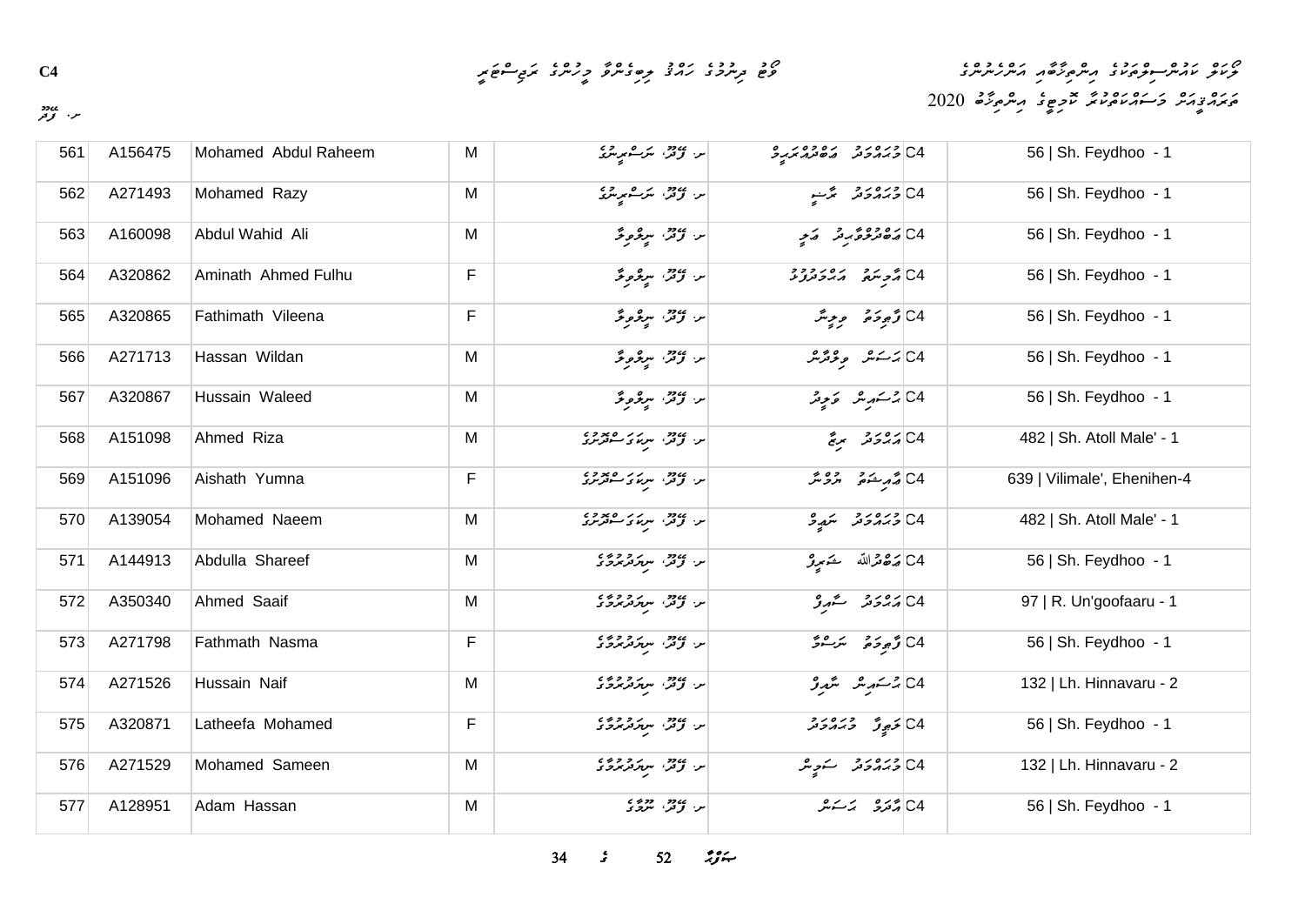*sCw7q7s5w7m< o<n9nOoAw7o< sCq;mAwBoEw7q<m; wBm;vB* م من المرة المرة المرة المرجع المرجع المرجع في 2020<br>مجم*د المريض المرجع المرجع المرجع المرجع المراجع المراجع الم*رجع

| 578 | A093751 | Aminath Asma        | F            | من صحيح العربي<br>  من المحرج العربي  | C4 مُتَّحِسَّعَةَ مَسَّتَّةً                 | 56   Sh. Feydhoo - 1           |
|-----|---------|---------------------|--------------|---------------------------------------|----------------------------------------------|--------------------------------|
| 579 | A047153 | Mohamed Jameel      | M            | ر مصور دوم.<br>در توکر، سرچای         | C4 <i>5222 فرو</i> گر                        | 56   Sh. Feydhoo - 1           |
| 580 | A061914 | Aboobakuru Luthfy   | M            | س مەدەر دولاسرە ئ                     | C4 كەھەم بىر مەدىر                           | 555   Hulhumale', Ehenihen - 3 |
| 581 | A055425 | Aishath Niuma       | $\mathsf F$  | س میں دوسرے دی۔<br>س توفر، سرگر سرمری |                                              | 482   Sh. Atoll Male' - 1      |
| 582 | A053121 | Ismail Hassan       | M            | س موفر دوم ده.<br>س وفر، سرچمبروی     | C4 مەش <i>ۇم بۇ بەسكى</i> ر                  | 56   Sh. Feydhoo - 1           |
| 583 | A140902 | Mariyam Ismail      | $\mathsf F$  | س وتر، شهر ده د                       | C4 كەممىر ئەر مەمۇر بولۇ                     | 56   Sh. Feydhoo - 1           |
| 584 | A336617 | <b>REEM LUTHFY</b>  | $\mathsf{F}$ | س موفر دوم ده.<br>س وفر، سرچمبروی     | C4  <i>پرڈ ڈچم پ</i>                         | 56   Sh. Feydhoo - 1           |
| 585 | A111744 | Mohamed Adil        | M            | ین وجود انتظامی که در کار             | C4 <i>3222 مگیر</i> و                        | 482   Sh. Atoll Male' - 1      |
| 586 | A131315 | Aminath Liusa       | $\mathsf F$  | برا عاده المرتزعي                     | C4 مُرْحِسَةً مِ <i>مِدْتُ</i>               | 555   Hulhumale', Ehenihen - 3 |
| 587 | A072885 | Mariyam Shaamila    | $\mathsf{F}$ | ىر، ئۇنى، ئەچرىرى                     | C4 <i>وَبُرْمَرْدُ</i> ـُمُّوَبِّرُ          | 639   Vilimale', Ehenihen-4    |
| 588 | A078634 | Nazeera             | $\mathsf F$  | ىن ئۇنىڭ ئىترىكرىنى كە                | C4 سَمِع تَرَ                                | 83   N. Holhudhoo - 1          |
| 589 | A320696 | Abdul Salam Mohamed | M            | من مجموعه مشروعه                      | C4 رەمەم يەم مەمەم دىر                       | 56   Sh. Feydhoo - 1           |
| 590 | A320698 | Ahmed Sameeh        | M            | بر پیوژ، نژوی                         | C4 كەبرى قىر سىمبر 2                         | 272   F. Feeali - 1            |
| 591 | A144387 | Gamariyya Mohamed   | $\mathsf{F}$ | بر. پیچ شروع                          | C4 تۈكىرە ئەرەر د                            | 56   Sh. Feydhoo - 1           |
| 592 | A320781 | Ahmed Nazim         | M            | ىن ئۇنىڭ شھوقتى                       | C4 <i>مَدْدَوْرْ</i> مَّرْبِو <sup>و</sup> ْ | 482   Sh. Atoll Male' - 1      |
| 593 | A271591 | Ali Nasid           | M            | بر وسي مع وسي                         | C4 كەنچە س <i>گرىبوت</i> گە                  | 56   Sh. Feydhoo - 1           |
| 594 | A320783 | Hassan Nazmee       | M            | ىر. ئۇنىڭ ئىتموگرى                    | C4 كەسكەنلەر س <i>كەنج</i> و                 | 482   Sh. Atoll Male' - 1      |

**35** *s* **52** *n***<sub>y</sub> <b>***n*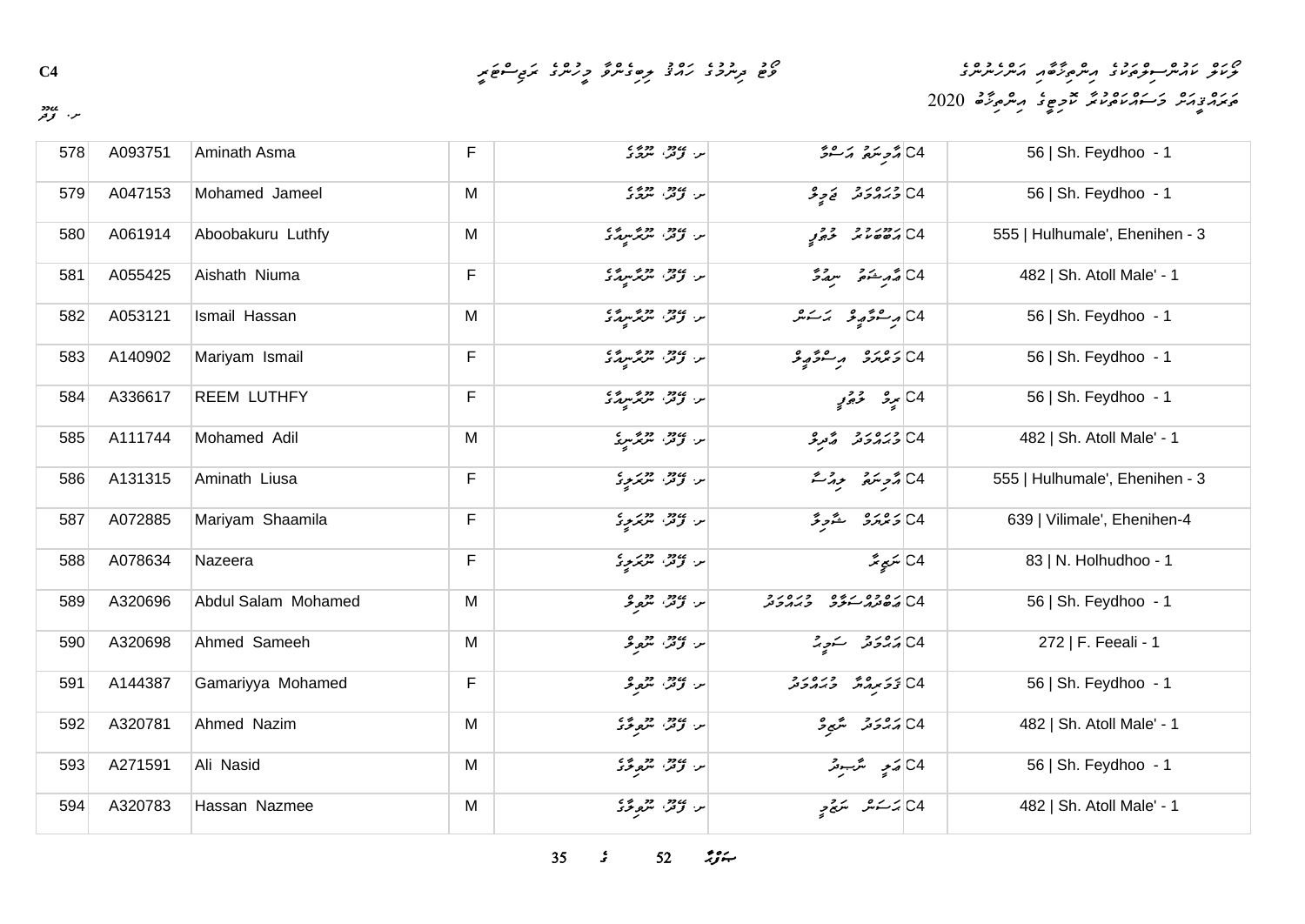*sCw7q7s5w7m< o<n9nOoAw7o< sCq;mAwBoEw7q<m; wBm;vB* م من المرة المرة المرة المرجع المرجع المرجع في 2020<br>مجم*د المريض المرجع المرجع المرجع المرجع المراجع المراجع الم*رجع

| 595 | A158123 | Hussain Naahiz        | M | من مجمد معظمة المحمدة المحمدة المحمدة المحمدة المحمدة المحمدة المحمدة المحمدة المحمدة المحمدة المح | C4 بڑے پر مگر بے                   | 56   Sh. Feydhoo - 1         |
|-----|---------|-----------------------|---|----------------------------------------------------------------------------------------------------|------------------------------------|------------------------------|
| 596 | A320778 | Ibrahim Adam          | M | بر ہیں شہر گھ                                                                                      | C4 مەھەمگەيدى مەممەدى              | 56   Sh. Feydhoo - 1         |
| 597 | A320777 | Latheefa Abdul Sattar | F | ىن ئۇنىز، شھوقتى                                                                                   | C4 ځېږ ته ده ده ده د د             | 56   Sh. Feydhoo - 1         |
| 598 | A320779 | Mohamed Nasid         | M | ىن تۈتۈ، شىم ئۆت                                                                                   | C4 <i>ۋېرو دو</i> سگرسەتر          | 278   Dh. Meedhoo - 1        |
| 599 | A150642 | Nafeesa               | F | ىن تۇتىق شىمبۇ ئەت                                                                                 | C4 سَمِير مَشَر                    | 482   Sh. Atoll Male' - 1    |
| 600 | A121135 | Abdulla Hassan        | M | ىر. ئۇقرا مەسكەھرىگە                                                                               | C4 مَەقراللە ئەسكەش                | 56   Sh. Feydhoo - 1         |
| 601 | A271546 | Ali Zahir             | M | ىر. ئۇنقۇ، كەسكەنلىرىدىگە                                                                          | C4 <i>ھَ۔</i> جَرِيْرَ             | 482   Sh. Atoll Male' - 1    |
| 602 | A095839 | Hawwa Zahira          | F | ىر. ئۇقرا مەسكەھرىگە                                                                               | C4 يَدْرُمَّ تَجْرِبَّرَ           | 482   Sh. Atoll Male' - 1    |
| 603 | A155990 | Fathimath             | F | ىر. ئەدەر 270 مۇ                                                                                   | C4 وَجوحَم                         | 482   Sh. Atoll Male' - 1    |
| 604 | A320697 | Mariyam Sameeha       | F | ىر. ئۇقرا ئەيترىش                                                                                  | C4 <i>جىندۇ سەي</i> گە             | 56   Sh. Feydhoo - 1         |
| 605 | A063377 | Mohamed Abdulla       | M | ىر. ئۇقرا ئەيترىشە                                                                                 | C4 3223 مَرْهُوَ مَدْ هُمْ لِللَّه | 56   Sh. Feydhoo - 1         |
| 606 | A160192 | Abdul Latheef Ali     | M | ىن تۆتىن كەن 252                                                                                   | C4 <i>مَەقىدىمۇ ئۇستى</i> ر        | 56   Sh. Feydhoo - 1         |
| 607 | A064326 | Abdulla Faiz          | M | س میں دورہ دورہ ہے                                                                                 | C4 مَصْعَرْاللَّهُ قَرَّمِ مَحْ    | 56   Sh. Feydhoo - 1         |
| 608 | A074092 | Ahmed Ali             | M | $\begin{array}{c} 0.45 & 0.326 \\ 0.32 & 0.326 \\ 0.32 & 0.326 \end{array}$                        | C4 كەبرى <i>قىلى</i> قەرىپە        | 120   B. Maalhos - 1         |
| 609 | A320207 | Khadeeja Saud         | F | س می ده کار ده د                                                                                   | C4 كَتَعْرِيجٌ مُسْتَعْرَضْرٌ      | 56   Sh. Feydhoo - 1         |
| 610 | A348057 | Abdul Muhaimin Adam   | M | ر دور برورد.                                                                                       | C4 مەھىر <i>ۋە دىر بىر مەندە</i>   | 56   Sh. Feydhoo - 1         |
| 611 | A097617 | Abdul Salam           | M | ىر. يەدە بىرى بىرى                                                                                 | C4 كەھەمبەر سىۋېر                  | 73   N. Ken'dhikulhudhoo - 2 |

**36** *s* **52** *z***<sub>***f***</sub>**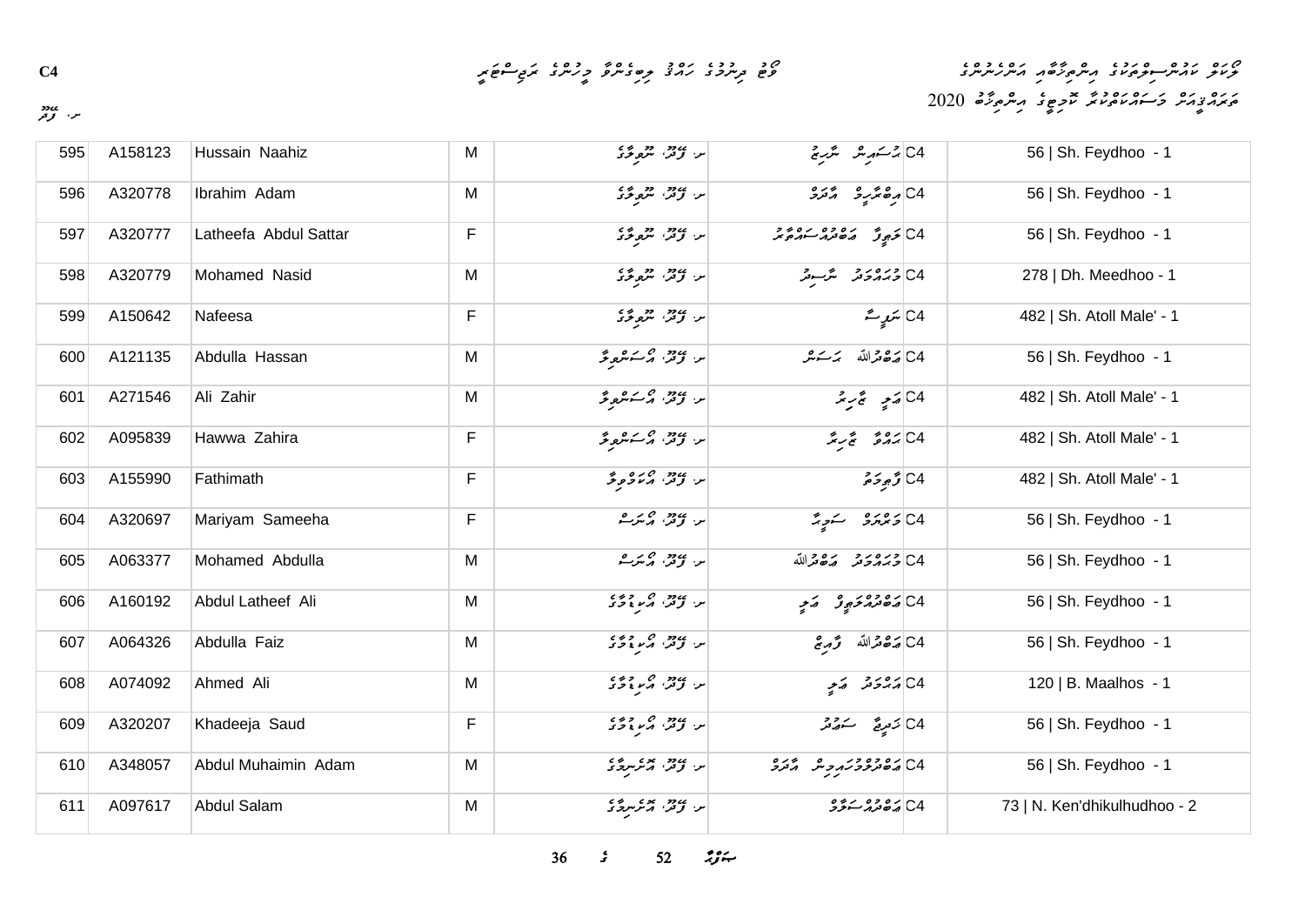*sCw7q7s5w7m< o<n9nOoAw7o< sCq;mAwBoEw7q<m; wBm;vB* م من المرة المرة المرة المرجع المرجع المرجع في 2020<br>مجم*د المريض المرجع المرجع المرجع المرجع المراجع المراجع الم*رجع

| 612 | A280337 | Ahmed Adhuham    | M         | ر، ۱۶۴۵ موسی <i> و</i> ره<br>در نوفر، از کرد | C4 <i>היכת הנגפ</i>                        | 482   Sh. Atoll Male' - 1 |
|-----|---------|------------------|-----------|----------------------------------------------|--------------------------------------------|---------------------------|
| 613 | A097894 | Mariyam Shany    | F         | مر به دو سره ده د د                          | C4 كەنگە بىر ئىشلىر                        | 83   N. Holhudhoo - 1     |
| 614 | A123753 | Moomina          | F         | مر به دو سره ده د د                          | C4 دېم د مگر                               | 482   Sh. Atoll Male' - 1 |
| 615 | A330678 | Nasrulla Faiz    | M         | ىر. ئۇقرا ئەترىپرىگى                         | C4 سَرَبِّهُ مِّدَاللّه وَ مِعْ            | 132   Lh. Hinnavaru - 2   |
| 616 | A259182 | Ahmed Moosa      | M         | ىن ئۇقتۇ، ئۇيرىش                             | $23.221$ C4                                | 482   Sh. Atoll Male' - 1 |
| 617 | A342691 | Fathmath Zeeniya | F         | ىر. ئۇنىش ئۈيرىشە                            | C4 تَهِ <i>حَقَ</i> پِسِرَّ                | 482   Sh. Atoll Male' - 1 |
| 618 | A366146 | Ismail Zihunee   | M         | ىر، ئۇقۇ، ئۇيرىش                             | C4 م <i>وس<sup>و</sup>ڈ م</i> وٹر ہوتے ہیں | 482   Sh. Atoll Male' - 1 |
| 619 | A321584 | Khadheeja Moosa  | F         | بر. پیچ پی پی ش                              | C4 كَتَامِيعٌ مَنْ حَمْ                    | 482   Sh. Atoll Male' - 1 |
| 620 | A320479 | Aishath Jumana   | F         | ىر. ئۇنىڭ كۆشپۈتۈك                           | C4 مەم ئىق قىق قى                          | 56   Sh. Feydhoo - 1      |
| 621 | A320481 | Ali Hisam        | M         | ىر، ئۇنق، بۇشبېرىمى                          | C4 <i>جَمْعِيَّة بِ</i> سُمَّةَتْ          | 482   Sh. Atoll Male' - 1 |
| 622 | A067574 | Hassan Ibrahim   | M         | ىر، ئۇنق، بۇشبېرىمى                          | C4 ئەسەمىر مەھ <i>مەر ۋ</i>                | 56   Sh. Feydhoo - 1      |
| 623 | A320478 | Hussain Nizam    | M         | ىر. ئۇنۇ، ئۇشبېرىگە                          | C4 جۇ سىر سىنى بىر                         | 482   Sh. Atoll Male' - 1 |
| 624 | A320453 | Mohamed Nisham   | M         | ىر. ئۇنۇ، ئۇشبېرىگە                          | C4 <i>32828 سرمنگ</i> و                    | 482   Sh. Atoll Male' - 1 |
| 625 | A146935 | Nazim Hassan     | M         | ىر. ئۇنىڭ كۆشپۈتۈك                           | C4 سَّمَعِ حَسَرَ سَمَسَّر                 | 56   Sh. Feydhoo - 1      |
| 626 | A306484 | Waseem Hassan    | M         | ىر، ئۇنق، بۇشبېرىمى                          | C4 كۈسىد <i>ى ئەسكىل</i> ر                 | 482   Sh. Atoll Male' - 1 |
| 627 | A126603 | Adam Ismail      | ${\sf M}$ | ىر بىردە بىرە بىر                            | C4 مُترَى مِ سُوَّمِ وَ                    | 56   Sh. Feydhoo - 1      |
| 628 | A320722 | Aminath Moosa    | F         | ىر. ئۇنىڭ بوقق بىرىگە                        | C4 مُوسَع ح                                | 56   Sh. Feydhoo - 1      |

**37** *s* **52** *n***<sub>3</sub> <b>***n*<sub>3</sub> *n*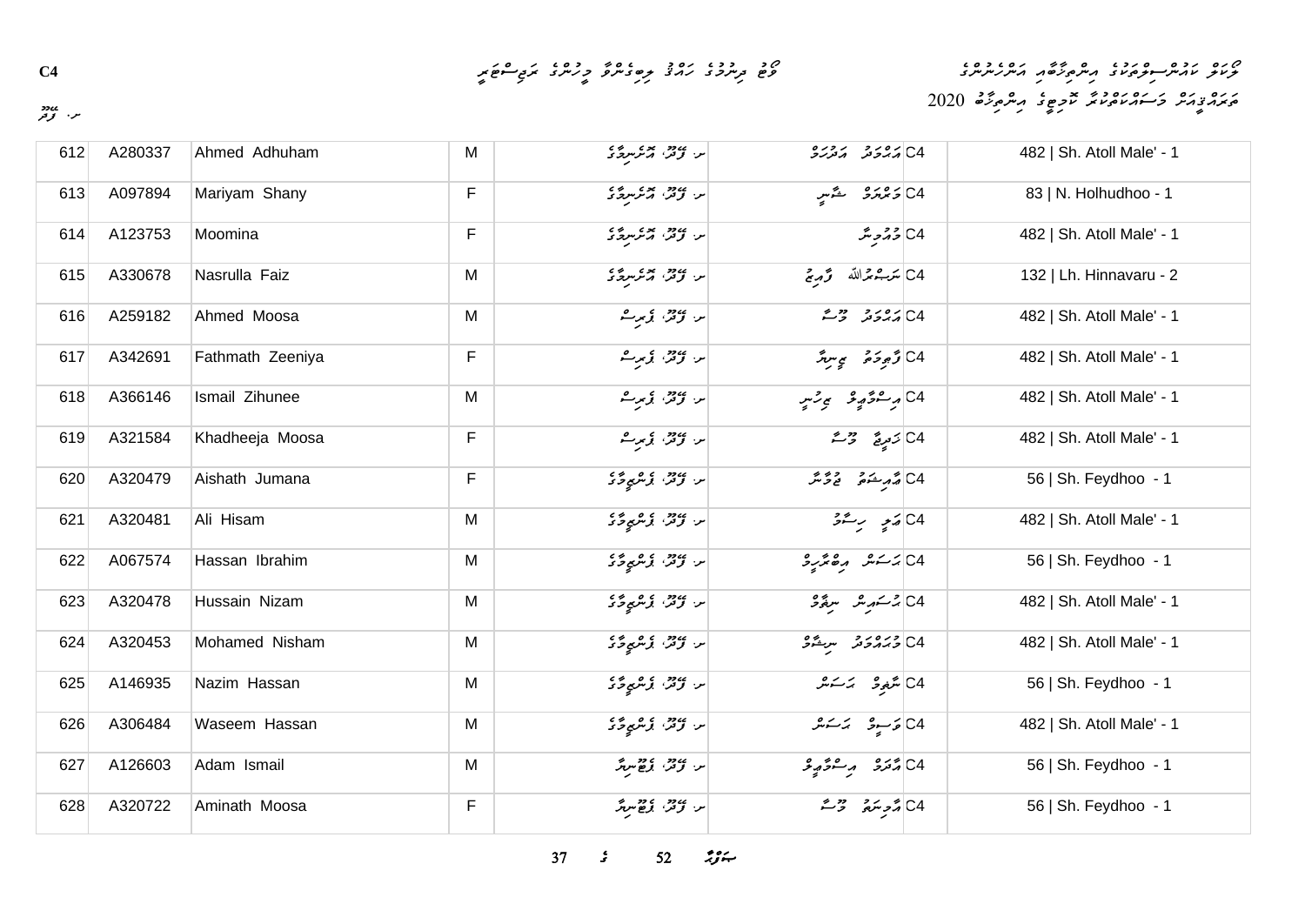*sCw7q7s5w7m< o<n9nOoAw7o< sCq;mAwBoEw7q<m; wBm;vB* م من المرة المرة المرة المرجع المرجع المرجع في 2020<br>مجم*د المريض المرجع المرجع المرجع المرجع المراجع المراجع الم*رجع

| 629 | A164450 | Mohamed Aslam       | M            | بر برود برومبر                                     | C4 ديروبر پر مردو                     | 56   Sh. Feydhoo - 1           |
|-----|---------|---------------------|--------------|----------------------------------------------------|---------------------------------------|--------------------------------|
| 630 | A121309 | Adam                | M            | ىن بەدە بەرە بەرە<br>س ۋەر بىرە بەرە ب             | C4 مُرْحَر                            | 56   Sh. Feydhoo - 1           |
| 631 | A138749 | Ahmed Shakir        | M            | بر مصور می ده و د                                  | C4 كەبرىق شەرىخە                      | 56   Sh. Feydhoo - 1           |
| 632 | A271755 | Aishath Nizama      | F            | بن ويه ده ده ده ده و                               | C4 مەم ئىستىم ھەرتىگە ئى              | 35   Kulhudhuffushi Uthuru - 1 |
| 633 | A388632 | Ali Shameer         | M            | بر عصود محدود و د و د                              | C4 <i>۾َ جِ</i> شَمِيمُ               | 56   Sh. Feydhoo - 1           |
| 634 | A367953 | Fathimath Naafiza   | F            | بن ويوم المستخدم بره من                            | C4 تَهِ حَيْثَ سَمَّدِيَّ             | 56   Sh. Feydhoo - 1           |
| 635 | A404733 | Hassan Nasid        | M            | بن بيرود مرء بره ده.                               | C4 كەسكەنلەر مىگرىس <sub>ى</sub> قىر  | 56   Sh. Feydhoo - 1           |
| 636 | A271753 | Hussain Ariz        | M            | بن من ده ده ده ده د                                | C4 پر سمبر شریع میں پر میں پر بھی جات | 56   Sh. Feydhoo - 1           |
| 637 | A149302 | Mohamed Arif        | M            | بن ويوم المروري                                    | C4 <i>2222 مگیرو</i>                  | 482   Sh. Atoll Male' - 1      |
| 638 | A371231 | Zainab Gasim        | F            | بن مصور محدود و در و د                             | C4 ىج مەيتىھ گ <sup>ە</sup> سوڭر      | 56   Sh. Feydhoo - 1           |
| 639 | A367952 | Ahmed Imadhudheen   | $\mathsf{M}$ |                                                    | C4 <i>הُدْوَنْ مِوَنْدْمُ بِ</i> رِسُ | 56   Sh. Feydhoo - 1           |
| 640 | A320577 | Fathimath Anoosha   | F            | ر بيرود برو وسربرگر                                | C4 تُرجوحَ مَ مَتَرْسُمٌ              | 56   Sh. Feydhoo - 1           |
| 641 | A320578 | Hussain Nifsaan     | M            | من كوفر، مركز كارمريكر                             | C4 يُرْسَمَ مِيْشْ سِيْرْسَتْمَسْ     | 56   Sh. Feydhoo - 1           |
| 642 | A303074 | Mohamed Ameen       | M            |                                                    | C4 <i>\$2923</i> مَحِيش               | 56   Sh. Feydhoo - 1           |
| 643 | A271662 | Saroof Sarafuddeen  | M            | س من دور برو محمد بر برگر<br>س توفر، محمد شهر محمد | C4 كەندۇ سەندۇرمۇرىتىر                | 56   Sh. Feydhoo - 1           |
| 644 | A000767 | Sharafuddeen        | M            |                                                    | C4 شەنىرۇ قرىرىشر                     | 56   Sh. Feydhoo - 1           |
| 645 | A320653 | Sobira Abdul Sattar | F            | من قومي مركز محر مريد مر                           | C4 شوځ ده ده ده د                     | 56   Sh. Feydhoo - 1           |

**38** *s* **52** *n***<sub>y</sub> <b>***n*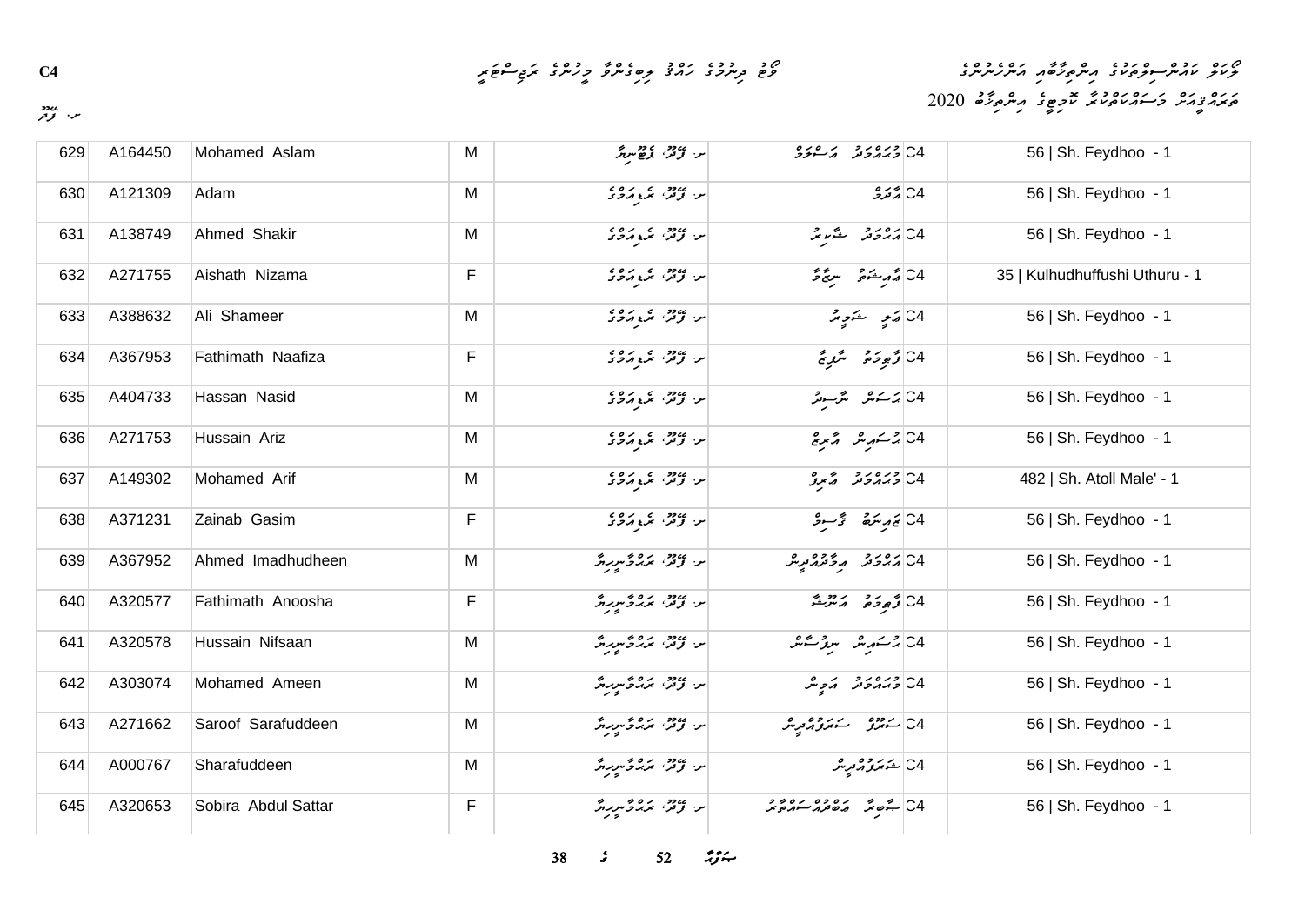*sCw7q7s5w7m< o<n9nOoAw7o< sCq;mAwBoEw7q<m; wBm;vB* م من المرة المرة المرة المرجع المرجع المرجع في 2020<br>مجم*د المريض المرجع المرجع المرجع المرجع المراجع المراجع الم*رجع

| 646 | A149893 | Rathna Hassan    | F            | ىر. ئۇقرا ئۇم بىرىش                                                                                                                                                                                                              | C4 ئىق <sub>ە</sub> قىش ئەسەئىر           | 56   Sh. Feydhoo - 1         |
|-----|---------|------------------|--------------|----------------------------------------------------------------------------------------------------------------------------------------------------------------------------------------------------------------------------------|-------------------------------------------|------------------------------|
| 647 | A149892 | Saudulla Ibrahim | M            | یں توفر، عہدیدے                                                                                                                                                                                                                  | C4 ستر <i>م</i> قرالله م <i>وکانگری</i> و | 56   Sh. Feydhoo - 1         |
| 648 | A271642 | Ahmed Najah      | M            | ىن ئەدەر بەھ دە ئ                                                                                                                                                                                                                | C4 كەبرى بىر سى <i>مىغ</i>                | 56   Sh. Feydhoo - 1         |
| 649 | A320369 | Aishath Shimla   | F            | ىن ئەدەر بەھ دە ئ                                                                                                                                                                                                                | C4 مُ مِسْمَعْ صِحْرَ                     | 56   Sh. Feydhoo - 1         |
| 650 | A320370 | Ali Niyaz        | M            | ىن ئۇنتر، برە دە ە ،                                                                                                                                                                                                             | C4 کیے مر <i>مڑ</i> ی                     | 56   Sh. Feydhoo - 1         |
| 651 | A330652 | Aminath Nihadha  | F            | ىن ئەدەر بەھ دە ئ                                                                                                                                                                                                                | C4 مُّحِ سَمَّةً مِسْتَقَّهُ              | 56   Sh. Feydhoo - 1         |
| 652 | A320367 | Fathimath Adam   | F            | ىن ئۇنتر، برە دە ە ي                                                                                                                                                                                                             | C4 وَّجِوحَةٌ مُحَمَّدٌ                   | 56   Sh. Feydhoo - 1         |
| 653 | A320372 | Hawwa Siyada     | F            | ر، پیور بره و و ع<br>بر· توتر، برجوتوسوی                                                                                                                                                                                         | C4 ئەمگە ئەسىر ئىگە                       | 56   Sh. Feydhoo - 1         |
| 654 | A271641 | Hussain Simiyan  | M            | ر به دو بره و و د و د<br>بر از تولن المرجو توسع                                                                                                                                                                                  | C4 بر سے ہر سو بڑ مگر                     | 56   Sh. Feydhoo - 1         |
| 655 | A320371 | Mariyam Niyaaza  | F            | ىن ئۇنتر، برە دە ە ،                                                                                                                                                                                                             | C4 كەبەر ئەرمەتىتى                        | 56   Sh. Feydhoo - 1         |
| 656 | A271648 | Mohamed Naveez   | $\mathsf{M}$ | ىر. ئەدەر برە دەرە ئ                                                                                                                                                                                                             | C4 <i>\$222 مكون</i> ح                    | 56   Sh. Feydhoo - 1         |
| 657 | A320365 | Moosa Naeem      | M            | ىن ئۇنتر، برە دە ە ،                                                                                                                                                                                                             | C4 جي س <i>تمب</i> و                      | 56   Sh. Feydhoo - 1         |
| 658 | A320790 | Hussain Hameed   | M            | ىن كۆمى برە بەرى                                                                                                                                                                                                                 | C4 جُسَمَ مِرْ جَرِيْرٌ                   | 56   Sh. Feydhoo - 1         |
| 659 | A320818 | Ahmed Sujau      | M            |                                                                                                                                                                                                                                  | $222$ $222$ $-222$ $-6$                   | 482   Sh. Atoll Male' - 1    |
| 660 | A320815 | Aishath Shadhiya | F            | ر، می دور در در در در در در در این باشد و باشد و باشد و باشد و باشد و باشد و باشد و باشد باشد باشد باشد باشد ب<br>باشد باشد و باشد باشد باشد باشد باشد باشد و باشد و باشد و باشد و باشد و باشد باشد باشد باشد باشد باشد باشد باش | C4 مُذْمِرْ حَدَّمَوْ مُحَسَّمَةِ مِرْدَّ | 56   Sh. Feydhoo - 1         |
| 661 | A402486 | Aminath Sara     | F            | ىن ئەدەب بەر دەپ                                                                                                                                                                                                                 | C4 مرَّحب <i>ر بِنَ</i> هُمْ سَمَتَر      | 482   Sh. Atoll Male' - 1    |
| 662 | A320816 | Fathimath Leeza  | F            |                                                                                                                                                                                                                                  | C4 <i>وَّجودَة</i> مِيثَر                 | 378   Hithadhoo Ehenihen - 1 |

**39** *s* **52** *z s* 

*roce*<br>مر. توق*م*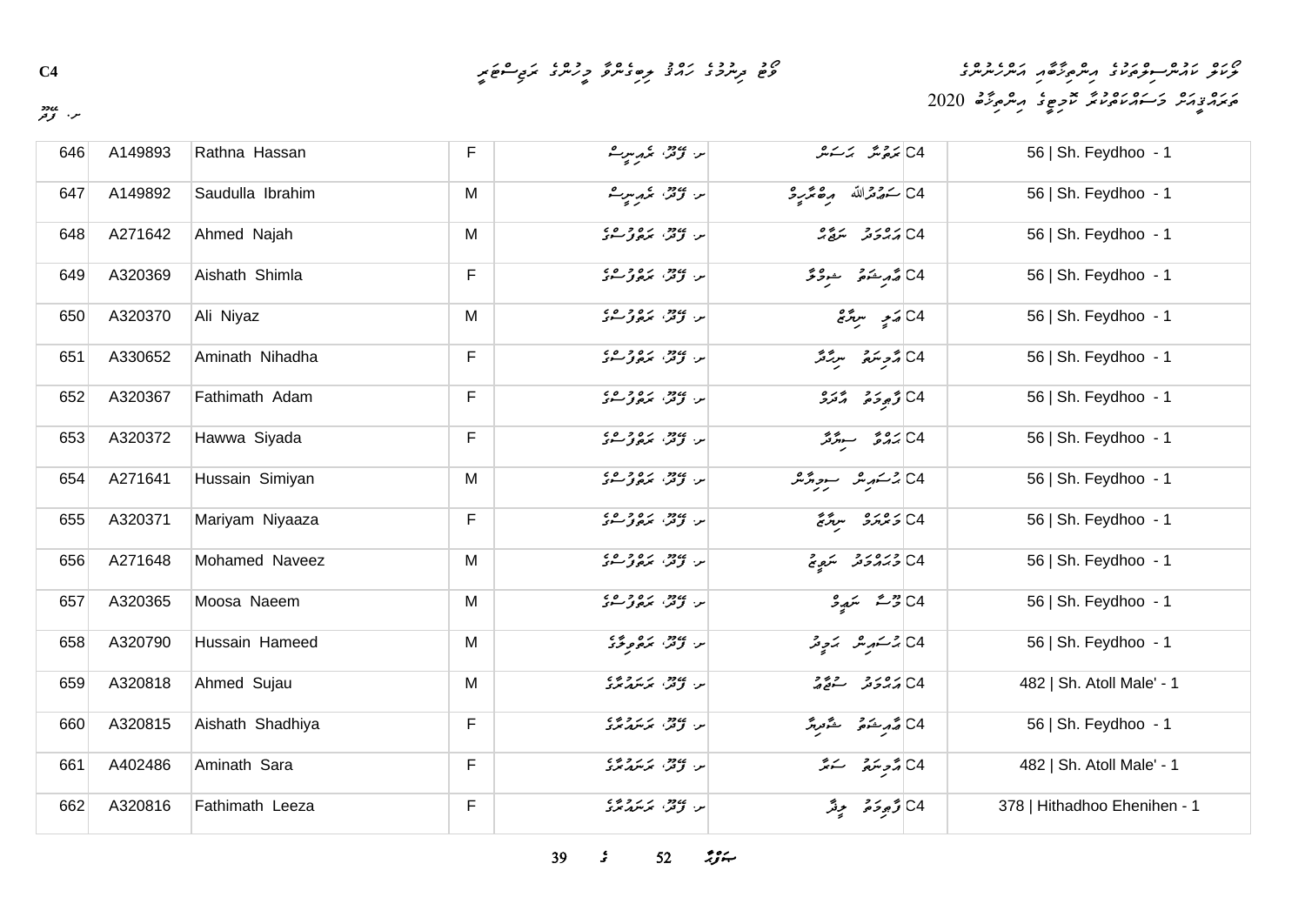*sCw7q7s5w7m< o<n9nOoAw7o< sCq;mAwBoEw7q<m; wBm;vB* م من المرة المرة المرة المرجع المرجع المرجع في 2020<br>مجم*د المريض المرجع المرجع المرجع المرجع المراجع المراجع الم*رجع

| 663 | A271597 | Hussain Mifaau     | M | س کادو بر دیده و                                                               | C4  جرشہ مرو <i>گ</i> ھ                    | 482   Sh. Atoll Male' - 1 |
|-----|---------|--------------------|---|--------------------------------------------------------------------------------|--------------------------------------------|---------------------------|
| 664 | A320067 | Mariyam Ibrahim    | F | ر، می در در در در در در در در در این برای کرد.<br>سرد او تولیل استر میکرد کرد. | C4 <i>كا تحمير من مقترب</i>                | 56   Sh. Feydhoo - 1      |
| 665 | A320817 | Mohamed Sinaan     | M | ر، دود.<br>در کوتر، برسمدبود                                                   | C4 دېرونو سوش                              | 56   Sh. Feydhoo - 1      |
| 666 | A121978 | Hussain Afrah      | M | یں بھی بر مرد و                                                                | C4 ير <i>شهر مگر مگر مگر ب</i>             | 56   Sh. Feydhoo - 1      |
| 667 | A150154 | Mohamed Nizar      | M | ىن ئەدەب بەھەر د                                                               | C4 <i>دېمم</i> ونه سرچ تر                  | 56   Sh. Feydhoo - 1      |
| 668 | A320682 | Shafia Moosa       | F | ىن كەن ئەھەم 2                                                                 | C4 شَوِرَةٌ حَ <sup>م</sup> َّةً           | 56   Sh. Feydhoo - 1      |
| 669 | A022721 | Ali Najeeb Mohamed | M | מי כם גם גם)<br>תי צבלי המיטוב                                                 | C4 كەبىي سەم 250.0 د                       | 252   ADh. Dhigurah - 1   |
| 670 | A085214 | Hajara Ahmed       | F | ر بیرود بر دیده با<br>در نوتس برس در دی                                        | C4 ترْيَح مَدْ دَوْرْ                      | 56   Sh. Feydhoo - 1      |
| 671 | A063502 | Mohamed Hassan     | M | ر میرود بر وید دی.<br>در کوتن مرس در دی                                        | C4 <i>32823</i> برسكس                      | 56   Sh. Feydhoo - 1      |
| 672 | A320064 | Aishath Zahiya     | F | ىر، ئۇنىز، ئىرە مىرگ                                                           | C4 مەم يىسىم ئىتى بىر                      | 56   Sh. Feydhoo - 1      |
| 673 | A121165 | Ali Mohamed        | M | ىر. ئۇنز، ئىرق بوگ                                                             | C4 <i>جَمْعِي حَمَدُو</i> مَرَ             | 56   Sh. Feydhoo - 1      |
| 674 | A320049 | Aminath Adam       | F | ىر. ئۇنز، ئىرق بوگ                                                             | C4 مُجرِسَع <sub>ة</sub> مُعَرَّد          | 56   Sh. Feydhoo - 1      |
| 675 | A320061 | Fathimath Irasha   | F | بر، پی دو می می شد.                                                            | C4 تۇموخۇ مەمگەشگە                         | 56   Sh. Feydhoo - 1      |
| 676 | A158339 | Ismail Fazeel      | M | ىر. ئۇنتى، ئىرقى ئىرگ                                                          | C4 م <sup>ر</sup> مۇھۇر ئىي ئىيدى          | 56   Sh. Feydhoo - 1      |
| 677 | A320014 | Mariyam Jumna      | F | بر کارو پاه هم ش                                                               | C4 كەبەد قومۇ                              | 482   Sh. Atoll Male' - 1 |
| 678 | A360030 | Adam Naseer Hassan | M | بر عصوم برودی                                                                  | C4 <i>مُقرَّدٌ</i> مَرْسِوِيْرَ بَرْسَمْسُ | 56   Sh. Feydhoo - 1      |
| 679 | A369306 | Ahmed Zuhyru       | M | ىر: ئۇنى، مەد <i>ەرە</i>                                                       | C4 كەبروتىر ب <i>ې ئەبەب</i> تى            | 56   Sh. Feydhoo - 1      |

*40 s* 52 *i*<sub>S</sub> $\approx$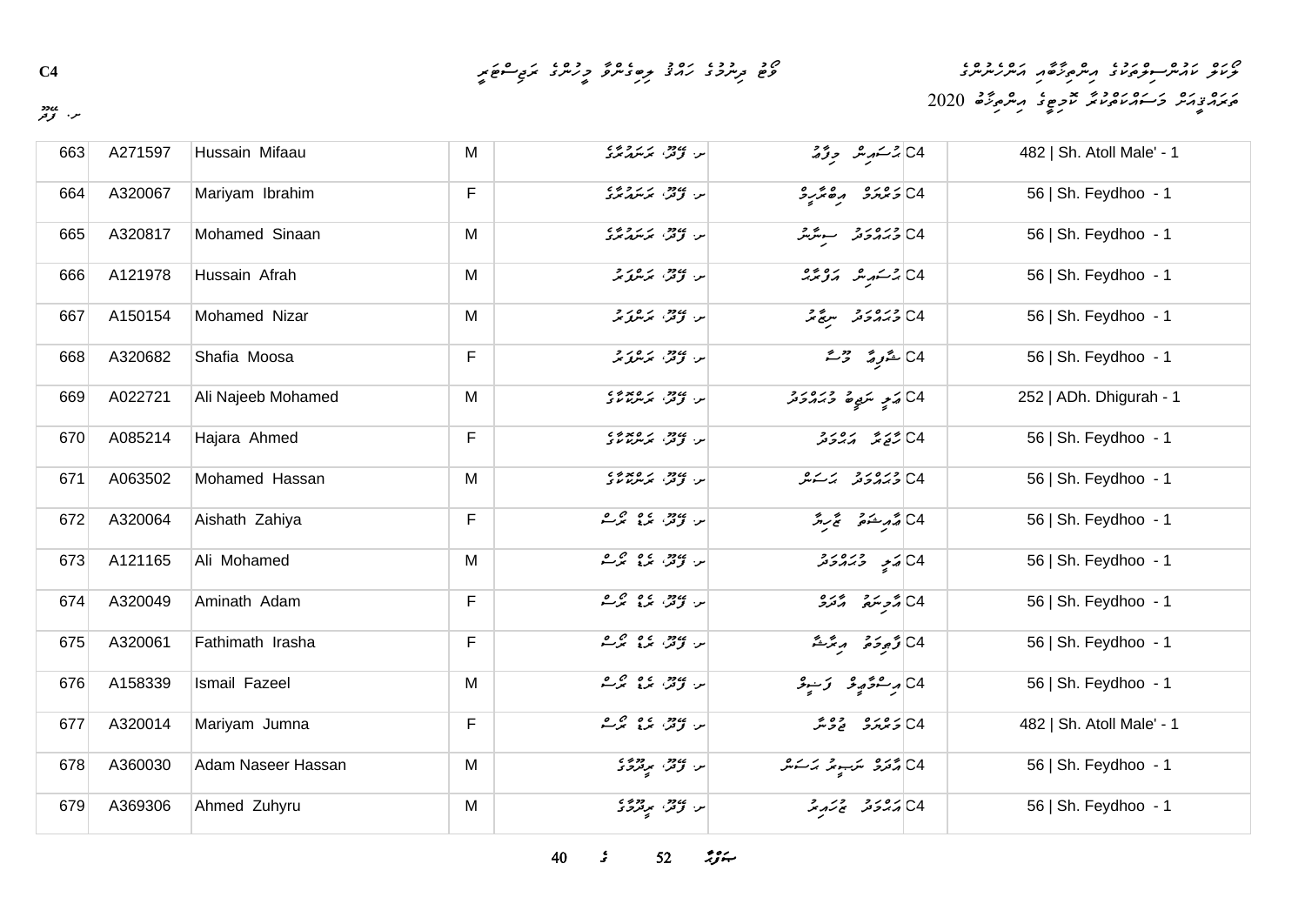*sCw7q7s5w7m< o<n9nOoAw7o< sCq;mAwBoEw7q<m; wBm;vB* م من المرة المرة المرة المرجع المرجع المرجع في 2020<br>مجم*د المريض المرجع المرجع المرجع المرجع المراجع المراجع الم*رجع

| 680 | A271740 | Fathimath Rifaza       | F            | بر عصوم موفوع ا                | C4 ۇ <sub>جو</sub> رۇ برۇئج                   | 56   Sh. Feydhoo - 1      |
|-----|---------|------------------------|--------------|--------------------------------|-----------------------------------------------|---------------------------|
| 681 | A271570 | Aminath Shifna         | F            | ر پير پروژم په ک               | C4 مُرْحِبَتَهُمْ سُورْتَثَر                  | 56   Sh. Feydhoo - 1      |
| 682 | A271795 | Mariyam Siuna          | F            | بر وتمرس برود شهر و            | C4 كەبىر كىرىگە بىر ئىگە                      | 56   Sh. Feydhoo - 1      |
| 683 | A271556 | Mohamed Sirfaan        | M            | ما الأقراء البر فركز مرتبع فر  | C4 <i>ۋىرە دو</i> سو <i>مرۇ</i> تىر           | 149   K. Dhiffushi - 2    |
| 684 | A099586 | Moosa Mohamed          | M            | ىر. ئۇقرا بېرىمى ئىسى ئى       | C4 تر دبره ديو                                | 482   Sh. Atoll Male' - 1 |
| 685 | A023286 | Abdulla Haneef         | $\mathsf{M}$ | برا گانی برهٔ و                | C4 كەھىراللە ئەس <i>بىر</i>                   | 482   Sh. Atoll Male' - 1 |
| 686 | A320752 | Fathimath Naazima      | F            | اللا تؤثثن لبرقام              | C4 تَ <i>'جوحَمْ سَّنْج</i> ِحَّ              | 482   Sh. Atoll Male' - 1 |
| 687 | A332037 | Mariyam Haifa Haneef   | $\mathsf F$  | من نؤفراً، سرة مع              | C4 5 يوپرى بر برق بر سرپى                     | 56   Sh. Feydhoo - 1      |
| 688 | A065267 | Abdul Raheem Adam      | M            | اللا أوقراء المرحضوري          | C4 مُصْعَمِّه مَعْرِ مُعَرَّدٍ                | 56   Sh. Feydhoo - 1      |
| 689 | A065438 | Abdulla Hameed Mohamed | M            | بر پیوو می ه ه                 | C4 رَحْمَة اللَّهُ بَرَدِيْرٌ وَبَرَمُ وَمَهْ | 482   Sh. Atoll Male' - 1 |
| 690 | A271531 | Aishath Saaiga         | F            | بر ہوتو، برج و ہ               | C4 مُرْمِسْمَ صَمْرِيَّ                       | 56   Sh. Feydhoo - 1      |
| 691 | A128629 | Hassan Hameed          | M            | ىر. يەدە مى مى م               | C4   پرسترېنته   پر ټرم <i>گر</i>             | 56   Sh. Feydhoo - 1      |
| 692 | A320849 | Hawwa Fareesha         | $\mathsf F$  | بر ہے جو صوص                   | C4 كەشرىق كى موسقە                            | 482   Sh. Atoll Male' - 1 |
| 693 | A149991 | Hussain Hameed         | M            | بر په دوه چې ده و              | C4 بر <i>کشمیر بنگ بر</i> و تر                | 56   Sh. Feydhoo - 1      |
| 694 | A320281 | Abdulla Adam           | M            | بر وسي چې چې په کلیمې په په کل | C4 مَصْعَراللَّهُ مَعْرَضُ                    | 56   Sh. Feydhoo - 1      |
| 695 | A151556 | Aishath Abdhulla       | F            | بر کوفر، نژیږدگ                | C4 مُجمِّسَة مَ صَوْتِرَ اللّه                | 56   Sh. Feydhoo - 1      |
| 696 | A320337 | Aminath Hussain        | F            | بر وسي چې چې په کلیمې په په کل | C4 مُتَّحِسَمُ مُتَ يَسَمَّرِ مِثْر           | 56   Sh. Feydhoo - 1      |

 $41$  *s* 52  $25$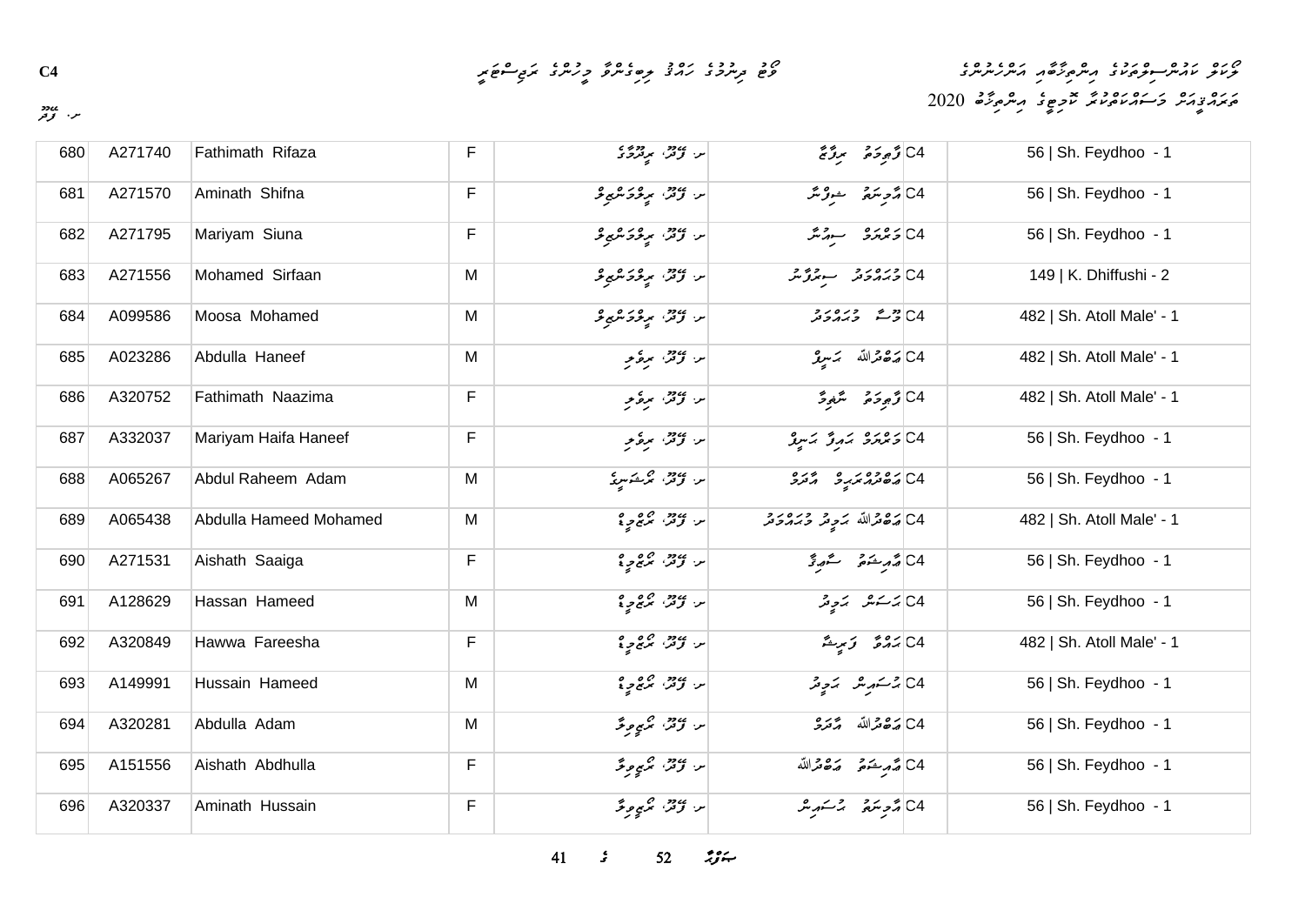*sCw7q7s5w7m< o<n9nOoAw7o< sCq;mAwBoEw7q<m; wBm;vB* م من المرة المرة المرة المرجع المرجع المرجع في 2020<br>مجم*د المريض المرجع المرجع المرجع المرجع المراجع المراجع الم*رجع

| 697 | A320339 | Fathimath Nashiya      | F           | ىر: ئۇنىڭ ئىگىج جانگى              | C4 تُرجوحَة مُتَرْسُوتَرَ            | 51   HDh. Makunudhoo - 1  |
|-----|---------|------------------------|-------------|------------------------------------|--------------------------------------|---------------------------|
| 698 | A394957 | Hawwa Rifna            | F           | ىر. ئۇنۇ، ئۇي بوق                  | C4 <i>بَدْهُ تَمْ بِرِوْ</i> نَدُ    | 56   Sh. Feydhoo - 1      |
| 699 | A161703 | Mariyam Samiya         | F           | بر په ده چې د گ                    | C4 <i>جەندى گەج</i> ىگە              | 320   L. Kalaidhoo - 1    |
| 700 | A320340 | Mohamed Rashad         | M           | ىر: ئۇنىش ئىمى بوڭ                 | C4 <i>3222 كرش</i> گ                 | 56   Sh. Feydhoo - 1      |
| 701 | A320050 | Aminath Mohamed        | F           | ىر. ئەدەب مەرە                     | C4 مُوسَعْدِ حِمْدَ مَعْ             | 56   Sh. Feydhoo - 1      |
| 702 | A320661 | Aminath Rifza          | F           | ىر. ئەجى مى بەرە                   | C4 مُجِسَعَةٍ مِرْدَىَّ              | 56   Sh. Feydhoo - 1      |
| 703 | A121230 | Hamdhoon Adam          | M           | ىر. ئەدەر 2 رە                     | C4 كەفتەتتە ئەتەرە                   | 56   Sh. Feydhoo - 1      |
| 704 | A115591 | Ahmed Amir             | M           | ىر. ئۇنىش ئۈيى                     | C4 <i>مُدْحَدٌ</i> مُحْمِدٌ          | 56   Sh. Feydhoo - 1      |
| 705 | A320763 | Shaadhuna Abdul Raheem | $\mathsf F$ | ىر. ئۇنتر، ئىرىپى                  | C4 شۇنرىش مەھ <i>ىرمىكى</i> ر        | 56   Sh. Feydhoo - 1      |
| 706 | A151813 | Aishath Seema          | F           | ىن ئەدەب شەھرى<br>ىن ئۇقىر، سەتىرى | C4 مەمرىشمۇ سوڭر                     | 104   R. Rasmaadhoo - 1   |
| 707 | A320081 | Ali Mohamed            | M           | ىن ئەدەپ سەھ ي                     | C4 كەير <i>مەمم</i> ۇم               | 56   Sh. Feydhoo - 1      |
| 708 | A306519 | Aminath Sheeza         | F           | ىن ئەدەپ سەھ ي                     | C4 مُجرِسَعُ شَيِّعَ                 | 56   Sh. Feydhoo - 1      |
| 709 | A306308 | Mariyam Siuna          | F           | ىر. يەدە. سەھەي                    | C4 كەبىر كەرگە سىرتىگە               | 56   Sh. Feydhoo - 1      |
| 710 | A147117 | Mohamed Shifaz         | M           | ىر. يەدە.<br>ىر. تۇقىر، سىقرى      | C4 <i>32828 شوقى</i> ج               | 482   Sh. Atoll Male' - 1 |
| 711 | A320082 | Mubarika Mohamed       | F           | ىن ئەدەپى سەھرى                    | C4 جۇھىرى <i>گە جەم</i> ردىر         | 56   Sh. Feydhoo - 1      |
| 712 | A057481 | Ismail Ali             | M           | ىر. ئۇقۇ، سەرىۋ                    | C4 <sub>م</sub> رےد <i>ؤر</i> ی کے پ | 251   ADh. Dhangethi - 2  |
| 713 | A153612 | Adam Naseer            | M           | ىر، ئۇتتى، شەيدىم                  | C4 مُحَمَّدَ مَعَ يَجْمُ             | 278   Dh. Meedhoo - 1     |

*42 s* 52  $2.94$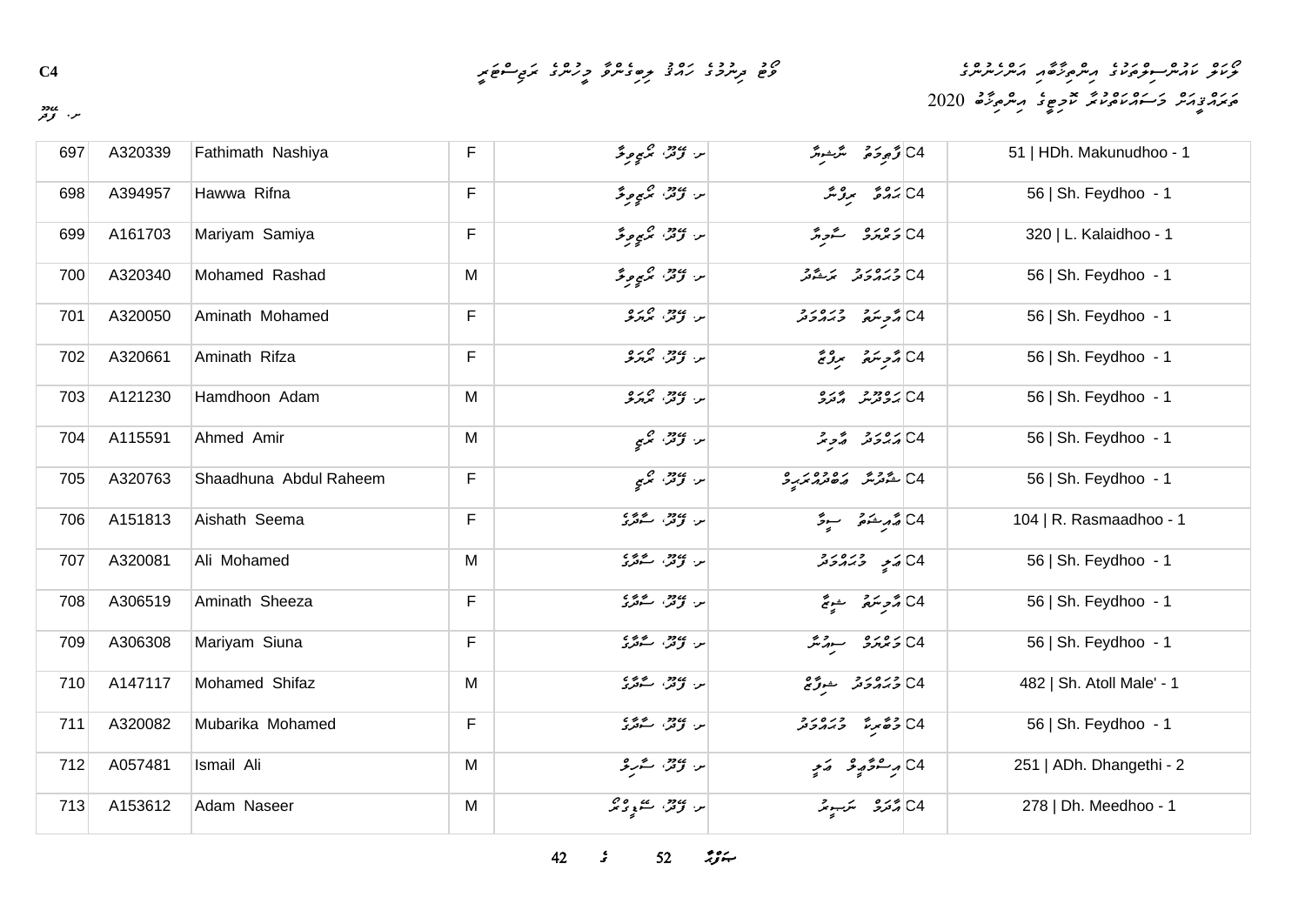*sCw7q7s5w7m< o<n9nOoAw7o< sCq;mAwBoEw7q<m; wBm;vB* م من المرة المرة المرة المرجع المرجع المرجع في 2020<br>مجم*د المريض المرجع المرجع المرجع المرجع المراجع المراجع الم*رجع

| 714 | A320824 | Aishath Shahuma           | $\mathsf F$  | ىر، ئۇقتى، شەيدىرىم                     | C4 م <i>ەمبىنى خەرق</i>                   | 56   Sh. Feydhoo - 1     |
|-----|---------|---------------------------|--------------|-----------------------------------------|-------------------------------------------|--------------------------|
| 715 | A305166 | Ali Imaad                 | M            | پر اورمان سے وی ح                       | C4 <i>ھَ جِهِ مِ</i> قَمَّد               | 56   Sh. Feydhoo - 1     |
| 716 | A320826 | Aminath Shahula           | F            | ىر، ئۇنىش شەرەرى<br>بىر، ئۇنىش، شەرىخىل | C4 مُجِسَعَةِ شَمَرْتَزَ                  | 56   Sh. Feydhoo - 1     |
| 717 | A320819 | Fathimath Ali             | $\mathsf{F}$ | بر بیرود سے وی                          | C4 و <i>گيوڅو مک</i> م                    | 56   Sh. Feydhoo - 1     |
| 718 | A305165 | Hassan Rasheed            | M            | لر. يه ده سند وچ                        | C4 كەسكەنلەر <b>ك</b> رىش <sub>ۇ</sub> قر | 56   Sh. Feydhoo - 1     |
| 719 | A271701 | Ibrahim Sammah Hassan     | M            | ابن المناوح المعدوم المحافظ             | C4 رەغرىرى سەممىر ئەسەر                   | 56   Sh. Feydhoo - 1     |
| 720 | A320828 | Mohamed Suhaad            | M            | من توفق ستوى مى                         | C4 <i>جەممى تەشق</i> ر                    | 51   HDh. Makunudhoo - 1 |
| 721 | A072410 | Ahmed Mansoor Abdul Ghani | M            | پن قومی سوچ چی                          | C4 גפני כי פי פי גם כפנית                 | 278   Dh. Meedhoo - 1    |
| 722 | A320820 | Sazudha Hassan            | $\mathsf{F}$ | پن میں دوم میں                          | C4 گەنچوقر ئەسكەنلىر                      | 56   Sh. Feydhoo - 1     |
| 723 | A320667 | Abdulla Nihad             | M            | ىن ئۇنتى سەھلىمى                        | C4 مَەھىراللە س <i>ېرت</i> ىر             | 56   Sh. Feydhoo - 1     |
| 724 | A320663 | Ismail Adam               | M            | بر عصوم ستهروی                          | C4 مِـــْمَرَّمِهِ مَـْ مَرْمَرَّدَّ      | 56   Sh. Feydhoo - 1     |
| 725 | A100936 | Mohamed Musthafa Ismail   | M            | من بين بين مسكور بين بين ا              | C4 دره در د و وروژ مرگوری                 | 56   Sh. Feydhoo - 1     |
| 726 | A148801 | Ahmed Mohamed             | M            | ر کوئر، سکس کاهر                        | C4 كەبەر دىرەرد                           | 56   Sh. Feydhoo - 1     |
| 727 | A152649 | Zaahidha                  | $\mathsf{F}$ | ىر. ئۇنىز، سەسرىسىمى                    | C4 محج س <sub>ر</sub> مثر                 | 56   Sh. Feydhoo - 1     |
| 728 | A320860 | Ahmed Sameer              | M            | مرا تؤثث سوچري گ                        | C4 <i>مەندى قىلى</i> سەم <i>چەت</i> ر     | 56   Sh. Feydhoo - 1     |
| 729 | A320855 | Aishath Waheedha          | F            | من تۇتقا سومگرمونخە                     | C4 مەم ئىسكەم قىرىمىگە                    | 56   Sh. Feydhoo - 1     |
| 730 | A271711 | Aminath Saroona           | F            | ىر. ئۇنىڭ سونترى ئى                     | C4 مُرْحِبَتَهُمْ مُسْتَمَبَّتُر          | 56   Sh. Feydhoo - 1     |

*43 s* 52  $25.7$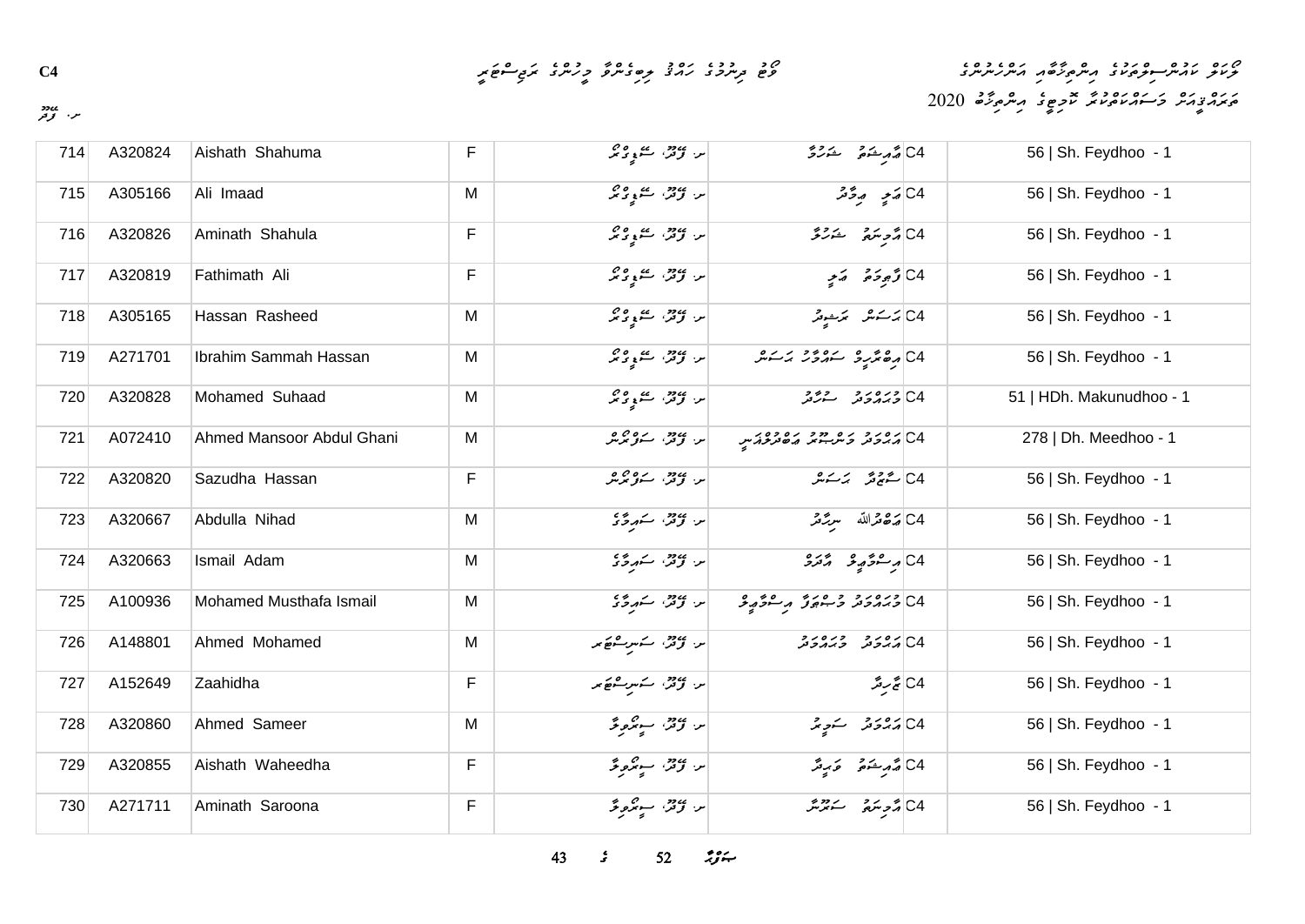*sCw7q7s5w7m< o<n9nOoAw7o< sCq;mAwBoEw7q<m; wBm;vB* م من المرة المرة المرة المرجع المرجع المرجع في 2020<br>مجم*د المريض المرجع المرجع المرجع المرجع المراجع المراجع الم*رجع

| 731 | A320858 | Fathimath Suneetha    | F           | ىر. ئۇنتر، سونترە ئى | C4 زَّەپرىز ئىشىر ئەشرىقى                                                                                     | 56   Sh. Feydhoo - 1  |
|-----|---------|-----------------------|-------------|----------------------|---------------------------------------------------------------------------------------------------------------|-----------------------|
| 732 | A320851 | Hawwa Ali             | F           | ىر. ئۇنق سونترىرىگە  | C4 بَرْدَةً <sub>م</sub> َر <sub>َ</sub> حِ                                                                   | 56   Sh. Feydhoo - 1  |
| 733 | A320847 | Ibrahim Rasheed       | M           | بر نۇش سەنگەنگە      | C4 مەھەمگەر ئىس مىخسىمىتى C4                                                                                  | 56   Sh. Feydhoo - 1  |
| 734 | A320854 | Mohamed Siraj         | M           | بر پيوه سوټرونځ      | C4 <i>32828</i> برمو <i>ق</i>                                                                                 | 56   Sh. Feydhoo - 1  |
| 735 | A320660 | Ahmed Irufaan         | M           | یں ہیں سوسکسی        | C4 كەبرى قىر مەيزۇنتىر                                                                                        | 56   Sh. Feydhoo - 1  |
| 736 | A271571 | Fathmath Rismee       | $\mathsf F$ | یں ہیں سوسکسی ک      | C4 وَجوحَة مَ سِرْحَةٍ                                                                                        | 56   Sh. Feydhoo - 1  |
| 737 | A320651 | Hareera Hassan        | F           | یں اوپوں سوسکسی ک    | C4 كىمبەنگە كەسكەنلى                                                                                          | 56   Sh. Feydhoo - 1  |
| 738 | A065274 | Haris Abdul Sattar    | M           | بر ہیں سوسکاری       | C4 مجمع مقادر مقدم محمد مقادر محمد حرم محمد المجمع محمد المحمد محمد المحمد المحمد المحمد المحمد المحمد المحمد | 56   Sh. Feydhoo - 1  |
| 739 | A320662 | Hassan Reehan         | M           | بر ہیں سوسکاری       | C4 ئەسەمىر س <sub>ى</sub> رمىگىر                                                                              | 56   Sh. Feydhoo - 1  |
| 740 | A320659 | Zoona Abdul Sattar    | $\mathsf F$ | یں ہیں سوسکھی        | C4 تړين پره ده بره د د                                                                                        | 380   Maradhoo - 2    |
| 741 | A271724 | Aishath Shamha Naseer | $\mathsf F$ | ر پیچ شکریں          | C4 مەمرىشمى ئىشى ئىرىسى ئىسىم                                                                                 | 56   Sh. Feydhoo - 1  |
| 742 | A335667 | Aminath Shaheen       | F           | ىر. ئۇقرا سەيرىش     | C4 مُرْحِسَةً شَّرِيْتُر                                                                                      | 56   Sh. Feydhoo - 1  |
| 743 | A330679 | Fathimath Shaneeza    | $\mathsf F$ | ىر. ئەدە ئەيرىش      | C4 تُرجوحَر حَمَّسِيحَ                                                                                        | 138   Lh. Naifaru - 3 |
| 744 | A271728 | Ibrahim Shimhaaz      | M           | ىن ئەدەر بەيرىش      | C4 مەھەر بەر سىر <i>ە</i> مى                                                                                  | 56   Sh. Feydhoo - 1  |
| 745 | A056852 | Zunaira Saudu         | $\mathsf F$ | ىر. ئۇقرا شەيرىش     | C4 ىج ئىترىم ئىش سىزدىتر                                                                                      | 56   Sh. Feydhoo - 1  |
| 746 | A320448 | Mariyam Safeega       | $\mathsf F$ | ىر. ئۇنىڭ سۇپ        | C4 كۆچ <sub>ى</sub> رى سەرپ <sup>ى</sup> ق                                                                    | 56   Sh. Feydhoo - 1  |
| 747 | A154048 | Shahid                | M           | ىر. ئۇنىز، ئىگەر     | C4 ڪمريز                                                                                                      | 56   Sh. Feydhoo - 1  |

*44 sC 52 nNw?mS*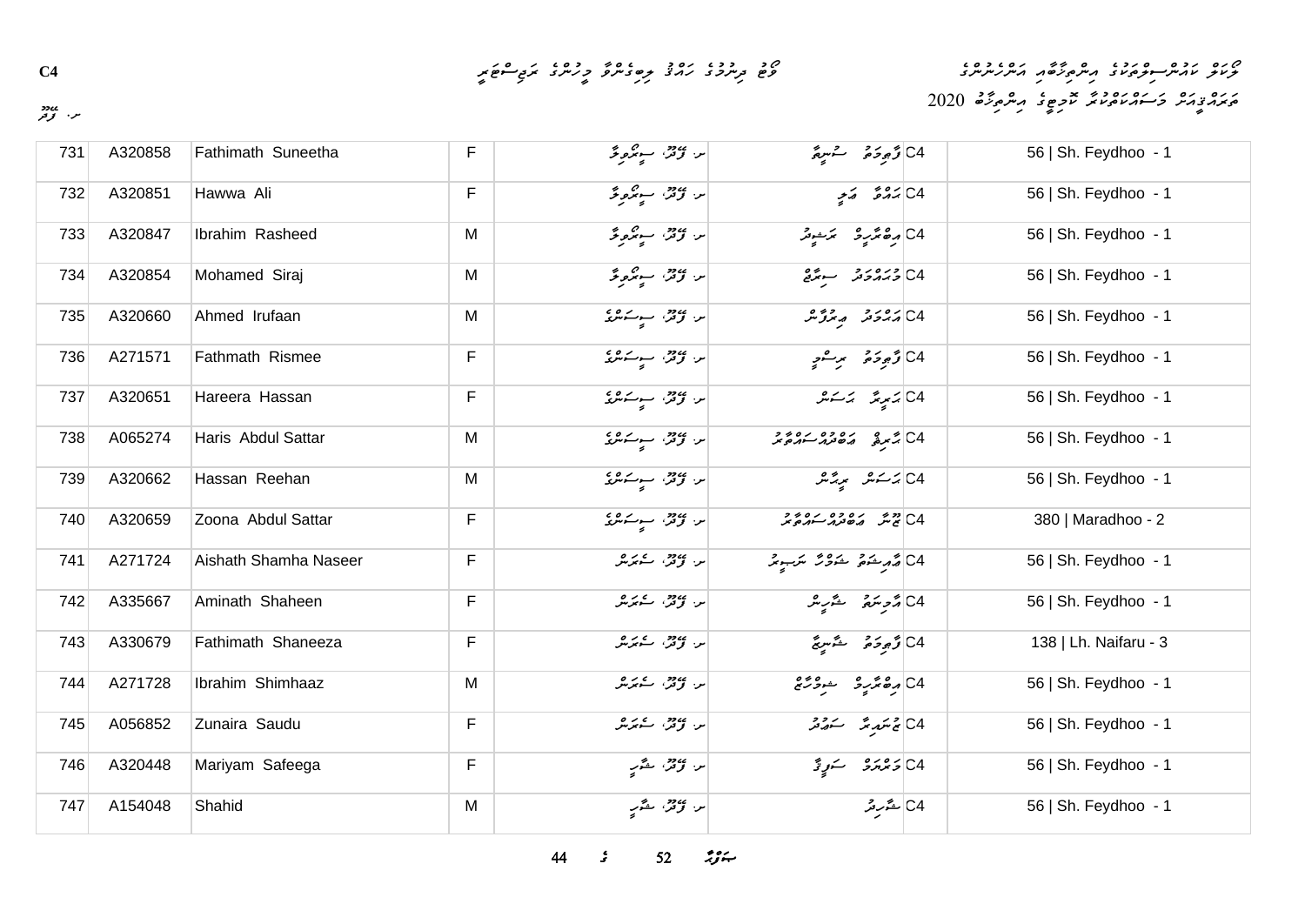*sCw7q7s5w7m< o<n9nOoAw7o< sCq;mAwBoEw7q<m; wBm;vB* م من المرة المرة المرة المرجع المرجع المرجع في 2020<br>مجم*د المريض المرجع المرجع المرجع المرجع المراجع المراجع الم*رجع

| 748 | A320808 | Abdulla Humaidh Mohamed | M            | موسىقى ھەتتى مىر     | C4 كَرْهُ مِّرَاللَّهُ رَحَرَ مِنْ حَرَبَ مِنْ حَرْ                                                                                                                                                                                                                                                                                                                                                                                                          | 482   Sh. Atoll Male' - 1      |
|-----|---------|-------------------------|--------------|----------------------|--------------------------------------------------------------------------------------------------------------------------------------------------------------------------------------------------------------------------------------------------------------------------------------------------------------------------------------------------------------------------------------------------------------------------------------------------------------|--------------------------------|
| 749 | A124777 | Ahmed Fazeel Mohamed    | M            | ىر. ئۇقتى، ئىشتى بىر |                                                                                                                                                                                                                                                                                                                                                                                                                                                              | 482   Sh. Atoll Male' - 1      |
| 750 | A320807 | Aishath Maariya         | $\mathsf{F}$ | ىن ئۇقرا ھەتتى بىر   | C4 مەم شىم ئى ئىبەر                                                                                                                                                                                                                                                                                                                                                                                                                                          | 482   Sh. Atoll Male' - 1      |
| 751 | A148292 | Aminath Fazeela         | $\mathsf F$  | ىن ئۇقرا ھەمچىس      | C4 مَّ <i>جِسَمَةَ وَسِيغَ</i> ّ                                                                                                                                                                                                                                                                                                                                                                                                                             | 35   Kulhudhuffushi Uthuru - 1 |
| 752 | A320804 | Aneesa Adam             | $\mathsf F$  | ىن ئۇقرا ھەمچىس      | C4 كەسرىسە مەمەرد                                                                                                                                                                                                                                                                                                                                                                                                                                            | 482   Sh. Atoll Male' - 1      |
| 753 | A148297 | Fathimath Shaazleena    | $\mathsf F$  | ىن ئۇقرا ھەتتى بىر   | C4 تَ <i>جوحَمْ شَيْءِ مِيتَر</i>                                                                                                                                                                                                                                                                                                                                                                                                                            | 335   GDh. Thinadhoo - 1       |
| 754 | A276443 | Hawwa Zahadha           | F            | ىن ئۇقرا ھەتتى بىر   | C4 بَرْدْتَرْ بِحَرْتَدْ                                                                                                                                                                                                                                                                                                                                                                                                                                     | 56   Sh. Feydhoo - 1           |
| 755 | A271697 | Mariyam Suhaila         | $\mathsf F$  | ىن ئۇقرا ھەمچىس      | C4 كەنگەر ئەسىمبەر ئى                                                                                                                                                                                                                                                                                                                                                                                                                                        | 482   Sh. Atoll Male' - 1      |
| 756 | A092718 | Mohamed Ibrahim         | M            | ىر. ئۇقرا ھۇيج بىر   | C4 <i>وُبَهُ دَوَنَّةَ</i> مِنْ مُرَّمِّهِ                                                                                                                                                                                                                                                                                                                                                                                                                   | 482   Sh. Atoll Male' - 1      |
| 757 | A146920 | Saffaf Mohamed          | M            | ىن ئۇقرا ھەمچىس      | C4 شهر در در در د                                                                                                                                                                                                                                                                                                                                                                                                                                            | 482   Sh. Atoll Male' - 1      |
| 758 | A123782 | Abdul Samad Ibrahim     | M            | ىن ئۇنىش، ئىشتۇتى    | C4 كەھىركە بىر ئەر مەھكرىرى                                                                                                                                                                                                                                                                                                                                                                                                                                  | 56   Sh. Feydhoo - 1           |
| 759 | A341824 | Ahmed Sulthan           | M            | ىن كۆش خەرج          | C4 كەبرو يەم يوم بىر                                                                                                                                                                                                                                                                                                                                                                                                                                         | 482   Sh. Atoll Male' - 1      |
| 760 | A320710 | Fathimath Sama          | $\mathsf F$  | ىن ئۇنىش، ئىشتۇتى    | C4 تۇ <sub>جۇ</sub> خۇ س <del>ى</del> گە                                                                                                                                                                                                                                                                                                                                                                                                                     | 482   Sh. Atoll Male' - 1      |
| 761 | A392632 | Mariyam Shiba           | $\mathsf F$  | ىن ئۇنىڭ سەرىج       | $\stackrel{2}{\bullet}$ $\stackrel{2}{\bullet}$ $\stackrel{2}{\bullet}$ $\stackrel{2}{\bullet}$ $\stackrel{2}{\bullet}$ $\stackrel{2}{\bullet}$ $\stackrel{2}{\bullet}$ $\stackrel{2}{\bullet}$ $\stackrel{2}{\bullet}$ $\stackrel{2}{\bullet}$ $\stackrel{2}{\bullet}$ $\stackrel{2}{\bullet}$ $\stackrel{2}{\bullet}$ $\stackrel{2}{\bullet}$ $\stackrel{2}{\bullet}$ $\stackrel{2}{\bullet}$ $\stackrel{2}{\bullet}$ $\stackrel{2}{\bullet}$ $\stackrel{$ | 56   Sh. Feydhoo - 1           |
| 762 | A320711 | Mohamed Samah           | M            | ىن ئۇنىڭ شۇقۇقى      | $23222$ $-2522$                                                                                                                                                                                                                                                                                                                                                                                                                                              | 56   Sh. Feydhoo - 1           |
| 763 | A320709 | Safeera Adam            | $\mathsf F$  | ىن ئۇنىڭ سەرىج       | C4 ج <i>نوبنڈ م<sup>جو</sup>ند</i> و                                                                                                                                                                                                                                                                                                                                                                                                                         | 56   Sh. Feydhoo - 1           |
| 764 | A320917 | Abdul Latheef Mohamed   | M            | ىر. ئۇنىش، سەھ       | C4 בەممە 25,070 دىرە د                                                                                                                                                                                                                                                                                                                                                                                                                                       | 56   Sh. Feydhoo - 1           |

*45 sC 52 nNw?mS*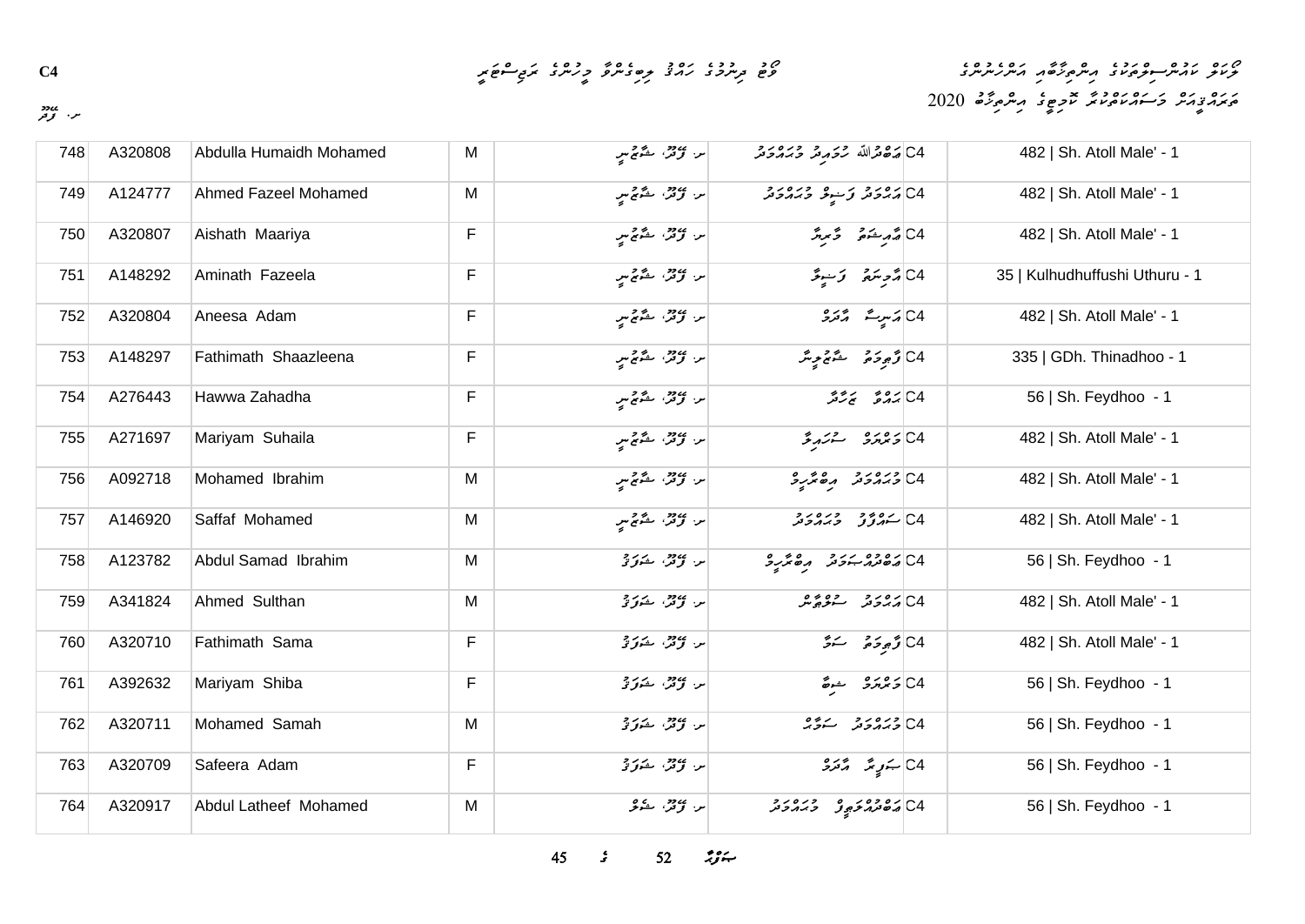*sCw7q7s5w7m< o<n9nOoAw7o< sCq;mAwBoEw7q<m; wBm;vB* م من المرة المرة المرة المرجع المرجع المرجع في 2020<br>مجم*د المريض المرجع المرجع المرجع المرجع المراجع المراجع الم*رجع

| 765 | A320447 | Mariyam Sifana       | $\mathsf F$  | ىر. ئەدىر، ئىقلى                                  | C4 كەنگەر ئىس سوڭ ئىگە                                                                                      | 56   Sh. Feydhoo - 1 |
|-----|---------|----------------------|--------------|---------------------------------------------------|-------------------------------------------------------------------------------------------------------------|----------------------|
| 766 | A159900 | Ibrahim Shahid       | M            | ر په دو شکر شکر                                   | C4 مەھەر ئەر سەر ئىقىرىتىلىكى بىر                                                                           | 56   Sh. Feydhoo - 1 |
| 767 | A320438 | Mariyam Samoona      | $\mathsf F$  | ىن ئۈتۈ، شەھرىمە                                  | C4 كەمەم ئەھمىر                                                                                             | 56   Sh. Feydhoo - 1 |
| 768 | A026211 | Ismail Ibrahim       | M            | ر. يې ده. سوه برسوځ بر                            | C4 مەش <i>ۇم ۋە مەھىرد</i>                                                                                  | 56   Sh. Feydhoo - 1 |
| 769 | A271541 | Mohamed Arusam       | M            | ىر. ئۇنى، سوھى مەسىم مە                           | C4 دره در دره دره                                                                                           | 56   Sh. Feydhoo - 1 |
| 770 | A271664 | Ahmed Junaid         | M            | ىر، ئۇقۇي سىمبەھ بوڭر                             | C4 كەبروتىر قى <i>مىگە</i> قىل                                                                              | 56   Sh. Feydhoo - 1 |
| 771 | A320586 | Aishath Baseera      | F            | ىن ئەدەر دەردە ئە                                 | C4 مەم ئىسكە قىلىم ئىسىمگىز                                                                                 | 56   Sh. Feydhoo - 1 |
| 772 | A320583 | Aminath Saudh        | $\mathsf F$  | ىر. ئۇنىڭ سىتىرنى ئوغ                             | C4 مُحْرِسَمُ مَسْتَصْرَ                                                                                    | 56   Sh. Feydhoo - 1 |
| 773 | A320582 | Ibrahim Hassan Fulhu | M            | من دور دور و د عربي محمد محمد السنة المستخرجي بحر | C4 مەھمگىيە ئەسكەتلەرد                                                                                      | 56   Sh. Feydhoo - 1 |
| 774 | A363364 | Mariyam Badhoora     | $\mathsf{F}$ | ىر، ئۇنى، سىمبەر <i>قى</i> رىگە                   | C4 كەمەم ھەمەم كەنتىر                                                                                       | 56   Sh. Feydhoo - 1 |
| 775 | A316981 | Mohamed Mauroof      | M            | ىن ئەدەر دەرد ھەتتى                               | C4 دره رو دوه                                                                                               | 56   Sh. Feydhoo - 1 |
| 776 | A087760 | Ahmed Hassan         | M            | ىر. ئۇنز، سەسكەھرىمۇ                              | C4 كەبر <i>ە بىر كەنگەن</i>                                                                                 | 56   Sh. Feydhoo - 1 |
| 777 | A320707 | Aishath Majida       | $\mathsf F$  | ىر. ئۇنز، سەسكەھرىم                               | C4 مەم ئىسكە قىلى ئىستىكى بىر                                                                               | 56   Sh. Feydhoo - 1 |
| 778 | A320708 | Aminath Ishaama      | F            | ىر. ئۇقرا سەسكەھرىمى ئى                           | C4 مَّحِسَمَّةَ مِشَّعَّ                                                                                    | 56   Sh. Feydhoo - 1 |
| 779 | A111745 | Fathimath Nahida     | F            | ىر. ئۇنز، سەسكەھرىمىگە                            | C4 رَّجِ دَمَر سَّرَبِ مَّرْ                                                                                | 56   Sh. Feydhoo - 1 |
| 780 | A271579 | Hawwa Shaufa         | $\mathsf F$  | ىر. ئۇنز، سەسكەنلىرىگە                            | $\begin{array}{ccccc}\n\circ & \circ & \circ & \circ & \circ \\ \circ & \circ & \circ & \circ\n\end{array}$ | 56   Sh. Feydhoo - 1 |
| 781 | A147453 | Mariyam Shahidha     | F            | ىر. ئۇنز، سەسكەنلىرىگە                            | C4 ك <i>ۈچرى ئىقى</i> رى <i>گ</i>                                                                           | 56   Sh. Feydhoo - 1 |

*46 s* 52  $2.94$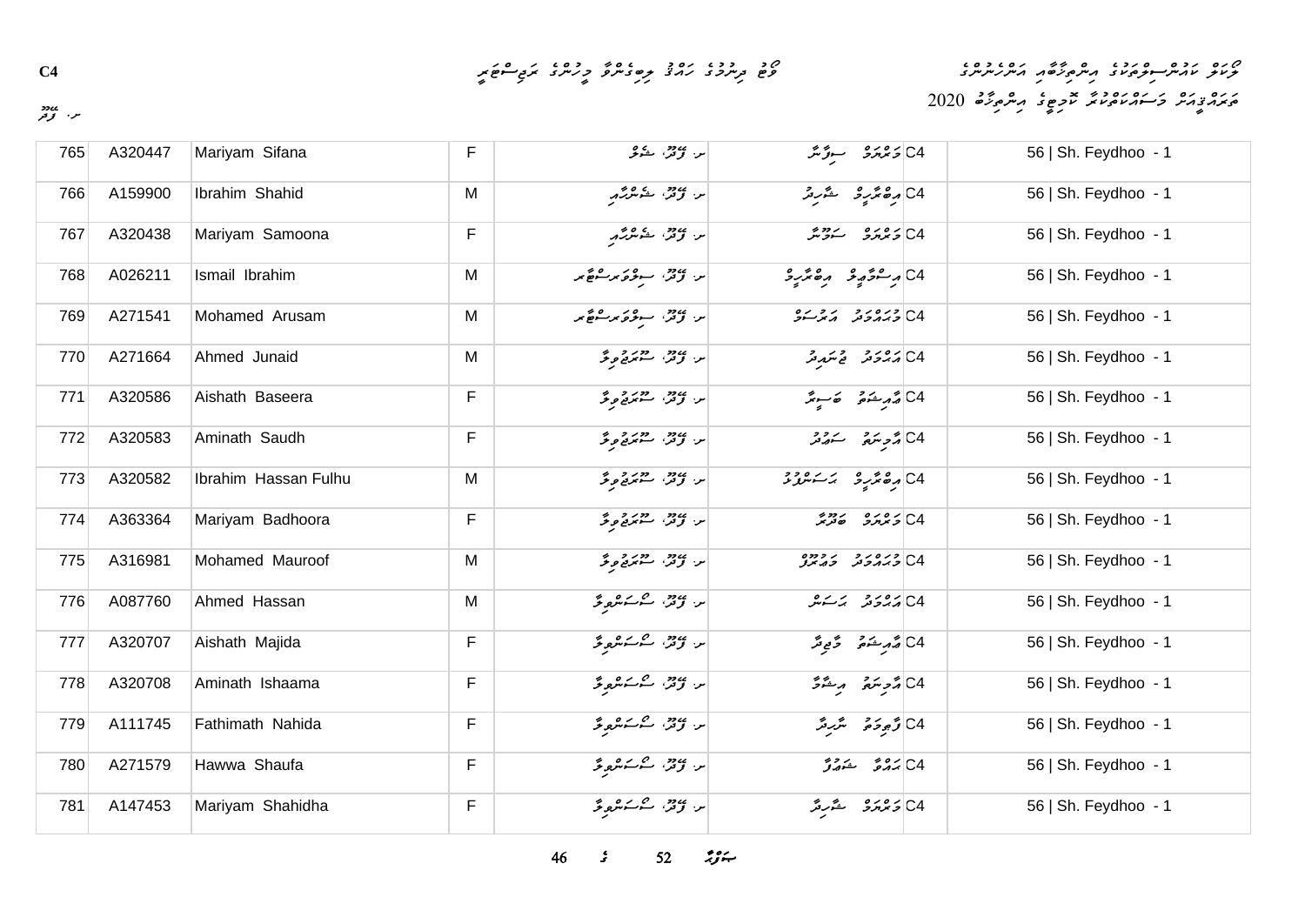*sCw7q7s5w7m< o<n9nOoAw7o< sCq;mAwBoEw7q<m; wBm;vB* م من المرة المرة المرة المرجع المرجع المرجع في 2020<br>مجم*د المريض المرجع المرجع المرجع المرجع المراجع المراجع الم*رجع

| 782 | A320706 | Moomina Adam          | $\mathsf{F}$ | ىر. ئۇنز، سەسكەھرىگە                                                                                | C4 جۇم <i>جەنگە</i> م <i>ەترى</i>                                                                   | 56   Sh. Feydhoo - 1           |
|-----|---------|-----------------------|--------------|-----------------------------------------------------------------------------------------------------|-----------------------------------------------------------------------------------------------------|--------------------------------|
| 783 | A354290 | Hareera               | F            | ىر. ئەدەبە سەرمىگە                                                                                  | C4 ئەمەيگە                                                                                          | 56   Sh. Feydhoo - 1           |
| 784 | A158320 | Hussain Solah Mohamed | M            | ئۈچ ئەشرىكەتلەر                                                                                     | C4 يُرْسَمْ مِيْشَ مِيْشَ مَسْتَمْتَ مِيْشَ مِيْشَ مِيْشَ مِيْشَ مِيْشَ مِيْشَ مِيْشَ مِيْشَ مِيْشَ | 56   Sh. Feydhoo - 1           |
| 785 | A319916 | Mariyam Zuhaira       | $\mathsf F$  | ىر. ئۇقرا سەھرىكىلىر                                                                                | C4 كەبىر <i>25 كەبىرى</i> گە                                                                        | 56   Sh. Feydhoo - 1           |
| 786 | A045160 | Ahmed Areef           | M            | ىر. ئۇقرا سەئىر ئەھ                                                                                 | C4 كەش <sup>ى</sup> كەتىر قىلىر بىر                                                                 | 121   B. Eydhafushi - 1        |
| 787 | A128949 | Abdulla Shareef       | M            | ىن بەدەر بەر ئەرەپ                                                                                  | C4 مَەھىراللە خەمب <i>وت</i>                                                                        | 56   Sh. Feydhoo - 1           |
| 788 | A131150 | Adam Umar             | M            | من نجص المرسم من المراه والمحمد المراجع المراجع المراجع المراجع المراجع المراجع المراجع المراجع الم | C4 جُمْرَوْ حَمْرَ جَمْ                                                                             | 56   Sh. Feydhoo - 1           |
| 789 | A059783 | Ahmed Adam            | M            | ىن بەدەر بەر ئەرەپ                                                                                  | C4 كەبرو ئەرە                                                                                       | 56   Sh. Feydhoo - 1           |
| 790 | A320197 | Fathimath Zakariyya   | F            |                                                                                                     | C4 تَ <i>جِدحَةْ تمّ تبديد</i>                                                                      | 56   Sh. Feydhoo - 1           |
| 791 | A067709 | Ibrahim Naeem Adam    | M            | بن به دو د به بره و د .<br>بن گرفتر انگریبود برخانه د                                               | C4 مەھەر ئەھەر مەمدە                                                                                | 53   Sh. Kan'ditheemu - 1      |
| 792 | A320202 | Mohamed Naseem Adam   | M            | بن به دو .<br>بن گرفرا به سرع برگاری                                                                | C4 ويرورو ترسوفر م <i>دو</i> د                                                                      | 56   Sh. Feydhoo - 1           |
| 793 | A163004 | Fathimath Nashidha    | F            | ىن ئۇقۇم ئەترىر                                                                                     | C4 تُرجوحَمُ سَنَّدِمَنَّہ                                                                          | 56   Sh. Feydhoo - 1           |
| 794 | A095751 | Mohamed Shareef       | M            | ىن ئۇقرا ئەترىر                                                                                     | C4 <i>3222 شمېرو</i>                                                                                | 56   Sh. Feydhoo - 1           |
| 795 | A159162 | Aishath Sobeeha       | $\mathsf F$  | برا وسيبي المحاسب                                                                                   | C4 مەم شىم ئىسىم يىلىم                                                                              | 56   Sh. Feydhoo - 1           |
| 796 | A153760 | Samrath               | M            | ىن ئۇقۇم كۆپ                                                                                        | C4 يخو <i>نزه</i>                                                                                   | 87   N. Velidhoo - 2           |
| 797 | A271548 | Ahmed Arees           | M            | ىن كۆتى، ئەمرەپىرى                                                                                  | C4 <i>مەندى مىي ھەم</i> رىشە                                                                        | 56   Sh. Feydhoo - 1           |
| 798 | A320277 | Aminath Riyaasa       | F            | ىن كۆش ئۈمرۈشى                                                                                      | C4 مُرْحِسَةً مِتَرَسَّةً                                                                           | 555   Hulhumale', Ehenihen - 3 |

*47 sC 52 nNw?mS*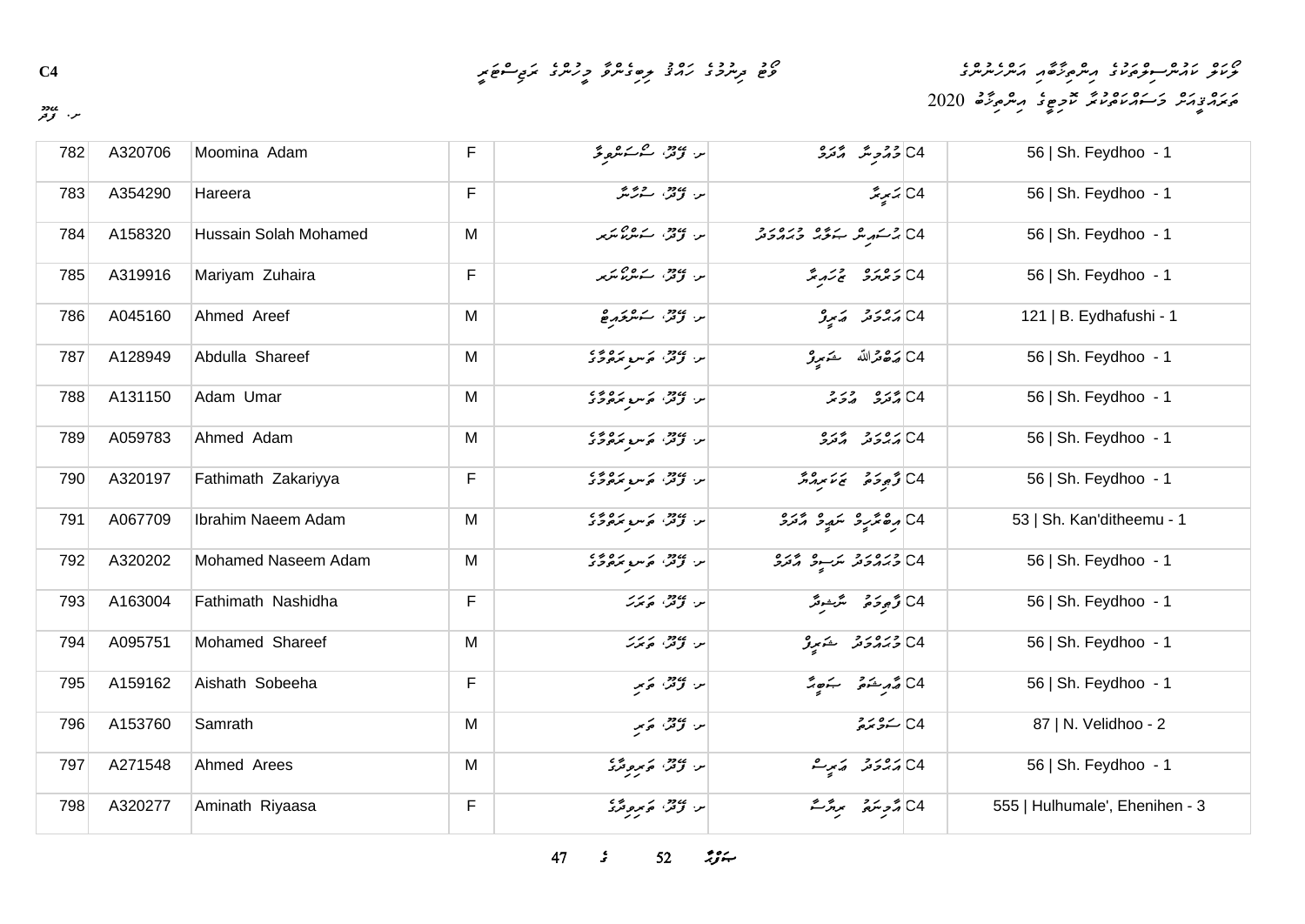*sCw7q7s5w7m< o<n9nOoAw7o< sCq;mAwBoEw7q<m; wBm;vB* م من المرة المرة المرة المرجع المرجع المرجع في 2020<br>مجم*د المريض المرجع المرجع المرجع المرجع المراجع المراجع الم*رجع

| 799 | A320259 | Ibrahim Hathim    | M           | یں بھی تھ برہ مگری                                                 | C4 مەھ <i>مگىي</i> ھەممىتى ئى               | 56   Sh. Feydhoo - 1      |
|-----|---------|-------------------|-------------|--------------------------------------------------------------------|---------------------------------------------|---------------------------|
| 800 | A320252 | Ismail Zakariyya  | M           | من مجمعي محمد من محرج محرى                                         | C4 مەشقۇم بۇ ئەسىم ئىرىدىكى<br>مەنبە        | 56   Sh. Feydhoo - 1      |
| 801 | A084264 | Mohamed Ismail    | M           |                                                                    | C4 <i>جەممىقى م</i> ېشمۇمبۇ                 | 149   K. Dhiffushi - 2    |
| 802 | A319900 | Zainab Ismail     | F           | ىن كۆتۈ، ئەمرەتىرى                                                 | C4 يَوسِّعُ مِسْتَوَّمِيْتَرَ               | 56   Sh. Feydhoo - 1      |
| 803 | A271611 | Aminath Shamra    | F           | یں ہے جو جو پر                                                     | C4 مُجِسَعَة حَدَّثَتْهُ                    | 56   Sh. Feydhoo - 1      |
| 804 | A102117 | Mariyam Rasheeda  | $\mathsf F$ | یں ہیں جو موجب                                                     | C4 ك <i>رىمبرى بترىنبوتۇ</i>                | 56   Sh. Feydhoo - 1      |
| 805 | A079080 | Mohamed Shamir    | M           | یں نوچی دو پر                                                      | C4 <i>وُبَهُ دو دَ</i> شَوِيْرَ             | 56   Sh. Feydhoo - 1      |
| 806 | A070014 | Abdul Samad Moosa | M           | بر. يه ده مردم ش                                                   | C4 مەھەرمەدىر تىرىشى                        | 56   Sh. Feydhoo - 1      |
| 807 | A320985 | Ahmed Javid       | M           | ىر. ئۇتتى، ھەيرەك                                                  | C4 <i>مُرْدَدُ فَيَ وِ</i> مَرُ             | 56   Sh. Feydhoo - 1      |
| 808 | A320984 | Aishath Ramza     | F           | ىر. ئەدەب قايرىما ئە                                               | C4 مەم ئىشقى ئىر <i>دى</i> م                | 56   Sh. Feydhoo - 1      |
| 809 | A320856 | Aminath Rasheedha | $\mathsf F$ | ىر. ئەدەب قايرىما ئە                                               | C4 مُرْحِ مَرَمْ مَنْ مِنْ مِنْ             | 56   Sh. Feydhoo - 1      |
| 810 | A271609 | Fathimath Rushma  | F           | ىر. ئۇتتى، ھەيرەك                                                  | C4 تۇم <sub>ب</sub> وكى ئىرىشى <del>گ</del> | 56   Sh. Feydhoo - 1      |
| 811 | A305858 | Mohamed Irushad   | M           | بر. يه ده مردم ش                                                   | C4 درورو برتمشه                             | 56   Sh. Feydhoo - 1      |
| 812 | A065283 | Hassan Rasheed    | M           | بر وقرا جار وو                                                     | C4 كەسكەنلەر كىزىش <sub>ى</sub> قر          | 56   Sh. Feydhoo - 1      |
| 813 | A010641 | Hassan Zareer     | M           | ىر. تۆتىر، مەدبەر.<br>بر. تۆتىر، ھۆ <del>ت</del> رى <i>ق</i> ەبىر. | C4   پرستہ سے ہیں تھ                        | 56   Sh. Feydhoo - 1      |
| 814 | A332457 | Zihan Zareer      | M           | ر، 300 دووور<br>در ژند، <u>۱</u> ۹ <i>ژو</i> مبر                   | C4 ىېرتىش ئ <sub>ىك مېرىتى</sub>            | 56   Sh. Feydhoo - 1      |
| 815 | A077224 | Abdul Rahman Saud | M           | ىن ئەدەر جەرى ھ                                                    | C4   مەھەرمەمەمەر بەر دەر                   | 482   Sh. Atoll Male' - 1 |

*48 s* 52 *i*<sub>S</sub> $\approx$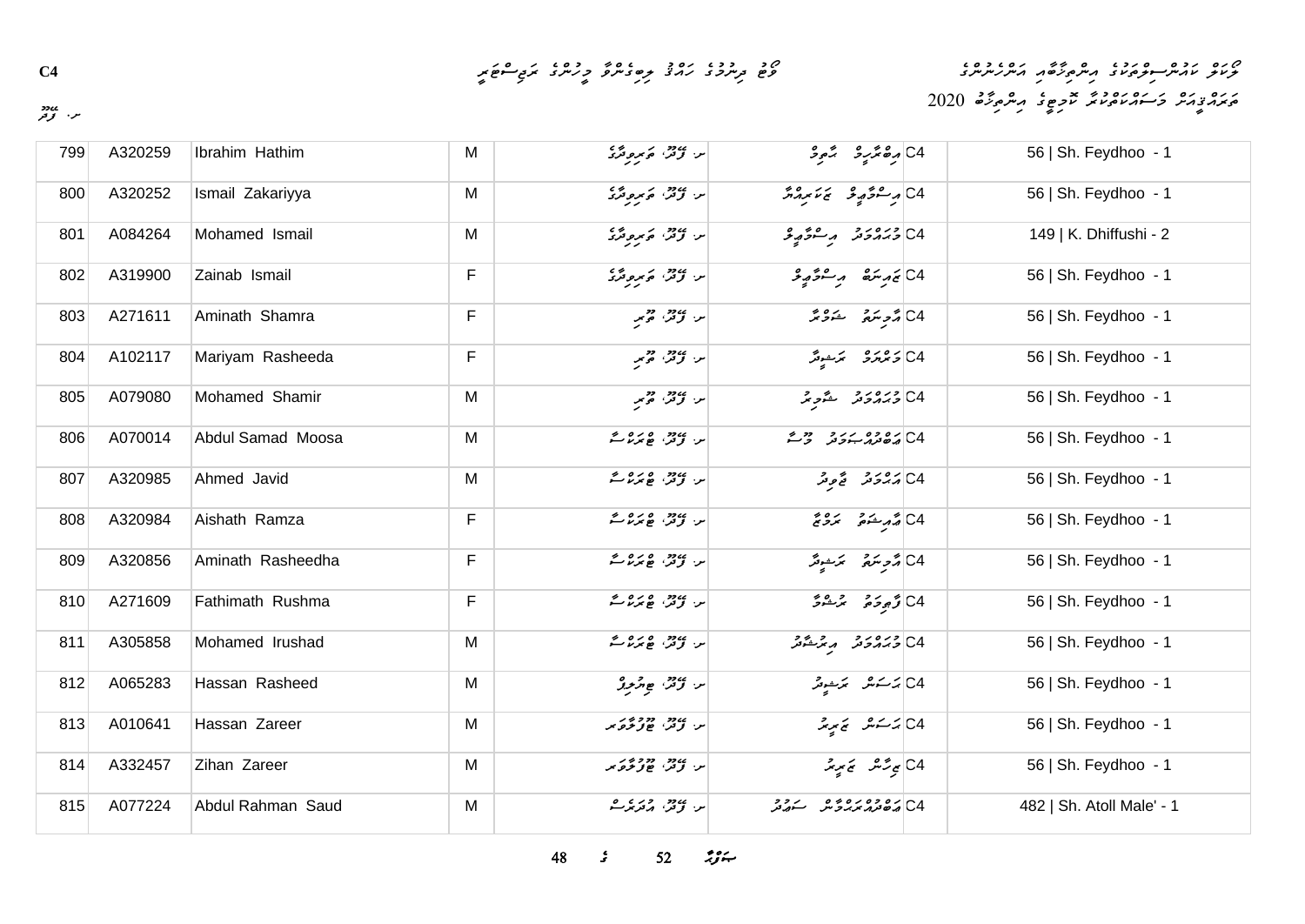*sCw7q7s5w7m< o<n9nOoAw7o< sCq;mAwBoEw7q<m; wBm;vB* م من المرة المرة المرة المرجع المرجع المرجع في 2020<br>مجم*د المريض المرجع المرجع المرجع المرجع المراجع المراجع الم*رجع

| 816 | A320580 | Aishath Shuha         | $\mathsf F$  | ىر. ئەدەب دىر ئەر      | C4 مەمبەھ ھەر                                                                                                 | 482   Sh. Atoll Male' - 1 |
|-----|---------|-----------------------|--------------|------------------------|---------------------------------------------------------------------------------------------------------------|---------------------------|
| 817 | A320579 | Ali Naashid           | M            | ىن ئەدەر جەرى ھ        | C4 كەمچ گەشمىقە                                                                                               | 482   Sh. Atoll Male' - 1 |
| 818 | A163330 | Fathimath Shifana     | F            | ىن ئەدەپ دىرى ھ        | C4 رَّجِ دَمَ شِعَرَتَمَ                                                                                      | 482   Sh. Atoll Male' - 1 |
| 819 | A320581 | Hussain Shafiu        | M            | بر عصوم وری ه          | C4 ير <i>ستمبر شگور</i> ته                                                                                    | 482   Sh. Atoll Male' - 1 |
| 820 | A148337 | Mariyam Saduna        | F            | ىن ئەدەپ دىرى ھ        | C4 كەندىرى سەم ئىرتىر                                                                                         | 482   Sh. Atoll Male' - 1 |
| 821 | A271663 | Saha Abdul Rahman     | $\mathsf F$  | ىر. ئەدەب دىرى ھ       | C4 ئەش مەھ <i>ەرە بورە بو</i> ر                                                                               | 482   Sh. Atoll Male' - 1 |
| 822 | A301968 | Shabeena Abdul Rahman | F            | ىن ئەدەر جەرى ھ        | C4 شوم محمد محمد المعامرة من حمد المحمد المحمد المحمد المحمد المحمد المحمد المحمد المحمد المحمد المحمد المحمد | 482   Sh. Atoll Male' - 1 |
| 823 | A271655 | Hussain Zidhan        | M            | لرس پيږي چې چې ځه      | C4 پرڪ <i>مبر بڻ پيونگر</i>                                                                                   | 56   Sh. Feydhoo - 1      |
| 824 | A320445 | Ibrahim Mohamed       | M            | برا عصر المردم وتحريحه | C4 مەھمگىرى ئەمەدىر                                                                                           | 56   Sh. Feydhoo - 1      |
| 825 | A155797 | Mohamed Adam          | M            | ىن ئۇنىڭ مەقمۇقى       | C4 32923 كرو                                                                                                  | 56   Sh. Feydhoo - 1      |
| 826 | A320442 | Zareena Moosa         | $\mathsf F$  | ىن كەن ھەرقى كە        | C4 نَدَمِيسَ حَرْبَتَهُ                                                                                       | 56   Sh. Feydhoo - 1      |
| 827 | A078775 | Ahmed Faiz            | M            | ىر: ئۇنتر، مەن         | C4 <i>مُدْدَنْد</i> وُمِعْ                                                                                    | 56   Sh. Feydhoo - 1      |
| 828 | A161704 | Ameena Sharafuddeen   | F            | ىر: ئۇنىش جەم          | C4 كەچ ئىگر سىم <i>تىر قەم</i> رىكر                                                                           | 56   Sh. Feydhoo - 1      |
| 829 | A271682 | Fathimath Afa         | F            | ىن كۆتى، گەير          | C4 وَم <i>ُوحَمَّة مَنَّ</i> رَّ                                                                              | 56   Sh. Feydhoo - 1      |
| 830 | A320443 | Latheefa Mohamed      | F            | ىن كۆتى، گەير          | C4 كۇم <sub>ۇ</sub> گ ئە <i>مەدە</i> ر                                                                        | 56   Sh. Feydhoo - 1      |
| 831 | A024354 | Zakariyya Ismail      | $\mathsf{M}$ | من کريمر، گھير         | C4 ئ <i>ىنكىرىگە مەشۇمب</i> ۇ                                                                                 | 56   Sh. Feydhoo - 1      |
| 832 | A305251 | Ahmed Jailam          | M            | ىن كۆتىن ھەتتى ھىر     | C4 <i>مَدْدَوْرٌ فَهِ مِوَدْ</i>                                                                              | 158   K. Maafushi - 2     |

*49 s* 52  $2.3$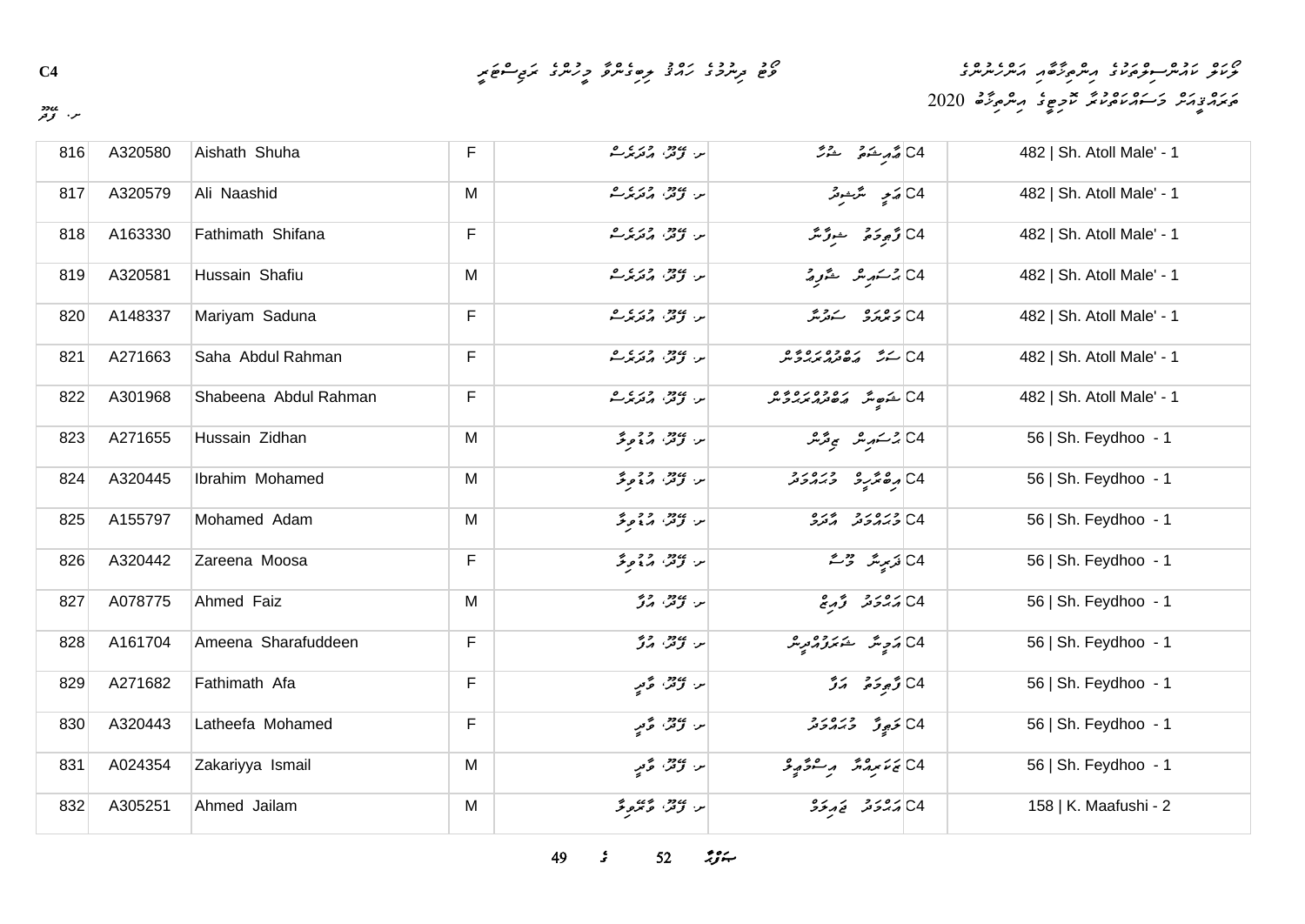*sCw7q7s5w7m< o<n9nOoAw7o< sCq;mAwBoEw7q<m; wBm;vB* م من المرة المرة المرة المرجع المرجع المرجع في 2020<br>مجم*د المريض المرجع المرجع المرجع المرجع المراجع المراجع الم*رجع

| 833 | A305250 | Fathimath Yashfa          | $\mathsf{F}$ | ىن كەن ھەرق                                  | C4 تُرجوحه مَ مَشْرَتَرَ               | 56   Sh. Feydhoo - 1      |
|-----|---------|---------------------------|--------------|----------------------------------------------|----------------------------------------|---------------------------|
| 834 | A320242 | Hafsa Ibrahim             | $\mathsf F$  | ىن كەن ھەرھ                                  | C4 ئەۋىبە مەھ <i>مەرى</i> ۋ            | 56   Sh. Feydhoo - 1      |
| 835 | A271695 | Ibrahim Jaisam            | M            | ىن كەن ھەرھ                                  | C4 مەھەر ئەھ ئەم ئىككى تەرىپ           | 56   Sh. Feydhoo - 1      |
| 836 | A048843 | Ismail Hussain            | M            | ىن كەن ھەرھ                                  | C4 مەش <i>ۇم بۇ يىشمى</i> رىش          | 56   Sh. Feydhoo - 1      |
| 837 | A320800 | Mariyam Rauda             | $\mathsf{F}$ | ىن كەن ھەرھ                                  | C4 كەبىر ئەرەبىر                       | 56   Sh. Feydhoo - 1      |
| 838 | A228280 | Aminath Waheeda           | $\mathsf F$  | ىر: گ <sup>ەچ</sup> ە: گ                     | C4 مُتَّحِسَمَةٌ عَبِيقٌ               | 56   Sh. Feydhoo - 1      |
| 839 | A080208 | Fathimath Shiyana Ibrahim | F            | ىن كۆتىن بەرگە                               | C4 زُوِدَهُ سُنَ مَشْرٌ مِنْ مُرِدْ    | 56   Sh. Feydhoo - 1      |
| 840 | A228292 | Hawwa Nasiha Mohamed      | $\mathsf F$  | ىر. ئەنزى ئەتى                               | C4 بَرْدُوَّ سَّرَ-بِرَّ وَبَرْدُونَدِ | 56   Sh. Feydhoo - 1      |
| 841 | A320209 | Mariyam Sulaimaan         | F            | ىن كۆتىن بەرگە                               | C4 <i>كې</i> رو گوړوگر                 | 56   Sh. Feydhoo - 1      |
| 842 | A228273 | Mohamed Hassan            | M            | ىر: گ <sup>ەن</sup> ھۆ                       | C4 <i>جېزه دي پر کنگر</i>              | 56   Sh. Feydhoo - 1      |
| 843 | A103731 | Abdul Azeez Sulaiman      | M            | ر من دو که در دی داد.<br>اس نوفر، نوم دی کرد | C4 مەھىر <i>ئىم مەمەر ئى</i> ر         | 245   ADh. Omadhoo - 1    |
| 844 | A320211 | Ahmed Faruhan             | M            | ر سودد.<br>مزاومی، حکم بی مربی               | C4 كەبردىر كۆپرىگىر                    | 251   ADh. Dhangethi - 2  |
| 845 | A341328 | Fathimath Maisham         | $\mathsf F$  | ىن تۇتىر، ئەم 200 ئا                         | C4 تَ <i>وجوه خوشو</i> ه               | 482   Sh. Atoll Male' - 1 |
| 846 | A158511 | Saeedha Sulaiman          | F            | ىن تۇتىر، ئەم 200 ئا                         | C4 سەمەمىر ئىقتىمبۇ ئىر                | 56   Sh. Feydhoo - 1      |
| 847 | A271537 | Adam Zahir                | M            | ىن كۆتتى، ھەر ھەم ھ                          | C4 مُحَمَّدَ مَحَمَّ <sup>ر</sup> مَدْ | 56   Sh. Feydhoo - 1      |
| 848 | A306915 | Aminath Raima             | $\mathsf F$  | ر بيرود كرمركر وي                            | C4 مُحْرِسَمُ مُحْمِدِيَّ              | 56   Sh. Feydhoo - 1      |
| 849 | A320184 | Azeeza Ibrahim            | F            | ىر: ئۇنىڭ قەم قەم ئەڭ                        | C4 أَمَيٍّ مَنْ مِنْ مَحْرَبِ 2        | 56   Sh. Feydhoo - 1      |

 $50$  *s*  $52$  *z*  $2\frac{1}{2}$ 

*roce*<br>مر. توق*م*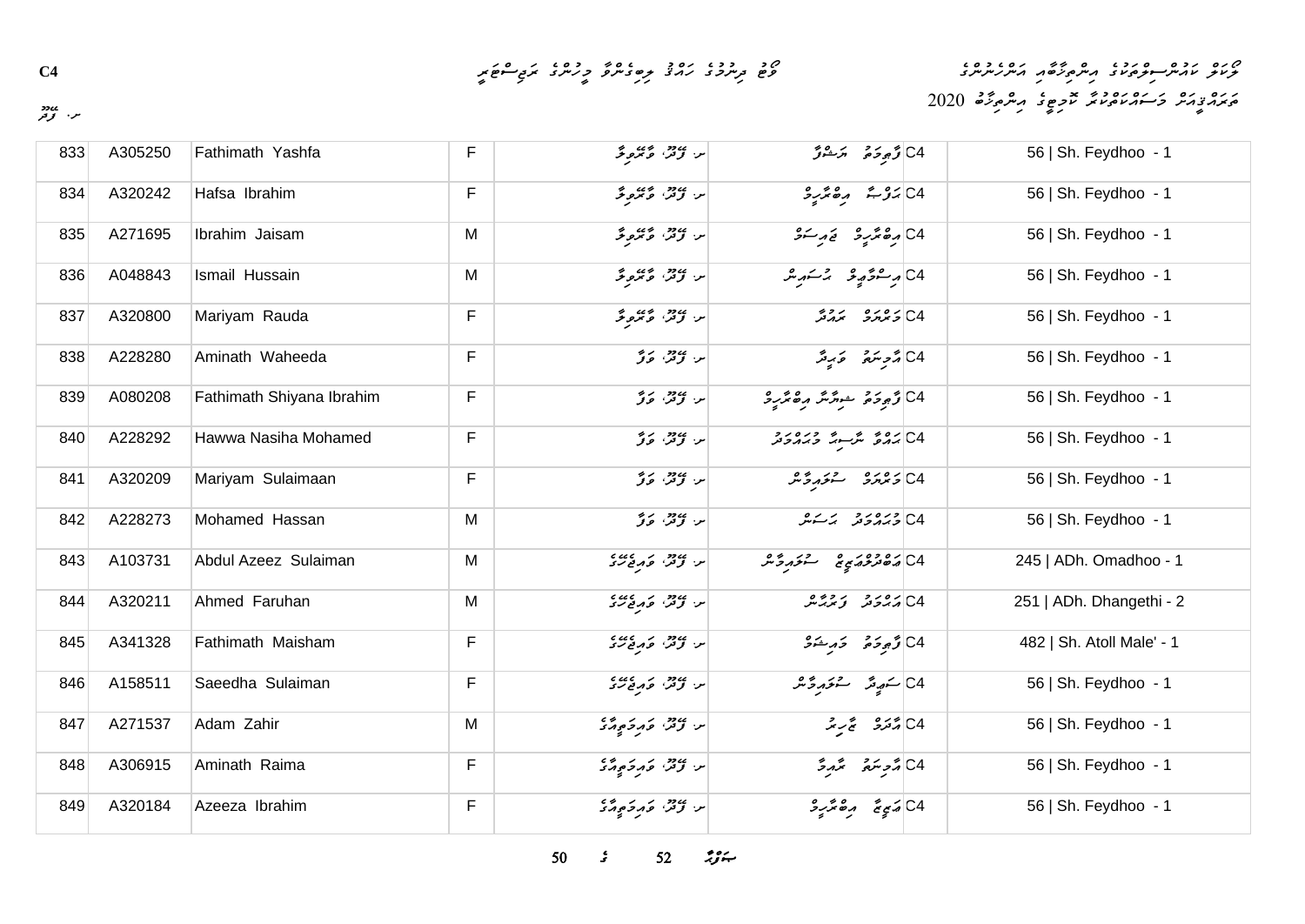*sCw7q7s5w7m< o<n9nOoAw7o< sCq;mAwBoEw7q<m; wBm;vB* م من المرة المرة المرة المرجع المرجع المرجع في 2020<br>مجم*د المريض المرجع المرجع المرجع المرجع المراجع المراجع الم*رجع

| 850 | A271535 | Fathimath Saaima      | F            | من توفر، كور كومرى | C4 وَجِعَة مُسْمَدة            | 56   Sh. Feydhoo - 1      |
|-----|---------|-----------------------|--------------|--------------------|--------------------------------|---------------------------|
| 851 | A091748 | Abdul Rasheed Mohamed | M            | الراسيق والمتحققي  | C4 رەۋە برىشى ھەدەر د          | 56   Sh. Feydhoo - 1      |
| 852 | A212253 | Aishath Mahamood      | F            | بر عصود ويتربيعي   | C4 مەم ھەمدىرە دىر             | 56   Sh. Feydhoo - 1      |
| 853 | A274805 | Abdulla Ibrahim       | $\mathsf{M}$ | بر به ده به پوځ    | C4 مَصْعَراللَّهُ مِصْعَرِ وَ  | 56   Sh. Feydhoo - 1      |
| 854 | A305564 | Aishath Sifa          | F            | بر به دو به پوځ    | C4 مەم شىم ئىسىرتى             | 56   Sh. Feydhoo - 1      |
| 855 | A320600 | Ali Imthiyaz          | M            | بر بيرو به پوځ     | C4 ڪَمحي مرڪبو گريمي           | 56   Sh. Feydhoo - 1      |
| 856 | A271667 | Fathimath Shafaa      | F            | بر بيرو به پوځ     | C4 تۇم <i>وخۇ</i> شىرتى        | 56   Sh. Feydhoo - 1      |
| 857 | A271666 | Khadheeja Sidhra      | F            | بر بیرو ، پوه ع    | C4 كَتَعِيقٌ سِعَتْرَ مَتَّزَ  | 482   Sh. Atoll Male' - 1 |
| 858 | A320609 | Khairunnisa Adam      | F            | بر بيرو به پوځ     | C4 ئەمەتمەمىرىگە مەمەدى        | 56   Sh. Feydhoo - 1      |
| 859 | A320607 | Mariyam Sirufa        | F            | بر بیرو ، پوه ع    | C4 <i>جىمىر ئى جىمۇ</i>        | 56   Sh. Feydhoo - 1      |
| 860 | A271519 | Aishath Huzama        | F            | بر بيردد والمعجمة  | C4 مەم شىم ئىسى 25             | 482   Sh. Atoll Male' - 1 |
| 861 | A320210 | Fathimath Nadha       | F            | بر بيردد والمعجمة  | C4 تَ <i>جِ دَءْ</i> مَسَمَّد  | 56   Sh. Feydhoo - 1      |
| 862 | A320792 | Hawwa Adam            | F            | بر بيردو وه عبر    | C4 بَرْدَةَ مُحَمَّدَةِ        | 56   Sh. Feydhoo - 1      |
| 863 | A271520 | Hussain Huzaam        | M            | بر بيردو وه عبر    | C4 بر <i>شهر شر ج</i> محتار من | 482   Sh. Atoll Male' - 1 |
| 864 | A157638 | Mohamed Gasim         | M            | بر بيردد والمعجمة  | C4 <i>جەنگە خۇسى</i> ۋ         | 56   Sh. Feydhoo - 1      |
| 865 | A320791 | Aishath Waheedha      | F            | س وقرم و ومحمد سر  | C4 مەم ئىقىم ئىق تىر           | 76   N. Landhoo - 1       |
| 866 | A320737 | Aminath Jumasa        | F            | ىر. ئۇنتى، موڭخىرس | C4 مَّحْرِسَمَ مِنْ مَحَمَّد   | 141   Lh. Kurendhoo - 1   |

 $51$  *s*  $52$  *n***<sub>i</sub>** *n***<sub>i</sub>**